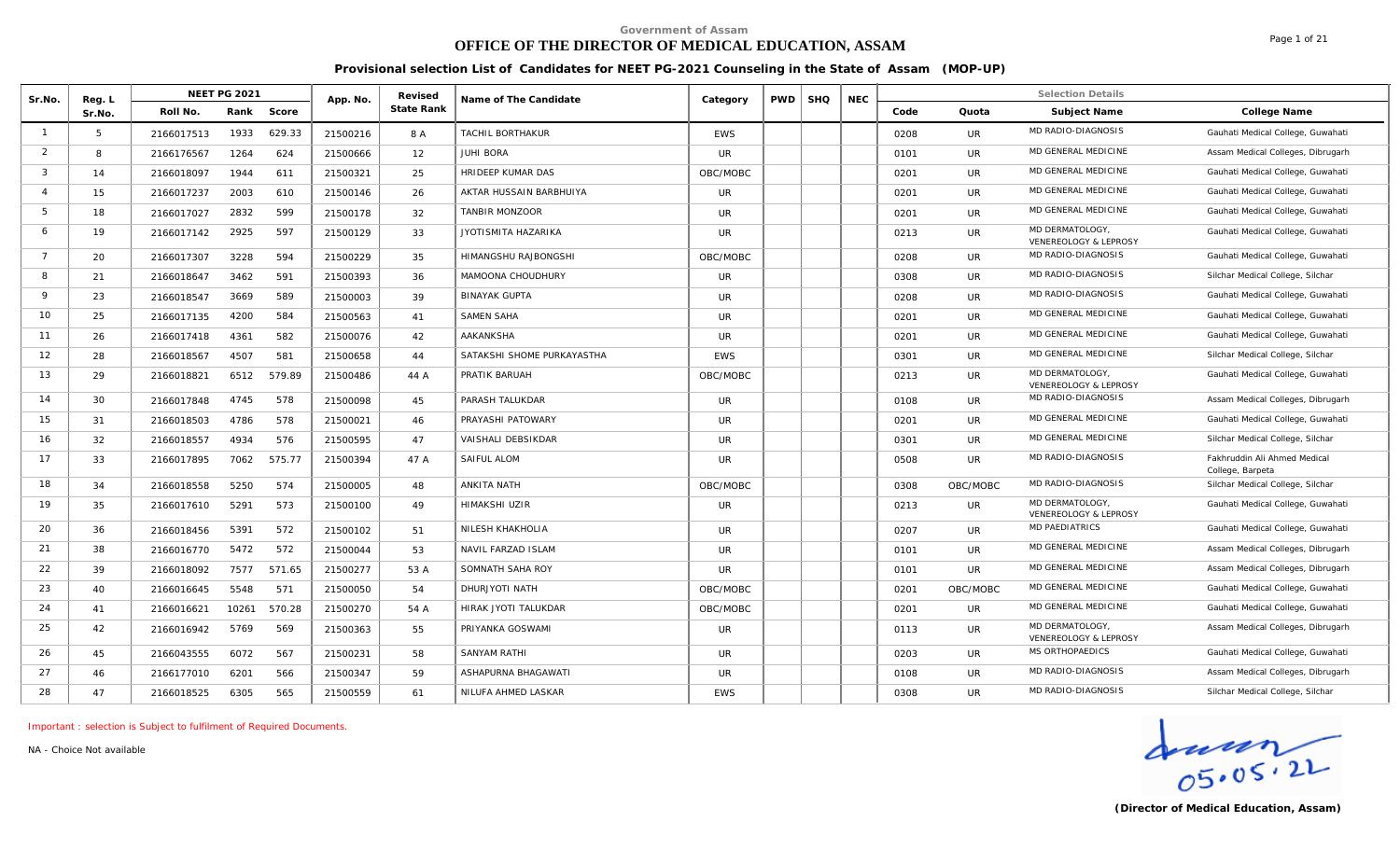## **OFFICE OF THE DIRECTOR OF MEDICAL EDUCATION, ASSAM**

Page 2 of 21

#### **Provisional selection List of Candidates for NEET PG-2021 Counseling in the State of Assam (MOP-UP)**

|        |                  | <b>NEET PG 2021</b> |       |        |          | Revised    |                        |            |            |            |            |      |            | <b>Selection Details</b>                             |                                                  |
|--------|------------------|---------------------|-------|--------|----------|------------|------------------------|------------|------------|------------|------------|------|------------|------------------------------------------------------|--------------------------------------------------|
| Sr.No. | Reg. L<br>Sr.No. | Roll No.            | Rank  | Score  | App. No. | State Rank | Name of The Candidate  | Category   | <b>PWD</b> | <b>SHQ</b> | <b>NEC</b> | Code | Quota      | Subject Name                                         | College Name                                     |
| 29     | 48               |                     | 6331  | 565    |          |            | <b>SUMANA SARMA</b>    | <b>UR</b>  |            |            |            |      | UR.        | MD PAEDIATRICS                                       | Gauhati Medical College, Guwahati                |
| 30     |                  | 2166017850          |       |        | 21500432 | 62         |                        |            |            |            |            | 0207 |            | MD RADIO-DIAGNOSIS                                   |                                                  |
|        | 49               | 2166018827          | 6472  | 564    | 21500074 | 63         | RUPAMJIT BHARALI       | OBC/MOBC   |            |            |            | 0608 | OBC/MOBC   |                                                      | Tezpur Medical College, Tezpur                   |
| 31     | 51               | 2166018730          | 6518  | 563    | 21500446 | 66         | JAHANGIR ALOM          | <b>EWS</b> |            |            |            | 0201 | <b>EWS</b> | MD GENERAL MEDICINE                                  | Gauhati Medical College, Guwahati                |
| 32     | 54               | 2166017580          | 6567  | 563    | 21500150 | 69         | ARINDOM KAUSHIK BORA   | OBC/MOBC   |            |            |            | 0208 | OBC/MOBC   | MD RADIO-DIAGNOSIS                                   | Gauhati Medical College, Guwahati                |
| 33     | 55               | 2166018386          | 6834  | 561    | 21500136 | 70         | KASTURI KASHYAP        | EWS        |            |            |            | 0408 | <b>EWS</b> | MD RADIO-DIAGNOSIS                                   | Jorhat Medical College, Jorhat                   |
| 34     | 56               | 2166018443          | 6882  | 560    | 21500133 | 71         | SUBHRASMITA BHOI       | <b>UR</b>  |            |            |            | 0408 | UR.        | MD RADIO-DIAGNOSIS                                   | Jorhat Medical College, Jorhat                   |
| 35     | 57               | 2166018177          | 7018  | 560    | 21500499 | 73         | SOMALI PAUL            | UR.        |            |            |            | 0301 | UR.        | MD GENERAL MEDICINE                                  | Silchar Medical College, Silchar                 |
| 36     | 58               | 2166042673          | 7044  | 560    | 21500197 | 74         | SAGARIKA SAHA          | UR.        |            |            |            | 0204 | <b>UR</b>  | <b>MS OBSTETRICS &amp;</b><br>GYNAECOLOGY            | Gauhati Medical College, Guwahati                |
| 37     | 59               | 2166017976          | 9575  | 558.26 | 21500282 | 74 A       | JINKU OZAH             | OBC/MOBC   |            |            |            | 0101 | OBC/MOBC   | MD GENERAL MEDICINE                                  | Assam Medical Colleges, Dibrugarh                |
| 38     | 61               | 2166017120          | 7522  | 556    | 21500484 | 79         | RAJDEEP PARASHAR       | <b>EWS</b> |            |            |            | 0508 | <b>EWS</b> | MD RADIO-DIAGNOSIS                                   | Fakhruddin Ali Ahmed Medical<br>College, Barpeta |
| 39     | 63               | 2166018454          | 7620  | 555    | 21500066 | 82         | LUISH BORBORUAH        | OBC/MOBC   |            |            |            | 0101 | OBC/MOBC   | MD GENERAL MEDICINE                                  | Assam Medical Colleges, Dibrugarh                |
| 40     | 64.10            | 2166017125          | 7971  | 552    | 21500802 | 86         | DEBASHREE KARMAKAR     | OBC/MOBC   |            |            |            | 0101 | <b>UR</b>  | MD GENERAL MEDICINE                                  | Assam Medical Colleges, Dibrugarh                |
| 41     | 66               | 2166172983          | 8086  | 552    | 21500028 | 88         | ARINDAM ROY CHOUDHURY  | <b>UR</b>  |            |            |            | 0101 | UR.        | MD GENERAL MEDICINE                                  | Assam Medical Colleges, Dibrugarh                |
| 42     | 67               | 2166016871          | 10650 | 551.05 | 21500397 | 88 A       | ASHIM CHAMUAH          | OBC/MOBC   |            |            |            | 0101 | UR.        | MD GENERAL MEDICINE                                  | Assam Medical Colleges, Dibrugarh                |
| 43     | 68               | 2166017887          | 8121  | 551    | 21500138 | 89         | NABARUN DHAR           | UR.        |            |            |            | 0205 | <b>UR</b>  | MS OPHTHALMOLOGY                                     | Gauhati Medical College, Guwahati                |
| 44     | 69               | 2166017970          | 8538  | 549    | 21500532 | 92         | <b>BIDISHA DEVI</b>    | <b>UR</b>  |            |            |            | 0222 | <b>UR</b>  | <b>MD TUBERCULOSIS &amp;</b><br>RESPIRATORY MEDICINE | Gauhati Medical College, Guwahati                |
| 45     | 70               | 2166018781          | 9097  | 545    | 21500353 | 97         | DIBYAJIT CHAKRAVARTY   | <b>UR</b>  |            |            |            | 0102 | <b>UR</b>  | MS GENERAL SURGERY                                   | Assam Medical Colleges, Dibrugarh                |
| 46     | 71               | 2166018496          | 9139  | 545    | 21500022 | 98         | ADIBA NASEEM           | UR.        |            |            |            | 0401 | <b>UR</b>  | MD GENERAL MEDICINE                                  | Jorhat Medical College, Jorhat                   |
| 47     | 72               | 2166018563          | 9221  | 545    | 21500190 | 99         | PUJA DAS               | <b>UR</b>  |            |            |            | 0307 | <b>UR</b>  | <b>MD PAEDIATRICS</b>                                | Silchar Medical College, Silchar                 |
| 48     | 73               | 2166018716          | 9333  | 544    | 21500142 | 100        | ROUNAK BHATTACHARJEE   | <b>UR</b>  |            |            |            | 0301 | <b>UR</b>  | MD GENERAL MEDICINE                                  | Silchar Medical College, Silchar                 |
| 49     | 74               | 2166016817          | 9431  | 543    | 21500113 | 101        | PORIMOLLIKA BORUAH     | OBC/MOBC   |            |            |            | 0413 | <b>UR</b>  | MD DERMATOLOGY<br>VENEREOLOGY & LEPROSY              | Jorhat Medical College, Jorhat                   |
| 50     | 75               | 2166017973          | 9434  | 543    | 21500043 | 102        | JAGRITI BORAH          | OBC/MOBC   |            |            |            | 0207 | <b>UR</b>  | <b>MD PAEDIATRICS</b>                                | Gauhati Medical College, Guwahati                |
| 51     | 76               | 2166017097          | 12032 | 542.81 | 21500137 | 102 A      | <b>HARSHIT MURARKA</b> | UR.        |            |            |            | 0401 | <b>UR</b>  | MD GENERAL MEDICINE                                  | Jorhat Medical College, Jorhat                   |
| 52     | 77               | 2166017052          | 12074 | 542.81 | 21500391 | 102 B      | SUBHAM KASHYAP         | <b>UR</b>  |            |            |            | 0401 | UR.        | MD GENERAL MEDICINE                                  | Jorhat Medical College, Jorhat                   |
| 53     | 78               | 2166017002          | 12139 | 542.81 | 21500227 | 102 C      | MANASWITA KASHYAP      | <b>UR</b>  |            |            |            | 0313 | <b>UR</b>  | MD DERMATOLOGY<br>VENEREOLOGY & LEPROSY              | Silchar Medical College, Silchar                 |
| 54     | 79               | 2166018722          | 9617  | 542    | 21500014 | 105        | MOGBUL HUSSAIN         | <b>EWS</b> |            |            |            | 0501 | <b>UR</b>  | MD GENERAL MEDICINE                                  | Fakhruddin Ali Ahmed Medical<br>College, Barpeta |
| 55     | 80               | 2166017320          | 9779  | 541    | 21500215 | 107        | DWAIPAYAN CHAKRABORTY  | <b>UR</b>  |            |            |            | 0408 | <b>UR</b>  | MD RADIO-DIAGNOSIS                                   | Jorhat Medical College, Jorhat                   |

*Important : selection is Subject to fulfilment of Required Documents.*

Greetor of Medical Education, Assam)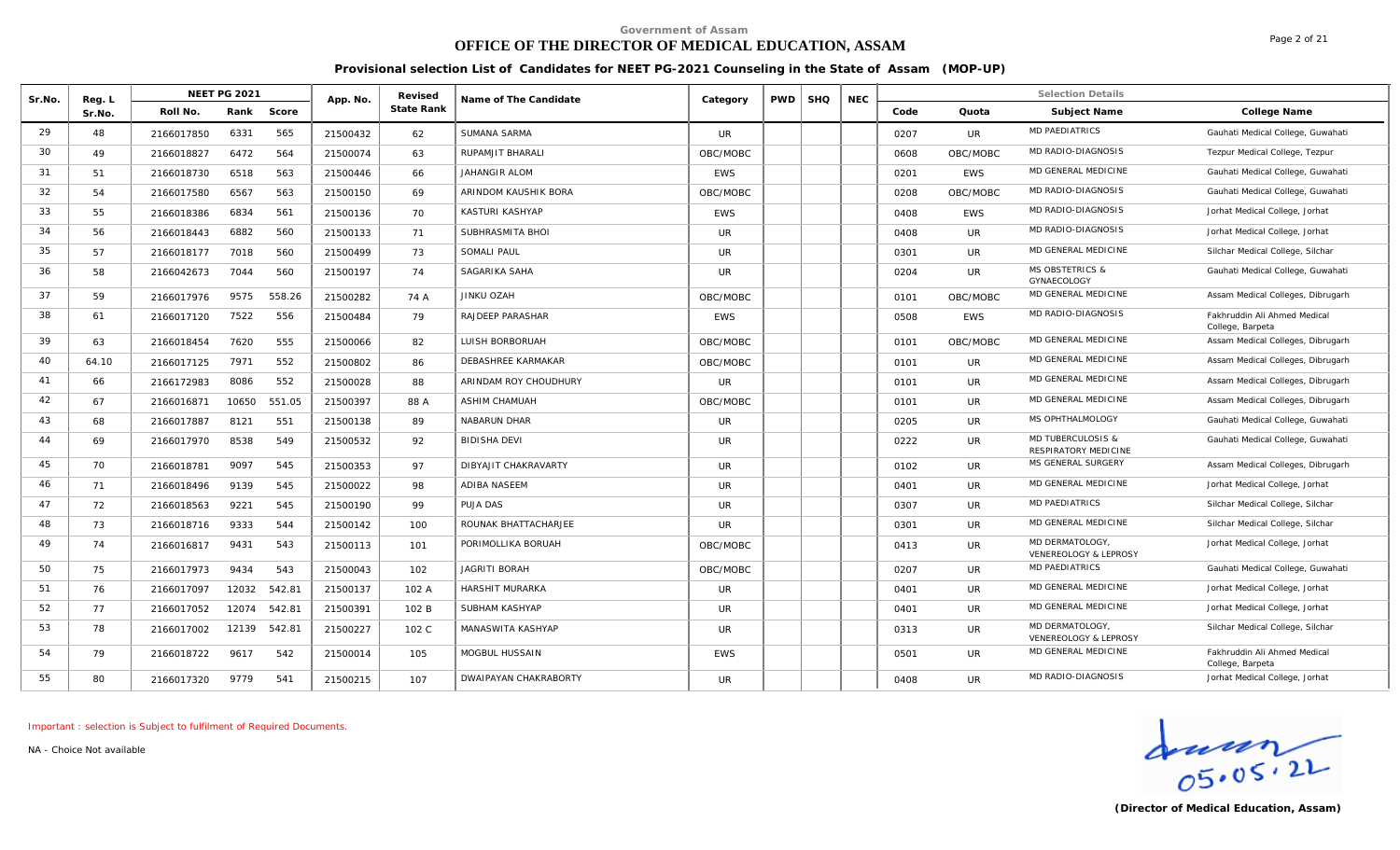### **OFFICE OF THE DIRECTOR OF MEDICAL EDUCATION, ASSAM**

Page 3 of 21

#### **Provisional selection List of Candidates for NEET PG-2021 Counseling in the State of Assam (MOP-UP)**

| Sr.No. | Reg. L |            | <b>NEET PG 2021</b> |        | App. No. | Revised    | Name of The Candidate   | Category   | <b>PWD</b> | <b>SHQ</b> | <b>NEC</b> |      |            | <b>Selection Details</b>                  |                                                  |
|--------|--------|------------|---------------------|--------|----------|------------|-------------------------|------------|------------|------------|------------|------|------------|-------------------------------------------|--------------------------------------------------|
|        | Sr.No. | Roll No.   | Rank                | Score  |          | State Rank |                         |            |            |            |            | Code | Quota      | Subject Name                              | College Name                                     |
| 56     | 82     | 2166018860 | 9851                | 540    | 21500428 | 108        | ABDUL KALAM AZAD        | UR         |            |            |            | 0301 | UR         | MD GENERAL MEDICINE                       | Silchar Medical College, Silchar                 |
| 57     | 83     | 2166018384 | 10010               | 540    | 21500626 | 110        | SANGHAMITRA HAZARIKA    | OBC/MOBC   |            |            |            | 0202 | <b>UR</b>  | MS GENERAL SURGERY                        | Gauhati Medical College, Guwahati                |
| 58     | 84     | 2166016806 | 10031               | 540    | 21500143 | 111        | APARAJITA ROY           | UR.        |            |            |            | 0413 | UR         | MD DERMATOLOGY<br>VENEREOLOGY & LEPROSY   | Jorhat Medical College, Jorhat                   |
| 59     | 85     | 2166018332 | 10153               | 539    | 21500160 | 112        | SOUMISTHA DAS           | UR.        |            |            |            | 0312 | UR         | MD PATHOLOGY                              | Silchar Medical College, Silchar                 |
| 60     | 86     | 2166018506 | 10158               | 539    | 21500168 | 113        | PRIYA DUTTA             | OBC/MOBC   |            |            |            | 0601 | UR         | MD GENERAL MEDICINE                       | Tezpur Medical College, Tezpur                   |
| 61     | 88     | 2166018318 | 10257               | 538    | 21500151 | 114        | RAJARSHI BORPATRAGOHAIN | OBC/MOBC   |            |            |            | 0202 | UR         | MS GENERAL SURGERY                        | Gauhati Medical College, Guwahati                |
| 62     | 89     | 2166017600 | 10259               | 538    | 21500045 | 115        | KAKALI BASAK            | <b>UR</b>  |            |            |            | 0107 | UR         | <b>MD PAEDIATRICS</b>                     | Assam Medical Colleges, Dibrugarh                |
| 63     | 91     | 2166017140 | 10336               | 537    | 21500380 | 118        | <b>MANAS CHOUDHURY</b>  | <b>UR</b>  |            |            |            | 0501 | <b>UR</b>  | MD GENERAL MEDICINE                       | Fakhruddin Ali Ahmed Medical<br>College, Barpeta |
| 64     | 92     | 2166018620 | 10425               | 537    | 21500330 | 119        | ORKO PAUL               | <b>UR</b>  |            |            |            | 0608 | UR         | MD RADIO-DIAGNOSIS                        | Tezpur Medical College, Tezpur                   |
| 65     | 93     | 2166018472 | 13491               | 535.60 | 21500203 | 119 A      | ANKIT KUMAR CHOUDHURY   | <b>UR</b>  |            |            |            | 0501 | UR         | MD GENERAL MEDICINE                       | Fakhruddin Ali Ahmed Medical<br>College, Barpeta |
| 66     | 94     | 2166018482 | 10746               | 535    | 21500153 | 121        | RIMLI KAUSHIK BARUA     | <b>UR</b>  |            |            |            | 0601 | UR Ph      | MD GENERAL MEDICINE                       | Tezpur Medical College, Tezpur                   |
| 67     | 95     | 2166018256 | 10848               | 534    | 21500006 | 123        | PUJA GOGOI              | OBC/MOBC   |            |            |            | 0313 | OBC/MOBC   | MD DERMATOLOGY<br>VENEREOLOGY & LEPROSY   | Silchar Medical College, Silchar                 |
| 68     | 96     | 2166017000 | 13893               | 532.51 | 21500185 | 123 A      | SOFIUR RAHMAN           | <b>FWS</b> |            |            |            | 0101 | <b>EWS</b> | MD GENERAL MEDICINE                       | Assam Medical Colleges, Dibrugarh                |
| 69     | 97     | 2166017679 | 11111               | 532    | 21500226 | 124        | JAYANTA JYOTI SAIKIA    | <b>EWS</b> |            |            |            | 0301 | <b>EWS</b> | MD GENERAL MEDICINE                       | Silchar Medical College, Silchar                 |
| 70     | 98     | 2166017222 | 11162               | 532    | 21500263 | 125        | ARIJIT BAGCHI           | UR         |            |            |            | 0202 | UR         | MS GENERAL SURGERY                        | Gauhati Medical College, Guwahati                |
| 71     | 103    | 2166017405 | 11705               | 529    | 21500287 | 132        | KAUSHIK GOSWAMI         | <b>UR</b>  |            |            |            | 0214 | <b>UR</b>  | <b>MD PSYCHIATRY</b>                      | Gauhati Medical College, Guwahati                |
| 72     | 104    | 2166018364 | 11764               | 529    | 21500359 | 133        | DEBOJANI BORA           | OBC/MOBC   |            |            |            | 0401 | OBC/MOBC   | MD GENERAL MEDICINE                       | Jorhat Medical College, Jorhat                   |
| 73     | 105    | 2166018585 | 11766               | 529    | 21500135 | 134        | SUSHMITA DEY            | <b>UR</b>  |            |            |            | 0304 | UR         | <b>MS OBSTETRICS &amp;</b><br>GYNAECOLOGY | Silchar Medical College, Silchar                 |
| 74     | 107    | 2166018751 | 11797               | 529    | 21500163 | 137        | <b>ABHISHEK BANIK</b>   | <b>FWS</b> |            |            |            | 0202 | <b>EWS</b> | MS GENERAL SURGERY                        | Gauhati Medical College, Guwahati                |
| 75     | 109    | 2166017007 | 14730               | 528.39 | 21500173 | 138 A      | KOMAL AGARWAL           | <b>UR</b>  |            |            |            | 0107 | UR         | MD PAEDIATRICS                            | Assam Medical Colleges, Dibrugarh                |
| 76     | 110    | 2166018636 | 11947               | 528    | 21500152 | 139        | ROBINA DAS              | <b>SC</b>  |            |            |            | 0108 | <b>SC</b>  | MD RADIO-DIAGNOSIS                        | Assam Medical Colleges, Dibrugarh                |
| 77     | 111    | 2166018312 | 11958               | 528    | 21500460 | 140        | <b>DHARITREE SARMA</b>  | <b>UR</b>  |            |            |            | 0204 | <b>UR</b>  | <b>MS OBSTETRICS &amp;</b><br>GYNAECOLOGY | Gauhati Medical College, Guwahati                |
| 78     | 112    | 2166018840 | 12010               | 527    | 21500421 | 141        | NAYANIKA KALITA         | <b>EWS</b> |            |            |            | 0608 | <b>UR</b>  | MD RADIO-DIAGNOSIS                        | Tezpur Medical College, Tezpur                   |
| 79     | 113    | 2166017166 | 12077               | 527    | 21500189 | 144        | PRANGANA SARMAH         | <b>UR</b>  |            |            |            | 0104 | UR         | <b>MS OBSTETRICS &amp;</b><br>GYNAECOLOGY | Assam Medical Colleges, Dibrugarh                |
| 80     | 115    | 2166018768 | 12253               | 526    | 21500385 | 147        | <b>NAIRITA PATGIRI</b>  | <b>UR</b>  |            |            |            | 0407 | UR         | <b>MD PAEDIATRICS</b>                     | Jorhat Medical College, Jorhat                   |
| 81     | 116    | 2166017511 | 12334               | 526    | 21500086 | 148        | SMITA SARMA             | UR.        |            |            |            | 0507 | <b>UR</b>  | <b>MD PAEDIATRICS</b>                     | Fakhruddin Ali Ahmed Medical<br>College, Barpeta |
| 82     | 117    | 2166018132 | 12364               | 526    | 21500127 | 150        | NAYANA DEY              | <b>UR</b>  |            |            |            | 0210 | <b>UR</b>  | MD ANAESTHESIOLOGY                        | Gauhati Medical College, Guwahati                |

*Important : selection is Subject to fulfilment of Required Documents.*

**(Director of Medical Education, Assam)**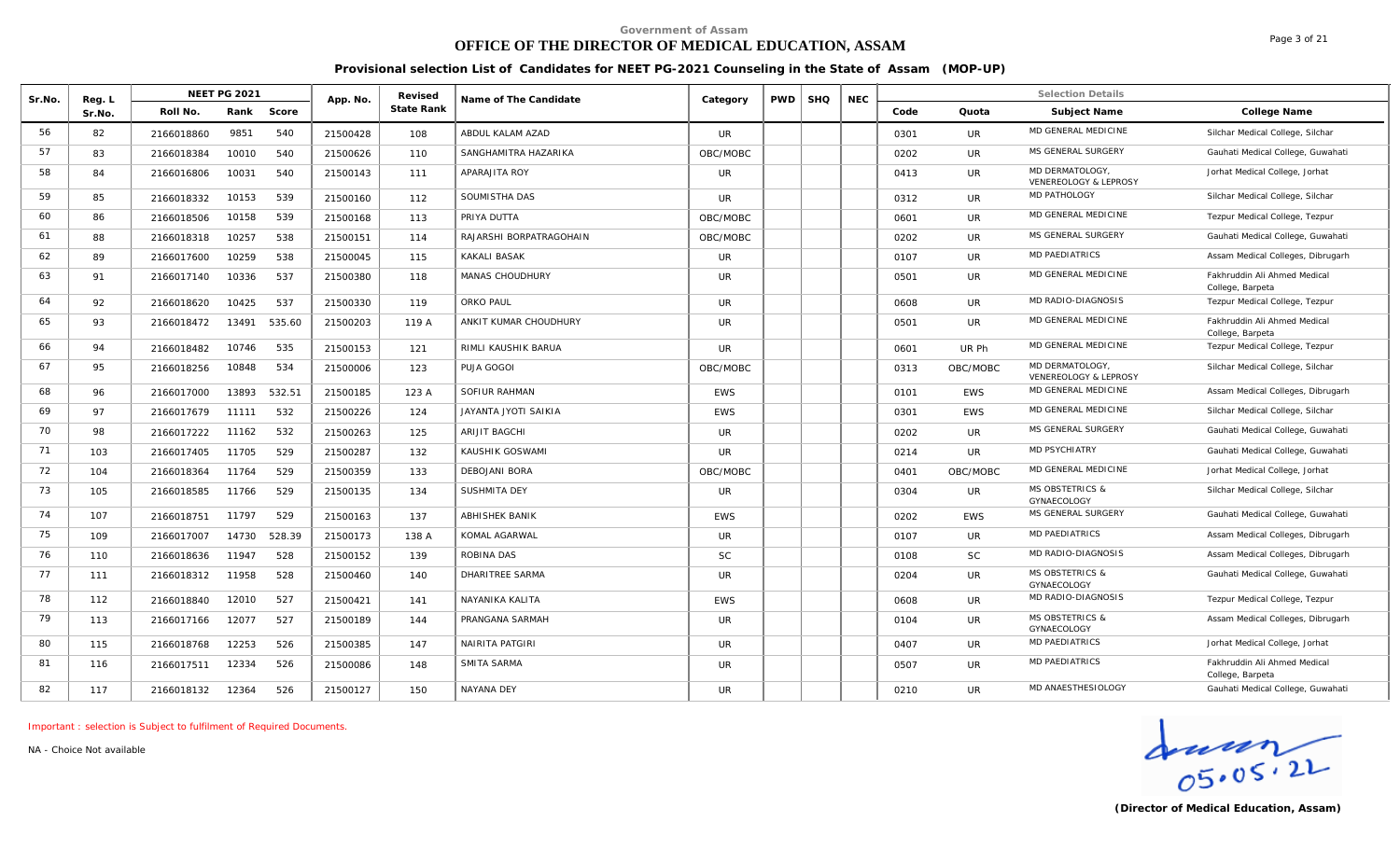### **OFFICE OF THE DIRECTOR OF MEDICAL EDUCATION, ASSAM**

Page 4 of 21

#### **Provisional selection List of Candidates for NEET PG-2021 Counseling in the State of Assam (MOP-UP)**

| Sr.No. | Reg. L |            | <b>NEET PG 2021</b> |        | App. No. | Revised    | Name of The Candidate   | Category   | <b>PWD</b> | <b>SHQ</b> | <b>NEC</b> |      |            | <b>Selection Details</b>                             |                                                  |
|--------|--------|------------|---------------------|--------|----------|------------|-------------------------|------------|------------|------------|------------|------|------------|------------------------------------------------------|--------------------------------------------------|
|        | Sr.No. | Roll No.   | Rank                | Score  |          | State Rank |                         |            |            |            |            | Code | Quota      | Subject Name                                         | College Name                                     |
| 83     | 118    | 2166016834 | 12643               | 524    | 21500650 | 152        | PORINEETA GOGOI         | OBC/MOBC   |            |            |            | 0114 | <b>UR</b>  | <b>MD PSYCHIATRY</b>                                 | Assam Medical Colleges, Dibrugarh                |
| 84     | 119    | 2166018701 | 12882               | 523    | 21500170 | 153        | SAYANTAN BHATTACHARJEE  | <b>UR</b>  |            |            |            | 0202 | <b>UR</b>  | MS GENERAL SURGERY                                   | Gauhati Medical College, Guwahati                |
| 85     | 120    | 2166016718 | 19215               | 521.52 | 21500331 | 155 A      | MRIDU PABAN RAJKHOWA    | OBC/MOBC   |            |            |            | 0501 | OBC/MOBC   | MD GENERAL MEDICINE                                  | Fakhruddin Ali Ahmed Medical<br>College, Barpeta |
| 86     | 121    | 2166018864 | 13100               | 521    | 21500424 | 156        | SHAHIN ARA              | OBC/MOBC   |            |            |            | 0307 | OBC/MOBC   | <b>MD PAEDIATRICS</b>                                | Silchar Medical College, Silchar                 |
| 87     | 122    | 2166017218 | 13119               | 521    | 21500297 | 157        | SOURAV CHAKRABORTY      | <b>UR</b>  |            |            |            | 0507 | <b>UR</b>  | <b>MD PAEDIATRICS</b>                                | Fakhruddin Ali Ahmed Medical<br>College, Barpeta |
| 88     | 124    | 2166018082 | 13303               | 520    | 21500236 | 158        | MAMADUL ISLAM           | <b>EWS</b> |            |            |            | 0401 | <b>EWS</b> | MD GENERAL MEDICINE                                  | Jorhat Medical College, Jorhat                   |
| 89     | 125    | 2166018523 | 13394               | 520    | 21500556 | 160        | MOHAMMED QUASIM LASKAR  | <b>UR</b>  |            |            |            | 0303 | <b>UR</b>  | MS ORTHOPAEDICS                                      | Silchar Medical College, Silchar                 |
| 90     | 127    | 2166177024 | 13459               | 520    | 21500053 | 162        | PRIYANKA GUPTA          | OBC/MOBC   |            |            |            | 0204 | OBC/MOBC   | <b>MS OBSTETRICS &amp;</b><br>GYNAECOLOGY            | Gauhati Medical College, Guwahati                |
| 91     | 128    | 2166018693 | 13488               | 520    | 21500245 | 163        | ARPITA DEB              | <b>UR</b>  |            |            |            | 0604 | <b>UR</b>  | <b>MS OBSTETRICS &amp;</b><br>GYNAECOLOGY            | Tezpur Medical College, Tezpur                   |
| 92     | 129    | 2166016819 | 13550               | 519    | 21500319 | 165        | PURNAKSHI BHATTACHARYYA | <b>FWS</b> |            |            |            | 0601 | <b>EWS</b> | MD GENERAL MEDICINE                                  | Tezpur Medical College, Tezpur                   |
| 93     | 130    | 2166016588 | 13618               | 519    | 21500573 | 166        | <b>ANKITA SAHA</b>      | <b>UR</b>  |            |            |            | 0210 | <b>UR</b>  | MD ANAESTHESIOLOGY                                   | Gauhati Medical College, Guwahati                |
| 94     | 131    | 2166017116 | 13662               | 519    | 21500312 | 167        | AMAN NEOPANE            | <b>FWS</b> |            |            |            | 0107 | <b>EWS</b> | <b>MD PAEDIATRICS</b>                                | Assam Medical Colleges, Dibrugarh                |
| 95     | 132    | 2166018696 | 13709               | 518    | 21500306 | 168        | SAIKAT CHAKRABARTY      | UR.        |            |            |            | 0607 | <b>UR</b>  | <b>MD PAEDIATRICS</b>                                | Tezpur Medical College, Tezpur                   |
| 96     | 133    | 2166016997 | 13761               | 518    | 21500206 | 169        | ELORA BORGOHAIN         | OBC/MOBC   |            |            |            | 0107 | OBC/MOBC   | MD PAEDIATRICS                                       | Assam Medical Colleges, Dibrugarh                |
| 97     | 135    | 2166018352 | 13965               | 517    | 21500181 | 173        | PRIYAM DEKA             | <b>UR</b>  |            |            |            | 0407 | <b>UR</b>  | <b>MD PAEDIATRICS</b>                                | Jorhat Medical College, Jorhat                   |
| 98     | 136    | 2166016915 | 13975               | 517    | 21500119 | 174        | SHANTANU CHETIA         | OBC/MOBC   |            |            |            | 0601 | OBC/MOBC   | MD GENERAL MEDICINE                                  | Tezpur Medical College, Tezpur                   |
| 99     | 137    | 2166017214 | 14189               | 516    | 21500702 | 175        | MAHMOODUL KARIM         | <b>EWS</b> |            |            |            | 0103 | <b>UR</b>  | MS ORTHOPAEDICS                                      | Assam Medical Colleges, Dibrugarh                |
| 100    | 139    | 2166018216 | 14345               | 515    | 21500101 | 177        | DEEPJYOTI TALUKDAR      | <b>UR</b>  |            |            |            | 0203 | <b>UR</b>  | MS ORTHOPAEDICS                                      | Gauhati Medical College, Guwahati                |
| 101    | 140    | 2166018695 | 14349               | 515    | 21500413 | 178        | JASMINE SULTANA LASKAR  | <b>EWS</b> |            |            |            | 0204 | <b>EWS</b> | <b>MS OBSTETRICS &amp;</b><br>GYNAECOLOGY            | Gauhati Medical College, Guwahati                |
| 102    | 141    | 2166018839 | 14574               | 514    | 21500279 | 180        | PUBERUN BORAH           | OBC/MOBC   |            |            |            | 0203 | <b>UR</b>  | MS ORTHOPAEDICS                                      | Gauhati Medical College, Guwahati                |
| 103    | 142    | 2166017477 | 14575               | 514    | 21500343 | 181        | LISHA LAMA              | OBC/MOBC   |            |            |            | 0204 | <b>UR</b>  | <b>MS OBSTETRICS &amp;</b><br>GYNAECOLOGY            | Gauhati Medical College, Guwahati                |
| 104    | 143    | 2166018648 | 14577               | 514    | 21500275 | 182        | JABIN SULTANA LASKAR    | EWS        |            |            |            | 0604 | <b>EWS</b> | <b>MS OBSTETRICS &amp;</b><br>GYNAECOLOGY            | Tezpur Medical College, Tezpur                   |
| 105    | 144    | 2166017889 | 14677               | 513    | 21500464 | 183        | KAUSHIK MEDHI           | OBC/MOBC   |            |            |            | 0301 | OBC/MOBC   | MD GENERAL MEDICINE                                  | Silchar Medical College, Silchar                 |
| 106    | 146    | 2166017595 | 17884               | 512.94 | 21500221 | 185 A      | <b>JIA UR RAHMAN</b>    | <b>UR</b>  |            |            |            | 0222 | <b>UR</b>  | <b>MD TUBERCULOSIS &amp;</b><br>RESPIRATORY MEDICINE | Gauhati Medical College, Guwahati                |
| 107    | 148    | 2166018606 | 15010               | 511    | 21500586 | 187        | SUSHMITA SINGHA         | OBC/MOBC   |            |            |            | 0304 | OBC/MOBC   | <b>MS OBSTETRICS &amp;</b><br>GYNAECOLOGY            | Silchar Medical College, Silchar                 |
| 108    | 149    | 2166017232 | 15017               | 511    | 21500481 | 188        | DIP JYOTI DAS           | <b>UR</b>  |            |            |            | 0221 | UR.        | MD EMERGENCY MEDICINE                                | Gauhati Medical College, Guwahati                |
| 109    | 150    | 2166018509 | 15186               | 511    | 21500064 | 189        | SAHIL AGARWAL           | <b>UR</b>  |            |            |            | 0214 | <b>UR</b>  | <b>MD PSYCHIATRY</b>                                 | Gauhati Medical College, Guwahati                |

*Important : selection is Subject to fulfilment of Required Documents.*

*NA - Choice Not available*

 $\frac{1}{05.05.22}$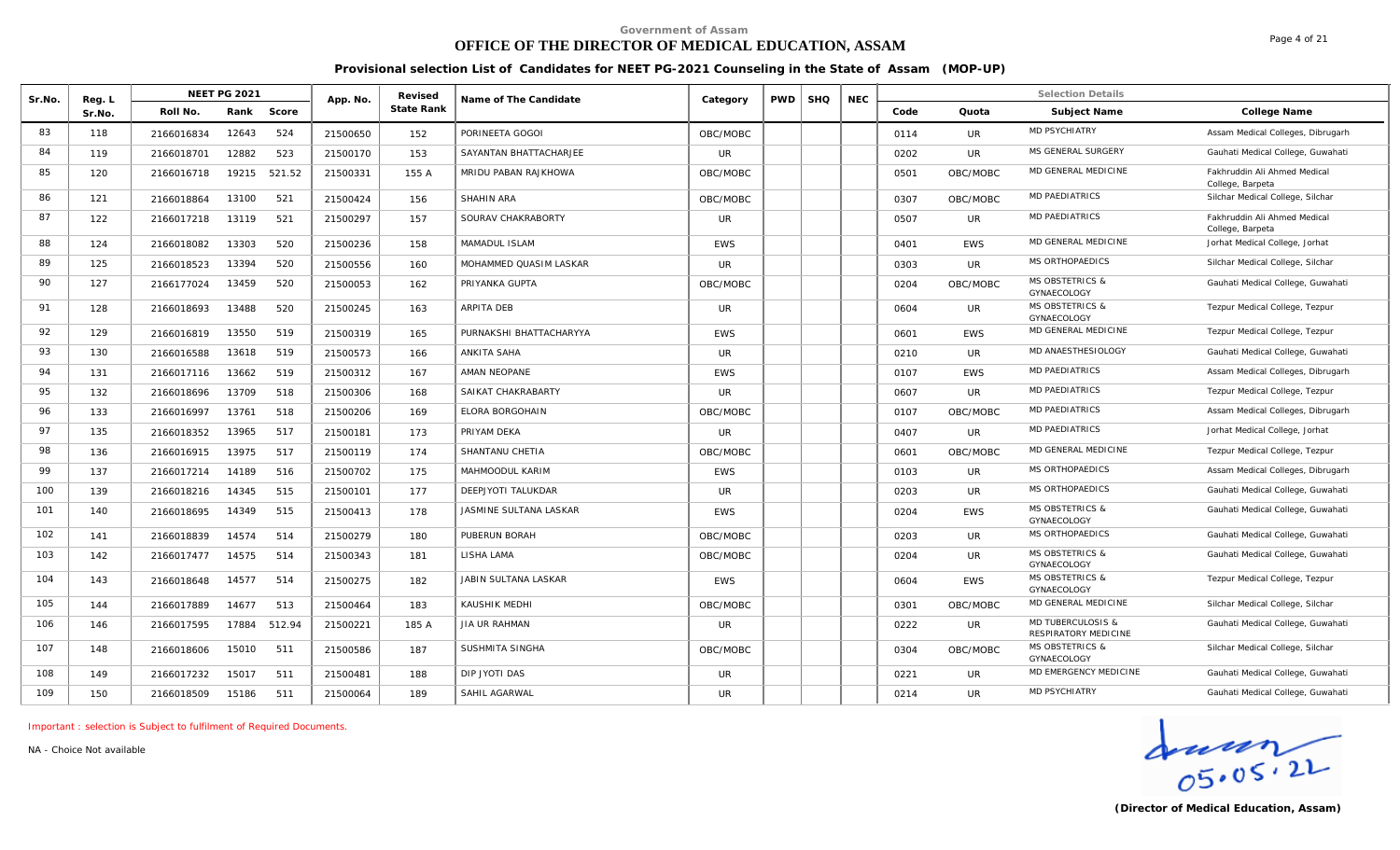# **OFFICE OF THE DIRECTOR OF MEDICAL EDUCATION, ASSAM**

Page 5 of 21

#### **Provisional selection List of Candidates for NEET PG-2021 Counseling in the State of Assam (MOP-UP)**

| Sr.No. | Reg. I | <b>NEET PG 2021</b> |        | App. No. | Revised    | Name of The Candidate       | Category     | <b>PWD</b> | <b>SHQ</b> | <b>NEC</b> |           |            | <b>Selection Details</b>                         |                                                  |
|--------|--------|---------------------|--------|----------|------------|-----------------------------|--------------|------------|------------|------------|-----------|------------|--------------------------------------------------|--------------------------------------------------|
|        | Sr.No. | Rank<br>Roll No     | Score  |          | State Rank |                             |              |            |            |            | Code      | Quota      | Subject Name                                     | College Name                                     |
| 110    | 151    | 18699<br>2166017031 | 509.85 | 21500368 | 190 A      | ANIRVAN GAUTAM              | <b>UR</b>    |            |            |            | 0402      | <b>UR</b>  | MS GENERAL SURGERY                               | Jorhat Medical College, Jorhat                   |
| 111    | 152    | 15491<br>2166177016 | 509    | 21500082 | 191        | KULEN KALITA                | <b>EWS</b>   |            |            |            | 0203      | <b>UR</b>  | MS ORTHOPAEDICS                                  | Gauhati Medical College, Guwahati                |
| 112    | 153    | 15850<br>2166018638 | 507    | 21500399 | 193        | NICKY CHOUDHURY             | UR.          |            |            |            | <b>NA</b> |            |                                                  |                                                  |
| 113    | 155    | 16010<br>2166018463 | 507    | 21500087 | 196        | BIRINCHI BANDAN BORAH       | <b>UR</b>    |            |            |            | 0202      | <b>UR</b>  | MS GENERAL SURGERY                               | Gauhati Medical College, Guwahati                |
| 114    | 157    | 16030<br>2166017234 | 506    | 21500268 | 197        | DILDAR REZZAK               | <b>EWS</b>   |            |            |            | <b>NA</b> |            |                                                  |                                                  |
| 115    | 158    | 16132<br>2166017178 | 506    | 21500073 | 198        | SITALAKSHMI SRINIVASAN      | <b>UR</b>    |            |            |            | 0104      | <b>UR</b>  | <b>MS OBSTETRICS &amp;</b><br>GYNAECOLOGY        | Assam Medical Colleges, Dibrugarh                |
| 116    | 160    | 2166017225<br>16208 | 506    | 21500056 | 200        | HIMASREE THAKURIA           | OBC/MOBC     |            |            |            | 0214      | OBC/MOBC   | MD PSYCHIATRY                                    | Gauhati Medical College, Guwahati                |
| 117    | 161    | 16256<br>2166017699 | 505    | 21500487 | 201        | <b>MD BASIR UDDIN</b>       | UR.          |            |            |            | 0504      | UR.        | <b>MS OBSTETRICS &amp;</b><br><b>GYNAECOLOGY</b> | Fakhruddin Ali Ahmed Medical<br>College, Barpeta |
| 118    | 162    | 16269<br>2166018450 | 505    | 21500248 | 202        | RASHMITA GOGOI              | OBC/MOBC     |            |            |            | 0104      | OBC/MOBC   | <b>MS OBSTETRICS &amp;</b><br>GYNAECOLOGY        | Assam Medical Colleges, Dibrugarh                |
| 119    | 163    | 16365<br>2166018069 | 505    | 21500036 | 203        | <b>AKBAR ALI</b>            | $_{\rm{UR}}$ |            |            |            | 0104      | <b>UR</b>  | <b>MS OBSTETRICS &amp;</b><br>GYNAECOLOGY        | Assam Medical Colleges, Dibrugarh                |
| 120    | 164    | 2166160526<br>16497 | 505    | 21500220 | 205        | SUSHANT SINGH               | UR.          |            |            |            | 0302      | UR         | MS GENERAL SURGERY                               | Silchar Medical College, Silchar                 |
| 121    | 166    | 2166018682<br>16564 | 504    | 21500698 | 209        | ANURAG DUTTA                | <b>EWS</b>   |            |            |            | 0407      | <b>EWS</b> | <b>MD PAEDIATRICS</b>                            | Jorhat Medical College, Jorhat                   |
| 122    | 167    | 16815<br>2166018526 | 503    | 21500283 | 211        | ABU SAYEED SALMAN CHOUDHURY | <b>EWS</b>   |            |            |            | 0221      | UR         | MD EMERGENCY MEDICINE                            | Gauhati Medical College, Guwahati                |
| 123    | 169    | 2166018660<br>17105 | 502    | 21500527 | 213        | <b>SUSMITA PAUL</b>         | OBC/MOBC     |            |            |            | 0302      | OBC/MOBC   | MS GENERAL SURGERY                               | Silchar Medical College, Silchar                 |
| 124    | 171    | 2166018465<br>17504 | 500    | 21500088 | 216        | POOJA DEVI                  | OBC/MOBC     |            |            |            | 0205      | OBC/MOBC   | MS OPHTHALMOLOGY                                 | Gauhati Medical College, Guwahati                |
| 125    | 172    | 17589<br>2166016893 | 500    | 21500324 | 218        | MRIGAKHI BORDOLOI           | UR.          |            |            |            | 0210      | <b>UR</b>  | MD ANAESTHESIOLOGY                               | Gauhati Medical College, Guwahati                |
| 126    | 173    | 2166017066<br>20885 | 499.55 | 21500212 | 218 A      | ANURAG BORKOTOKY            | <b>UR</b>    |            |            |            | 0206      | <b>UR</b>  | MS OTORHINOLARYNGOLOGY                           | Gauhati Medical College, Guwahati                |
| 127    | 174    | 2166017764<br>17650 | 499    | 21500134 | 219        | ABDUL ALIM AHMED            | UR.          |            |            |            | 0223      | UR         | DIPLOMA PAEDIATRICS (D.C.H.)                     | Gauhati Medical College, Guwahati                |
| 128    | 175    | 2166017943<br>17672 | 499    | 21500652 | 221        | PRASENJIT PATHAK            | OBC/MOBC     |            |            |            | 0403      | OBC/MOBC   | MS ORTHOPAEDICS                                  | Jorhat Medical College, Jorhat                   |
| 129    | 177    | 2166018341<br>17812 | 499    | 21500384 | 224        | SAMADRITA BORKAKOTY         | UR.          |            |            |            | 0110      | UR.        | MD ANAESTHESIOLOGY                               | Assam Medical Colleges, Dibrugarh                |
| 130    | 178    | 17852<br>2166174513 | 498    | 21500109 | 225        | RONAK KUNDU                 | <b>UR</b>    |            |            |            | 0302      | UR         | MS GENERAL SURGERY                               | Silchar Medical College, Silchar                 |
| 131    | 179    | 2166018686<br>17863 | 498    | 21500039 | 226        | ROSHAN DEB                  | <b>UR</b>    |            |            |            | 0202      | <b>UR</b>  | MS GENERAL SURGERY                               | Gauhati Medical College, Guwahati                |
| 132    | 180    | 2166017654<br>17923 | 498    | 21500176 | 228        | KHANJAN NATH                | OBC/MOBC     |            |            |            | 0607      | OBC/MOBC   | <b>MD PAEDIATRICS</b>                            | Tezpur Medical College, Tezpur                   |
| 133    | 183    | 2166018458<br>18385 | 496    | 21500016 | 232        | HRISHIKESH GOSWAMI          | UR.          |            |            |            | 0403      | <b>UR</b>  | MS ORTHOPAEDICS                                  | Jorhat Medical College, Jorhat                   |
| 134    | 184    | 2166017742<br>18660 | 495    | 21500238 | 233        | JANNATUL FERDOWSH           | UR.          |            |            |            | 0110      | UR.        | MD ANAESTHESIOLOGY                               | Assam Medical Colleges, Dibrugarh                |
| 135    | 185    | 2166018796<br>22023 | 494.40 | 21500630 | 234 A      | AZHARUL ISLAM LASKAR        | UR.          |            |            |            | 0212      | <b>UR</b>  | MD PATHOLOGY                                     | Gauhati Medical College, Guwahati                |
| 136    | 186    | 22087<br>2166017194 | 494.40 | 21500292 | 234 B      | MASIHA TABEYEEN             | UR.          |            |            |            | 0110      | UR         | MD ANAESTHESIOLOGY                               | Assam Medical Colleges, Dibrugarh                |
| 137    | 187    | 2166016846<br>18725 | 494    | 21500158 | 235        | PRAYASHI KASHYAP            | <b>UR</b>    |            |            |            | 0214      | UR         | <b>MD PSYCHIATRY</b>                             | Gauhati Medical College, Guwahati                |

*Important : selection is Subject to fulfilment of Required Documents.*

Graden<br>
OS. 05. 2L<br>
(Director of Medical Education, Assam)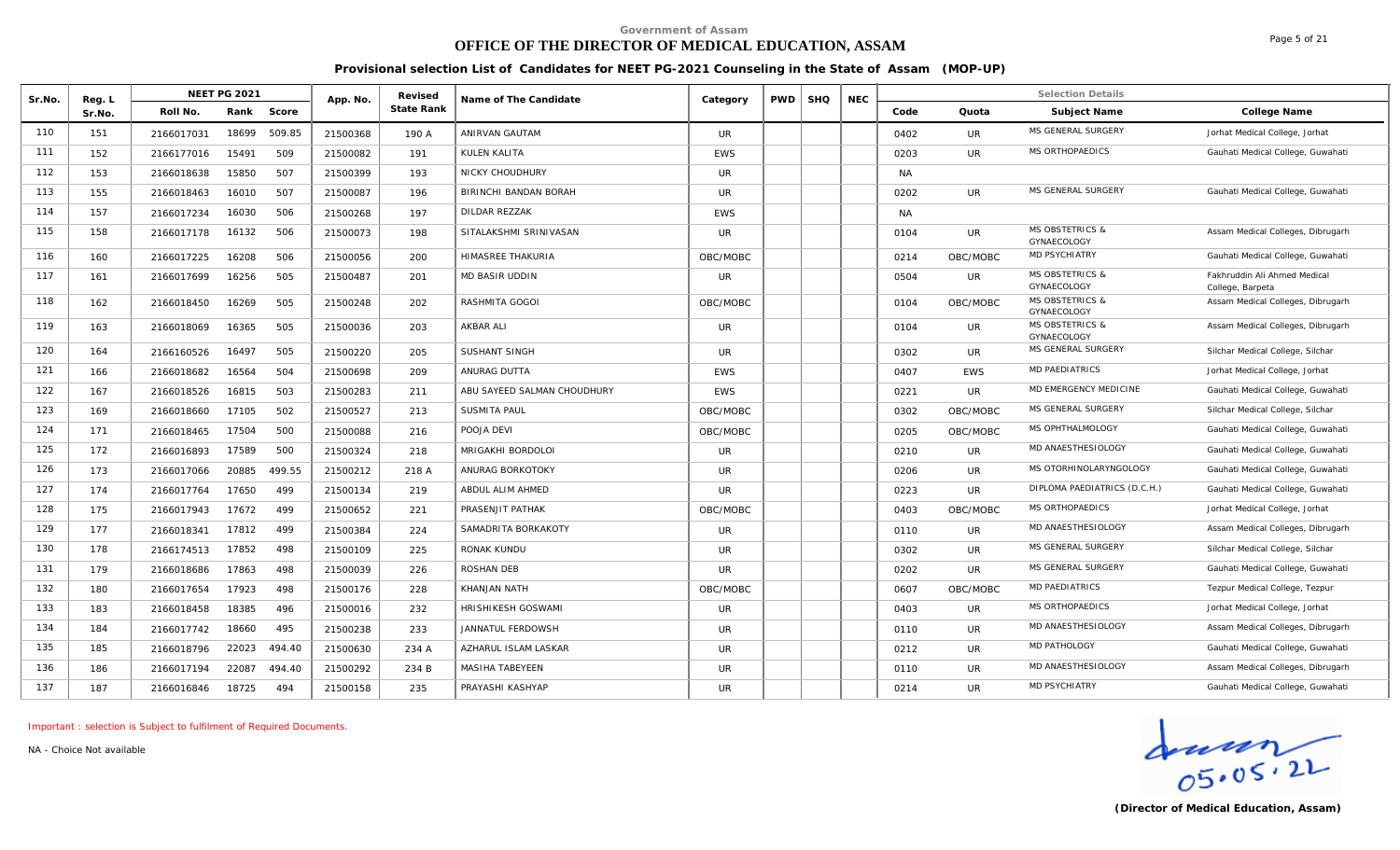# **OFFICE OF THE DIRECTOR OF MEDICAL EDUCATION, ASSAM**

Page 6 of 21

#### **Provisional selection List of Candidates for NEET PG-2021 Counseling in the State of Assam (MOP-UP)**

| Sr.No. | Reg. L |            | <b>NEET PG 2021</b> |        | App. No. | Revised    | Name of The Candidate   | Category   | <b>PWD</b> | <b>SHQ</b> | <b>NEC</b> |           |               | <b>Selection Details</b>                  |                                                  |
|--------|--------|------------|---------------------|--------|----------|------------|-------------------------|------------|------------|------------|------------|-----------|---------------|-------------------------------------------|--------------------------------------------------|
|        | Sr.No. | Roll No.   | Rank                | Score  |          | State Rank |                         |            |            |            |            | Code      | Quota         | Subject Name                              | College Name                                     |
| 138    | 189    | 2166018062 | 18944               | 493    | 21500095 | 238        | RIPANKAR BARMAN         | UR.        |            |            |            | 0203      | UR.           | MS ORTHOPAEDICS                           | Gauhati Medical College, Guwahati                |
| 139    | 190    | 2166176670 | 19019               | 493    | 21500562 | 239        | WASFIYA MAZID           | <b>UR</b>  |            |            |            | 0102      | <b>UR</b>     | MS GENERAL SURGERY                        | Assam Medical Colleges, Dibrugarh                |
| 140    | 191    | 2166018257 | 19120               | 493    | 21500249 | 240        | NAMRATA KUTUM           | ST(P)      |            |            |            | 0308      | ST(P)         | MD RADIO-DIAGNOSIS                        | Silchar Medical College, Silchar                 |
| 141    | 192    | 2166017075 | 19145               | 492    | 21500077 | 241        | MEGHA CHALIHA           | UR         |            |            |            | 0102      | UR.           | MS GENERAL SURGERY                        | Assam Medical Colleges, Dibrugarh                |
| 142    | 194    | 2166174540 | 19266               | 492    | 21500597 | 245        | PRANTIK DEB             | <b>UR</b>  |            |            |            | 0310      | <b>UR</b>     | MD ANAESTHESIOLOGY                        | Silchar Medical College, Silchar                 |
| 143    | 195    | 2166101120 | 19403               | 491    | 21500296 | 246        | KUMAR JYOTI DEB         | OBC/MOBC   |            |            |            | 0407      | OBC/MOBC      | MD PAEDIATRICS                            | Jorhat Medical College, Jorhat                   |
| 144    | 196    | 2166177039 | 19414               | 491    | 21500211 | 247        | KIRONMOYEE BARUA        | <b>EWS</b> |            |            |            | 0210      | <b>EWS</b>    | MD ANAESTHESIOLOGY                        | Gauhati Medical College, Guwahati                |
| 145    | 197    | 2166018593 | 19465               | 491    | 21500455 | 248        | JOYDEEP NATH            | OBC/MOBC   |            |            |            | 0709      | <b>UR</b>     | MD RADIO-THERAPY                          | Dr. B. Borooah Cancer Institute.<br>Guwahati     |
| 146    | 198    | 2166018471 | 19581               | 490    | 21500370 | 249        | <b>JADAV PEGU</b>       | ST(P)      |            |            |            | 0101      | ST(P)         | MD GENERAL MEDICINE                       | Assam Medical Colleges, Dibrugarh                |
| 147    | 200    | 2166016911 | 19685               | 490    | 21500154 | 251        | CHANDAN GOGOI           | OBC/MOBC   |            |            |            | 0202      | OBC/MOBC      | MS GENERAL SURGERY                        | Gauhati Medical College, Guwahati                |
| 148    | 201    | 2166017548 | 19883               | 489    | 21500691 | 253        | TASHRIFA NAZNIN         | UR.        |            |            |            | 0105      | <b>UR</b>     | MS OPHTHALMOLOGY                          | Assam Medical Colleges, Dibrugarh                |
| 149    | 202    | 2166176881 | 20009               | 489    | 21500179 | 255        | CHANDAMITA BHAGABATI    | <b>UR</b>  |            |            |            | 0310      | <b>UR</b>     | MD ANAESTHESIOLOGY                        | Silchar Medical College, Silchar                 |
| 150    | 203    | 2166018834 | 20351               | 487    | 21500508 | 258        | AMINUL AKTHAR LASKAR    | <b>UR</b>  |            |            |            | <b>NA</b> |               |                                           |                                                  |
| 151    | 204    | 2166018104 | 20352               | 487    | 21500552 | 259        | SUSWETA CHAKRABORTY     | <b>UR</b>  |            |            |            | <b>NA</b> |               |                                           |                                                  |
| 152    | 205    | 2166017136 | 23864               | 486.16 | 21500395 | 259 A      | <b>SAKET SARAF</b>      | <b>UR</b>  |            |            |            | 0103      | <b>UR</b>     | MS ORTHOPAEDICS                           | Assam Medical Colleges, Dibrugarh                |
| 153    | 206    | 2166017091 | 24129               | 485.13 | 21500103 | 260 A      | SIDHARTHA DEY           | OBC/MOBC   |            |            |            | 0102      | OBC/MOBC      | MS GENERAL SURGERY                        | Assam Medical Colleges, Dibrugarh                |
| 154    | 208    | 2166018918 | 21010               | 484    | 21500047 | 263        | SOURAV TALUKDAR         | <b>SC</b>  |            |            |            | 0201      | <b>SC</b>     | MD GENERAL MEDICINE                       | Gauhati Medical College, Guwahati                |
| 155    | 209    | 2166018641 | 21139               | 484    | 21500225 | 264        | MUSLIMA FIRDAUS KHAN    | <b>EWS</b> |            |            |            | 0104      | <b>EWS Ph</b> | <b>MS OBSTETRICS &amp;</b><br>GYNAECOLOGY | Assam Medical Colleges, Dibrugarh                |
| 156    | 210    | 2166018469 | 21146               | 484    | 21500623 | 265        | NABAJIT BORAH           | OBC/MOBC   |            |            |            | <b>NA</b> |               |                                           |                                                  |
| 157    | 213    | 2166016917 | 21296               | 483    | 21500437 | 268        | DIBASHJYOTI DUTTA       | UR.        |            |            |            | 0103      | <b>UR</b>     | <b>MS ORTHOPAEDICS</b>                    | Assam Medical Colleges, Dibrugarh                |
| 158    | 214    | 2166016978 | 21369               | 483    | 21500024 | 269        | PARASHABINA SHYAM       | ST(H)      |            |            |            | 0112      | UR.           | MD PATHOLOGY                              | Assam Medical Colleges, Dibrugarh                |
| 159    | 216    | 2166017295 | 21459               | 482    | 21500048 | 272        | MIFTAUL AHMED           | <b>EWS</b> |            |            |            | 0502      | UR.           | MS GENERAL SURGERY                        | Fakhruddin Ali Ahmed Medical<br>College, Barpeta |
| 160    | 218    | 2166018725 | 21581               | 482    | 21500237 | 274        | SANGEETASRI KAUSHIK     | <b>EWS</b> |            |            |            | 0210      | <b>EWS</b>    | MD ANAESTHESIOLOGY                        | Gauhati Medical College, Guwahati                |
| 161    | 219    | 2166018435 | 21631               | 482    | 21500357 | 275        | NATASHA SAHA            | <b>EWS</b> |            |            |            | 0110      | <b>EWS</b>    | MD ANAESTHESIOLOGY                        | Assam Medical Colleges, Dibrugarh                |
| 162    | 220    | 2166017956 | 25188               | 481.01 | 21500582 | 275 A      | PALLAB SAIKIA           | <b>UR</b>  |            |            |            | 0103      | UR.           | MS ORTHOPAEDICS                           | Assam Medical Colleges, Dibrugarh                |
| 163    | 221    | 2166017157 | 21714               | 481    | 21500115 | 276        | DEBORSEE NARAYAN KALITA | <b>UR</b>  |            |            |            | 0502      | <b>UR</b>     | MS GENERAL SURGERY                        | Fakhruddin Ali Ahmed Medical<br>College, Barpeta |
| 164    | 222    | 2166017067 | 21871               | 481    | 21500018 | 277        | SUDIPTA BORAH           | <b>UR</b>  |            |            |            | 0414      | <b>UR</b>     | <b>MD PSYCHIATRY</b>                      | Jorhat Medical College, Jorhat                   |
| 165    | 223    | 2166017569 | 21929               | 480    | 21500522 | 279        | SHABBIR AHMED           | <b>EWS</b> |            |            |            | <b>NA</b> |               |                                           |                                                  |

*Important : selection is Subject to fulfilment of Required Documents.*

Graden<br>
OS. 05. 2L<br>
(Director of Medical Education, Assam)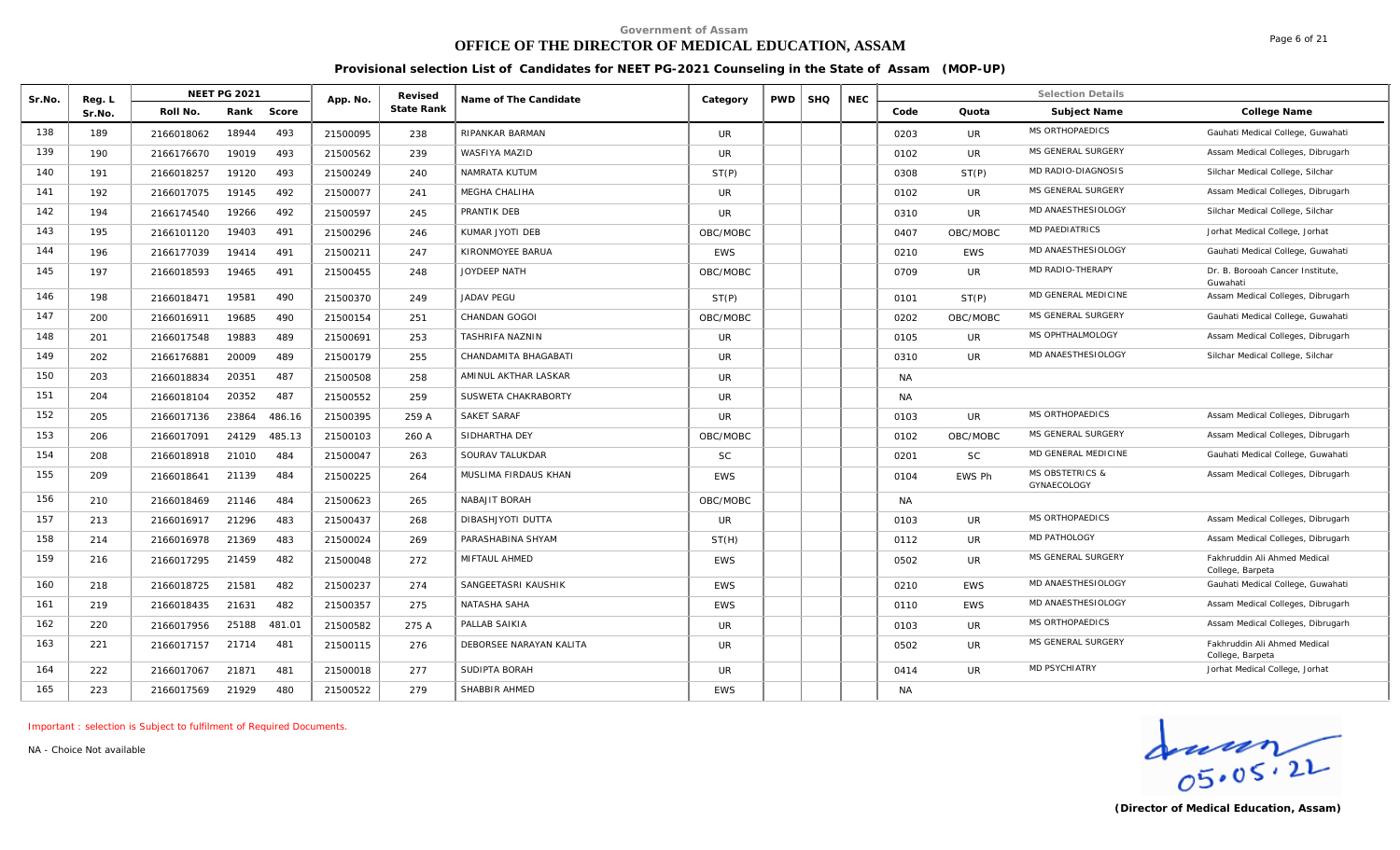# **OFFICE OF THE DIRECTOR OF MEDICAL EDUCATION, ASSAM**

Page 7 of 21

#### **Provisional selection List of Candidates for NEET PG-2021 Counseling in the State of Assam (MOP-UP)**

| Sr.No. | Reg. L | <b>NEET PG 2021</b> |                 | App. No. | Revised    | Name of The Candidate          | Category   | <b>PWD</b> | <b>SHQ</b> | <b>NEC</b> |           |           | <b>Selection Details</b> |                                                  |
|--------|--------|---------------------|-----------------|----------|------------|--------------------------------|------------|------------|------------|------------|-----------|-----------|--------------------------|--------------------------------------------------|
|        | Sr.No. | Roll No.            | Rank<br>Score   |          | State Rank |                                |            |            |            |            | Code      | Quota     | Subject Name             | College Name                                     |
| 166    | 224    | 2166018375          | 21955<br>480    | 21500065 | 280        | ALFRED BARUAH                  | <b>UR</b>  |            |            |            | 0602      | <b>UR</b> | MS GENERAL SURGERY       | Tezpur Medical College, Tezpur                   |
| 167    | 225    | 2166018897          | 480<br>22079    | 21500092 | 283        | PARTHAJYOTI TALUKDAR           | OBC/MOBC   |            |            |            | 0303      | OBC/MOBC  | MS ORTHOPAEDICS          | Silchar Medical College, Silchar                 |
| 168    | 226    | 2166100665          | 479<br>22342    | 21500046 | 286        | CHANDANA DEKA                  | UR.        |            |            |            | 0410      | UR.       | MD ANAESTHESIOLOGY       | Jorhat Medical College, Jorhat                   |
| 169    | 227    | 2166176586          | 22409<br>478    | 21500145 | 287        | DIPON KUMAR DAS                | SC         |            |            |            | 0208      | <b>SC</b> | MD RADIO-DIAGNOSIS       | Gauhati Medical College, Guwahati                |
| 170    | 228    | 2166017412          | 22412<br>478    | 21500577 | 288        | MASUMI AHMED                   | <b>UR</b>  |            |            |            | 0110      | <b>UR</b> | MD ANAESTHESIOLOGY       | Assam Medical Colleges, Dibrugarh                |
| 171    | 229    | 2166017242          | 22458<br>478    | 21500314 | 290        | PORISHMITA BARUAH              | <b>UR</b>  |            |            |            | 0105      | <b>UR</b> | MS OPHTHALMOLOGY         | Assam Medical Colleges, Dibrugarh                |
| 172    | 230    | 2166016851          | 22511<br>478    | 21500507 | 291        | NILOTPAL SAIKIA                | OBC/MOBC   |            |            |            | 0203      | OBC/MOBC  | MS ORTHOPAEDICS          | Gauhati Medical College, Guwahati                |
| 173    | 231    | 2166176843          | 22513<br>478    | 21500466 | 292        | SUDESHNA BORGOHAIN             | OBC/MOBC   |            |            |            | 0112      | OBC/MOBC  | <b>MD PATHOLOGY</b>      | Assam Medical Colleges, Dibrugarh                |
| 174    | 232    | 2166017065          | 26124<br>477.92 | 21500184 | 292 A      | RAVINA TOSHNIWAL               | <b>UR</b>  |            |            |            | 0410      | <b>UR</b> | MD ANAESTHESIOLOGY       | Jorhat Medical College, Jorhat                   |
| 175    | 233    | 2166017653          | 477<br>22629    | 21500233 | 293        | <b>KAVERI BORA</b>             | OBC/MOBC   |            |            |            | 0202      | OBC/MOBC  | MS GENERAL SURGERY       | Gauhati Medical College, Guwahati                |
| 176    | 234    | 2166176871          | 22975<br>476    | 21500188 | 295        | HAFIZUL ISLAM PATHAN           | <b>EWS</b> |            |            |            | 0709      | UR.       | MD RADIO-THERAPY         | Dr. B. Borooah Cancer Institute,<br>Guwahati     |
| 177    | 235    | 2166018711          | 23089<br>476    | 21500140 | 296        | SAMADRITA PAUL CHOUDHURY       | <b>UR</b>  |            |            |            | 0405      | UR.       | MS OPHTHALMOLOGY         | Jorhat Medical College, Jorhat                   |
| 178    | 236    | 2166016927          | 23150<br>475    | 21500403 | 297        | SARITA SAH                     | OBC/MOBC   |            |            |            | <b>NA</b> |           |                          |                                                  |
| 179    | 237    | 2166018271          | 475<br>23238    | 21500122 | 298        | MANASH DAS                     | <b>SC</b>  |            |            |            | 0102      | <b>UR</b> | MS GENERAL SURGERY       | Assam Medical Colleges, Dibrugarh                |
| 180    | 239    | 2166017680          | 474<br>23486    | 21500502 | 300        | MANABENDRA MEDHI               | <b>UR</b>  |            |            |            | 0510      | <b>UR</b> | MD ANAESTHESIOLOGY       | Fakhruddin Ali Ahmed Medical<br>College, Barpeta |
| 181    | 240    | 2166018474          | 23514<br>474    | 21500605 | 301        | <b>STUTI SINGH</b>             | <b>UR</b>  |            |            |            | 0402      | <b>UR</b> | MS GENERAL SURGERY       | Jorhat Medical College, Jorhat                   |
| 182    | 242    | 2166017159          | 473<br>23737    | 21500412 | 303        | PARIJAT SAHA                   | OBC/MOBC   |            |            |            | 0102      | OBC/MOBC  | MS GENERAL SURGERY       | Assam Medical Colleges, Dibrugarh                |
| 183    | 243    | 2166018026          | 473<br>23738    | 21500476 | 304        | JUPITA DEKA                    | UR         |            |            |            | 0212      | UR.       | MD PATHOLOGY             | Gauhati Medical College, Guwahati                |
| 184    | 244    | 2166017057          | 27397<br>472.77 | 21500439 | 305 A      | ROHIT SAHA                     | <b>UR</b>  |            |            |            | 0102      | <b>UR</b> | MS GENERAL SURGERY       | Assam Medical Colleges, Dibrugarh                |
| 185    | 246    | 2166017830          | 23830<br>472    | 21500445 | 307        | YOGRAJ SARMA                   | UR         |            |            |            | 0510      | UR.       | MD ANAESTHESIOLOGY       | Fakhruddin Ali Ahmed Medical<br>College, Barpeta |
| 186    | 247    | 2166172630          | 23838<br>472    | 21500241 | 308        | <b>ABHISHEK BHOWAL</b>         | OBC/MOBC   |            |            |            | 0402      | OBC/MOBC  | MS GENERAL SURGERY       | Jorhat Medical College, Jorhat                   |
| 187    | 248    | 2166176937          | 23854<br>472    | 21500348 | 309        | ASHWINI BURAGOHAIN             | OBC/MOBC   |            |            |            | 0210      | OBC/MOBC  | MD ANAESTHESIOLOGY       | Gauhati Medical College, Guwahati                |
| 188    | 249    | 2166018409          | 472<br>24022    | 21500164 | 311        | <b>MOHSINA SIDDIQUE</b>        | <b>UR</b>  |            |            |            | 0106      | UR Ph     | MS OTORHINOLARYNGOLOGY   | Assam Medical Colleges, Dibrugarh                |
| 189    | 250    | 2166017340          | 472<br>24023    | 21500525 | 312        | SUMANA CHOWDHURY               | UR.        |            |            |            | <b>NA</b> |           |                          |                                                  |
| 190    | 251    | 2166017806          | 472<br>24034    | 21500040 | 313        | SOMESH SAHA                    | UR.        |            |            |            | 0603      | UR        | <b>MS ORTHOPAEDICS</b>   | Tezpur Medical College, Tezpur                   |
| 191    | 252    | 2166018617          | 471<br>24076    | 21500529 | 314        | <b>IMRAN BAHAR MAZARBHUIYA</b> | <b>EWS</b> |            |            |            | 0303      | UR.       | MS ORTHOPAEDICS          | Silchar Medical College, Silchar                 |
| 192    | 253    | 2166018808          | 24630<br>470    | 21500323 | 317        | KAUSTAV KUMAR DAS              | <b>UR</b>  |            |            |            | 0209      | <b>UR</b> | MD RADIO-THERAPY         | Gauhati Medical College, Guwahati                |
| 193    | 254    | 2166016821          | 28307<br>468.65 | 21500159 | 317 A      | <b>VIVEK PRASAD SAH</b>        | OBC/MOBC   |            |            |            | 0110      | OBC/MOBC  | MD ANAESTHESIOLOGY       | Assam Medical Colleges, Dibrugarh                |
|        |        |                     |                 |          |            |                                |            |            |            |            |           |           |                          |                                                  |

*Important : selection is Subject to fulfilment of Required Documents.*

*NA - Choice Not available*

 $\frac{1}{05.05.22}$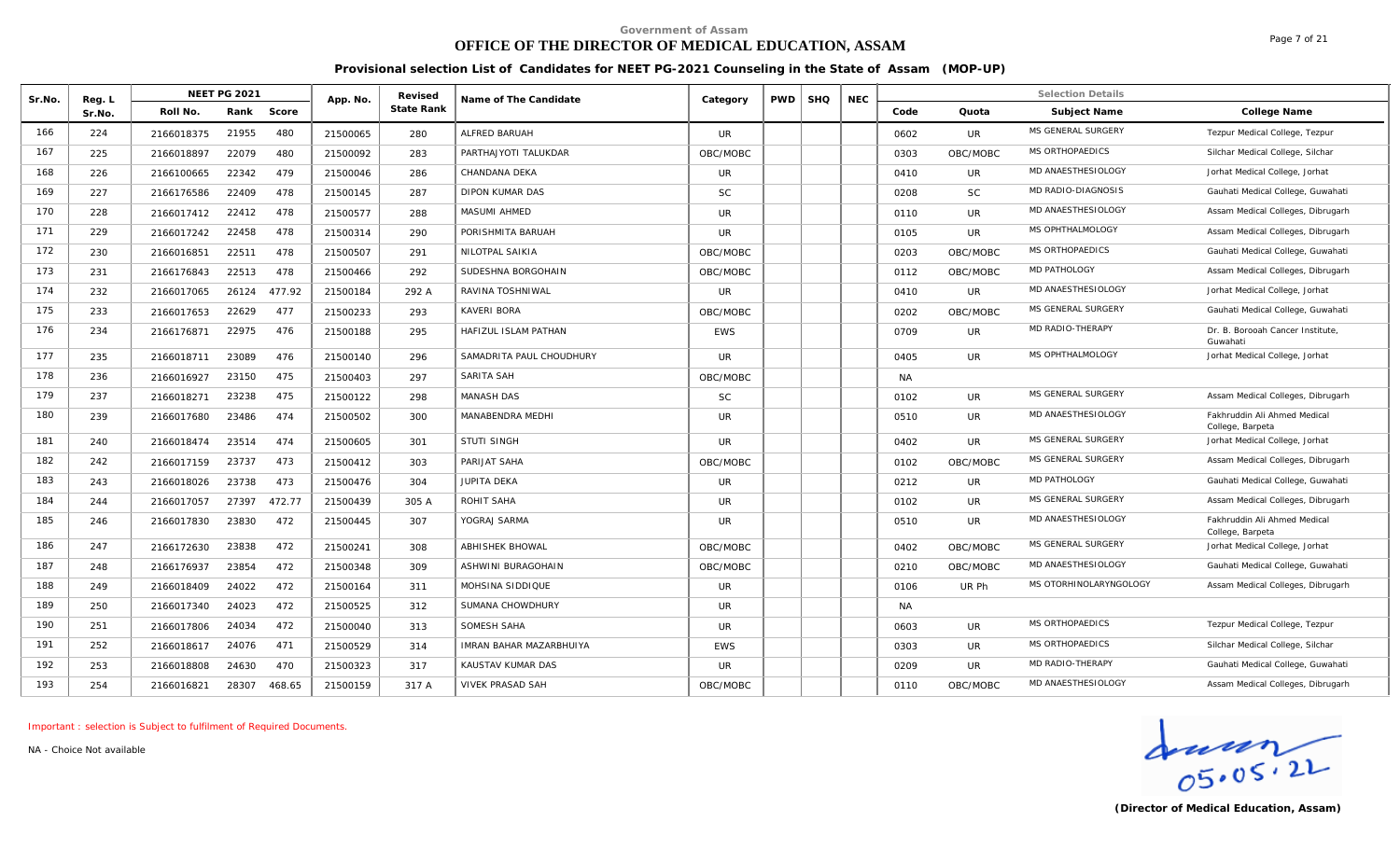# **OFFICE OF THE DIRECTOR OF MEDICAL EDUCATION, ASSAM**

Page 8 of 21

#### **Provisional selection List of Candidates for NEET PG-2021 Counseling in the State of Assam (MOP-UP)**

| Sr.No. | Reg. L | <b>NEET PG 2021</b>           | App. No. | Revised    | Name of The Candidate      | Category   | <b>PWD</b> | <b>SHQ</b> | <b>NEC</b> |           |             | <b>Selection Details</b>                  |                                                  |
|--------|--------|-------------------------------|----------|------------|----------------------------|------------|------------|------------|------------|-----------|-------------|-------------------------------------------|--------------------------------------------------|
|        | Sr.No. | Roll No.<br>Rank<br>Score     |          | State Rank |                            |            |            |            |            | Code      | Quota       | Subject Name                              | College Name                                     |
| 194    | 255    | 2166017840<br>28643<br>468.65 | 21500013 | 317 B      | ARADHANA SAIKIA            | OBC/MOBC   |            |            |            | 0212      | OBC/MOBC    | <b>MD PATHOLOGY</b>                       | Gauhati Medical College, Guwahati                |
| 195    | 256    | 24967<br>468<br>2166174354    | 21500130 | 318        | NIKITA KARMAKAR            | UR.        |            |            |            | 0302      | UR.         | MS GENERAL SURGERY                        | Silchar Medical College, Silchar                 |
| 196    | 257    | 25248<br>467<br>2166018878    | 21500195 | 321        | SUKANYA KALITA             | UR.        |            |            |            | 0106      | <b>UR</b>   | MS OTORHINOLARYNGOLOGY                    | Assam Medical Colleges, Dibrugarh                |
| 197    | 258    | 467<br>25310<br>2166018385    | 21500242 | 322        | UTTARA RABIDAS             | <b>SC</b>  |            |            |            | 0105      | <b>SC</b>   | MS OPHTHALMOLOGY                          | Assam Medical Colleges, Dibrugarh                |
| 198    | 259    | 466.59<br>28935<br>2166018372 | 21500519 | 322 A      | MIRANDA BORAH              | OBC/MOBC   |            |            |            | 0404      | OBC/MOBC    | <b>MS OBSTETRICS &amp;</b><br>GYNAECOLOGY | Jorhat Medical College, Jorhat                   |
| 199    | 260    | 25440<br>466<br>2166018415    | 21500029 | 323        | MALOY MOHAN DEKA           | OBC/MOBC   |            |            |            | 0602      | OBC/MOBC    | MS GENERAL SURGERY                        | Tezpur Medical College, Tezpur                   |
| 200    | 261    | 25442<br>466<br>2166018109    | 21500257 | 324        | DANIEL NOWAJ MAJUMDER      | <b>UR</b>  |            |            |            | 0302      | UR.         | MS GENERAL SURGERY                        | Silchar Medical College, Silchar                 |
| 201    | 262    | 25541<br>466<br>2166016932    | 21500366 | 325        | <b>BEAUTY BORO</b>         | ST(P)      |            |            |            | 0201      | ST(P)       | <b>MD GENERAL MEDICINE</b>                | Gauhati Medical College, Guwahati                |
| 202    | 263    | 25555<br>466<br>2166016704    | 21500572 | 326        | PRAGJYOTISH BORA           | OBC/MOBC   |            |            |            | 0302      | UR Ph       | MS GENERAL SURGERY                        | Silchar Medical College, Silchar                 |
| 203    | 265    | 2166018357<br>29229<br>465.56 | 21500107 | 327 A      | HIMALAY CHHETRY            | OBC/MOBC   |            |            |            | 0504      | OBC/MOBC    | <b>MS OBSTETRICS &amp;</b><br>GYNAECOLOGY | Fakhruddin Ali Ahmed Medical<br>College, Barpeta |
| 204    | 266    | 29276<br>465.56<br>2166016788 | 21500250 | 327 B      | <b>ABHIJEET DHAR</b>       | <b>SC</b>  |            |            |            | 0107      | <b>SC</b>   | <b>MD PAEDIATRICS</b>                     | Assam Medical Colleges, Dibrugarh                |
| 205    | 269    | 29827<br>463.50<br>2166017311 | 21500004 | 331 A      | KAUSHIK BAISWAS            | UR.        |            |            |            | 0209      | UR.         | MD RADIO-THERAPY                          | Gauhati Medical College, Guwahati                |
| 206    | 270    | 29995<br>463.50<br>2166016933 | 21500310 | 331 B      | DEVASREE KALITA            | OBC/MOBC   |            |            |            | 0206      | OBC/MOBC    | MS OTORHINOLARYNGOLOGY                    | Gauhati Medical College, Guwahati                |
| 207    | 271    | 463<br>2166017667<br>26213    | 21500647 | 332        | LIPIKA SARMA               | UR.        |            |            |            | 0102      | UR.         | MS GENERAL SURGERY                        | Assam Medical Colleges, Dibrugarh                |
| 208    | 272    | 26259<br>463<br>2166017858    | 21500472 | 333        | EUNUS SELIM                | <b>UR</b>  |            | <b>YES</b> |            | 0101      | <b>SHQ</b>  | MD GENERAL MEDICINE                       | Assam Medical Colleges, Dibrugarh                |
| 209    | 272.10 | 2166176596<br>26366<br>463    | 21500940 | 334        | <b>MEGHNA DEKA</b>         | UR.        |            |            |            | 0112      | <b>UR</b>   | MD PATHOLOGY                              | Assam Medical Colleges, Dibrugarh                |
| 210    | 273    | 26370<br>463<br>2166016826    | 21500441 | 335        | RIMA PHUKAN                | OBC/MOBC   |            |            |            | 0614      | OBC/MOBC    | <b>MD PSYCHIATRY</b>                      | Tezpur Medical College, Tezpur                   |
| 211    | 274    | 26448<br>463<br>2166017847    | 21500341 | 336        | <b>TAPASH KUMAR KALITA</b> | <b>UR</b>  |            | <b>YES</b> |            | 0602      | <b>UR</b>   | MS GENERAL SURGERY                        | Tezpur Medical College, Tezpur                   |
| 212    | 276    | 462<br>26469<br>2166018181    | 21500351 | 337        | <b>SUMMY SINHA</b>         | OBC/MOBC   |            |            |            | 0106      | OBC/MOBC    | MS OTORHINOLARYNGOLOGY                    | Assam Medical Colleges, Dibrugarh                |
| 213    | 278    | 30367<br>461.44<br>2166016798 | 21500336 | 339 A      | SUSHMITA NATH              | OBC/MOBC   |            |            |            | 0110      | OBC/MOBC Ph | MD ANAESTHESIOLOGY                        | Assam Medical Colleges, Dibrugarh                |
| 214    | 279    | 26842<br>461<br>2166018744    | 21500589 | 341        | ANUPJYOTI SARMA            | UR.        |            |            |            | <b>NA</b> |             |                                           |                                                  |
| 215    | 280    | 27239<br>460<br>2166023532    | 21500376 | 342        | NITU SINGH                 | <b>EWS</b> |            |            |            | 0302      | <b>EWS</b>  | MS GENERAL SURGERY                        | Silchar Medical College, Silchar                 |
| 216    | 281    | 27522<br>459<br>2166018837    | 21500063 | 345        | PRIYANKA GOUTAM            | OBC/MOBC   |            |            |            | 0612      | UR.         | MD PATHOLOGY                              | Tezpur Medical College, Tezpur                   |
| 217    | 282    | 458.35<br>31110<br>2166018934 | 21500061 | 346 A      | PARTHA PRATIM PATOWARY     | UR         |            |            |            | 0109      | UR.         | MD RADIO-THERAPY                          | Assam Medical Colleges, Dibrugarh                |
| 218    | 284    | 27605<br>458<br>2166017197    | 21500356 | 348        | ARAFAT ABDULLAH            | <b>UR</b>  |            | <b>YES</b> |            | 0204      | <b>SHQ</b>  | <b>MS OBSTETRICS &amp;</b><br>GYNAECOLOGY | Gauhati Medical College, Guwahati                |
| 219    | 286    | 458<br>27719<br>2166018389    | 21500041 | 350        | JAHNAVI MAHANTA            | UR.        |            |            |            | <b>NA</b> |             |                                           |                                                  |
| 220    | 287    | 458<br>27765<br>2166016931    | 21500545 | 353        | PRANTIKA GOGOI             | OBC/MOBC   |            |            |            | 0412      | <b>UR</b>   | MD PATHOLOGY                              | Jorhat Medical College, Jorhat                   |
| 221    | 288    | 457.32<br>31624<br>2166017453 | 21500031 | 353 A      | NIKUMANI MAZUMDAR          | OBC/MOBC   |            |            |            | 0410      | OBC/MOBC    | MD ANAESTHESIOLOGY                        | Jorhat Medical College, Jorhat                   |

*Important : selection is Subject to fulfilment of Required Documents.*

Graden<br>
OS. 05. 2L<br>
(Director of Medical Education, Assam)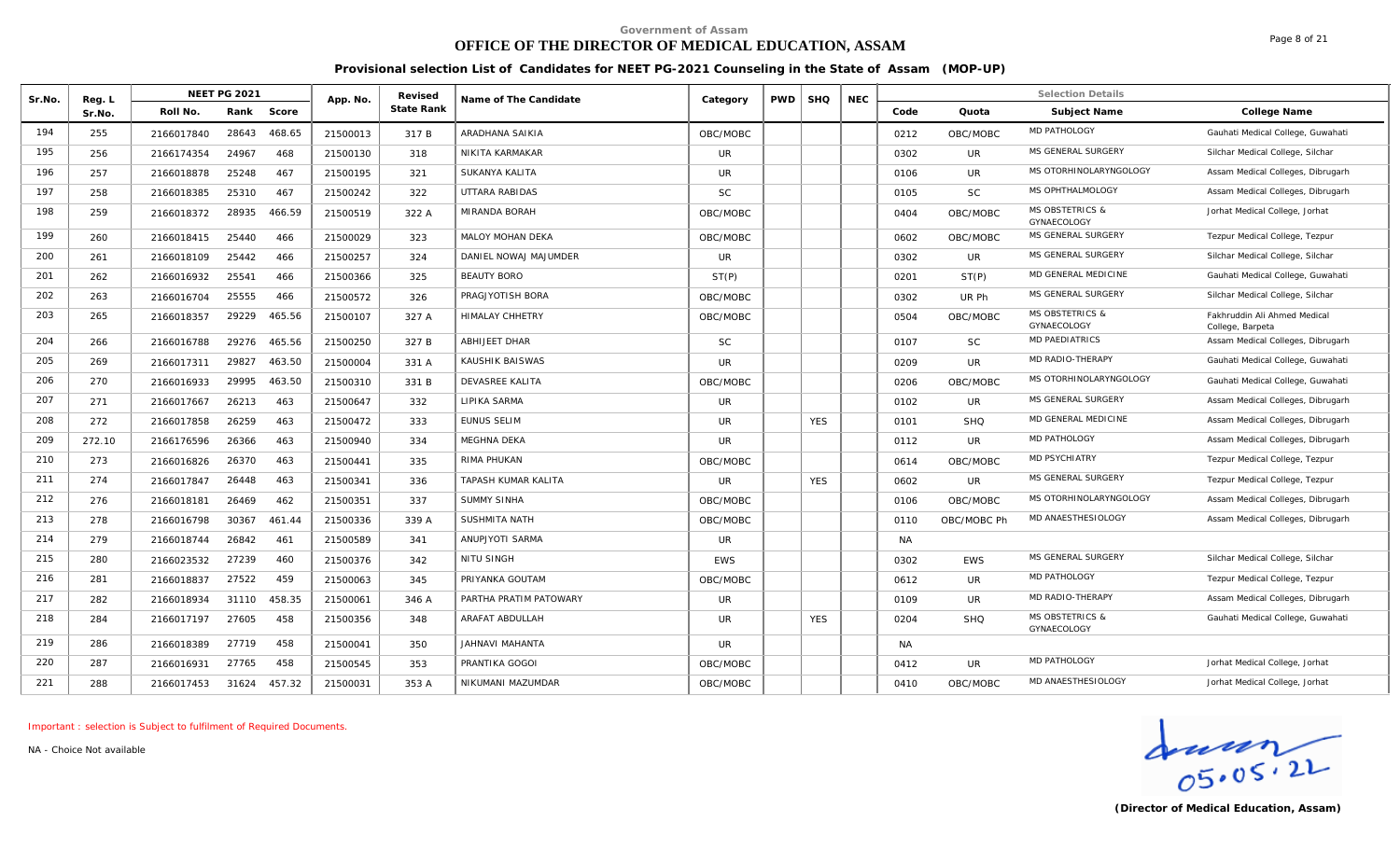# **OFFICE OF THE DIRECTOR OF MEDICAL EDUCATION, ASSAM**

Page 9 of 21

#### **Provisional selection List of Candidates for NEET PG-2021 Counseling in the State of Assam (MOP-UP)**

| Sr.No. | Reg. L |            | <b>NEET PG 2021</b> |        | App. No. | Revised    | Name of The Candidate     | Category       | <b>PWD</b> | <b>SHQ</b> | <b>NEC</b> |           |            | <b>Selection Details</b>                  |                                                  |
|--------|--------|------------|---------------------|--------|----------|------------|---------------------------|----------------|------------|------------|------------|-----------|------------|-------------------------------------------|--------------------------------------------------|
|        | Sr.No  | Roll No.   | Rank                | Score  |          | State Rank |                           |                |            |            |            | Code      | Quota      | Subject Name                              | College Name                                     |
| 222    | 289    | 2166017376 | 27908               | 457    | 21500430 | 354        | NURUL HASSAN              | UR             |            |            |            | <b>NA</b> |            |                                           |                                                  |
| 223    | 290    | 2166018368 | 27961               | 457    | 21500199 | 355        | <b>GAUROV JYOTI NATH</b>  | OBC/MOBC       |            |            |            | 0605      | OBC/MOBC   | MS OPHTHALMOLOGY                          | Tezpur Medical College, Tezpur                   |
| 224    | 292    | 2166017444 | 28007               | 457    | 21500679 | 357        | <b>DIKSHA DAS</b>         | OBC/MOBC       |            |            |            | <b>NA</b> |            |                                           |                                                  |
| 225    | 293    | 2166018858 | 28029               | 456    | 21500703 | 358        | MANISHA CHHETRI           | <b>UR</b>      |            |            |            | 0312      | UR.        | <b>MD PATHOLOGY</b>                       | Silchar Medical College, Silchar                 |
| 226    | 294    | 2166016943 | 28102               | 456    | 21500414 | 359        | <b>DISHA AGARWAL</b>      | <b>UR</b>      |            |            |            | 0112      | UR Ph      | <b>MD PATHOLOGY</b>                       | Assam Medical Colleges, Dibrugarh                |
| 227    | 295    | 2166018674 | 28193               | 456    | 21500340 | 360        | WAHIDA SULTANA            | <b>EWS</b>     |            |            |            | 0502      | <b>EWS</b> | MS GENERAL SURGERY                        | Fakhruddin Ali Ahmed Medical<br>College, Barpeta |
| 228    | 296    | 2166017076 | 32078               | 455.26 | 21500444 | 360 A      | SUSHMITA DAS              | <b>UR</b>      |            |            |            | <b>NA</b> |            |                                           |                                                  |
| 229    | 297    | 2166017090 | 28384               | 455    | 21500386 | 362        | SIMI SEHNAZ               | <b>UR</b>      |            |            |            | <b>NA</b> |            |                                           |                                                  |
| 230    | 298    | 2166016896 | 28436               | 455    | 21500516 | 363        | WASHIM AKRAM              | <b>EWS</b>     |            |            |            | 0603      | <b>EWS</b> | MS ORTHOPAEDICS                           | Tezpur Medical College, Tezpur                   |
| 231    | 299    | 2166017026 | 28451               | 455    | 21500670 | 365        | <b>KAMRUN NAHAR</b>       | <b>EWS</b>     |            |            |            | 0502      | <b>EWS</b> | MS GENERAL SURGERY                        | Fakhruddin Ali Ahmed Medical<br>College, Barpeta |
| 232    | 300    | 2166017872 | 28454               | 455    | 21500453 | 366        | MADHURJYA KAKATI          | <b>SC</b>      |            |            |            | 0203      | <b>SC</b>  | MS ORTHOPAEDICS                           | Gauhati Medical College, Guwahati                |
| 233    | 304    | 2166017607 | 28846               | 454    | 21500260 | 372        | JANIFA KAIFEE AHMED       | UR             |            |            |            | <b>NA</b> |            |                                           |                                                  |
| 234    | 307    | 2166018533 | 28953               | 453    | 21500026 | 378        | EBAIDULLA BARBHUIYA       | <b>UR</b>      |            |            |            | <b>NA</b> |            |                                           |                                                  |
| 235    | 308    | 2166017040 | 28990               | 453    | 21500510 | 379        | CHAYANIKA BORA            | OBC/MOBC       |            |            |            | 0610      | OBC/MOBC   | MD ANAESTHESIOLOGY                        | Tezpur Medical College, Tezpur                   |
| 236    | 309    | 2166018542 | 29054               | 453    | 21500513 | 380        | SUSMITA BHUIYA            | <b>EWS</b>     |            |            |            | 0105      | <b>EWS</b> | MS OPHTHALMOLOGY                          | Assam Medical Colleges, Dibrugarh                |
| 237    | 311    | 2166017433 | 32998               | 452.17 | 21500271 | 382 A      | DEEPANNITA DHAR           | <b>UR</b>      |            |            |            | 0224      | <b>UR</b>  | DIPLOMA ANAESTHESIOLOGY<br>(D.A.)         | Gauhati Medical College, Guwahati                |
| 238    | 312    | 2166017700 | 29160               | 452    | 21500219 | 383        | MD HAFIZUR RAHMAN         | <b>UR</b>      |            | <b>YES</b> |            | 0104      | <b>SHQ</b> | <b>MS OBSTETRICS &amp;</b><br>GYNAECOLOGY | Assam Medical Colleges, Dibrugarh                |
| 239    | 314    | 2166016945 | 29282               | 452    | 21500228 | 387        | MANASHI TALUKDAR          | <b>UR</b>      |            |            |            | <b>NA</b> |            |                                           |                                                  |
| 240    | 315    | 2166018870 | 40699               | 451.26 | 21500345 | 387 A      | DEEP SHANKAR SAIKIA       | OBC/MOBC       |            |            |            | <b>NA</b> |            |                                           |                                                  |
| 241    | 316    | 2166176849 | 33144               | 451.14 | 21500653 | 387 B      | AYESHA SIDDIQUA CHOUDHURY | <b>EWS</b>     |            |            |            | NA        |            |                                           |                                                  |
| 242    | 317    | 2166176479 | 29431               | 451    | 21500462 | 388        | SANJEEV TRIPATHI          | <b>UR</b>      |            |            |            | <b>NA</b> |            |                                           |                                                  |
| 243    | 318    | 2166018694 | 29933               | 450    | 21500290 | 394        | SHUBHRA PAUL              | OBC/MOBC       |            |            |            | <b>NA</b> |            |                                           |                                                  |
| 244    | 321    | 2166017909 | 34019               | 448.05 | 21500049 | 398 A      | AMBUJ MISHRA              | UR.            |            |            |            | <b>NA</b> |            |                                           |                                                  |
| 245    | 323    | 2166017430 | 30455               | 448    | 21500120 | 401        | <b>RUBY BARMAN</b>        | <b>EWS</b>     |            |            |            | 0112      | <b>EWS</b> | MD PATHOLOGY                              | Assam Medical Colleges, Dibrugarh                |
| 246    | 324    | 2166017485 | 30476               | 448    | 21500099 | 402        | SWDWAMSHREE BORO          | ST(P)          |            |            |            | 0101      | ST(P)      | MD GENERAL MEDICINE                       | Assam Medical Colleges, Dibrugarh                |
| 247    | 325    | 2166018657 | 30477               | 448    | 21500232 | 403        | PULAK PAUL                | $_{\text{U}R}$ |            |            |            | <b>NA</b> |            |                                           |                                                  |
| 248    | 326    | 2166017480 | 30500               | 448    | 21500524 | 404        | ASHRITA KALITA            | <b>UR</b>      |            |            |            | <b>NA</b> |            |                                           |                                                  |
| 249    | 327    | 2166017403 | 30627               | 447    | 21500020 | 407        | NIHAR DAS                 | <b>SC</b>      |            |            |            | 0202      | <b>SC</b>  | MS GENERAL SURGERY                        | Gauhati Medical College, Guwahati                |

*Important : selection is Subject to fulfilment of Required Documents.*

**(Director of Medical Education, Assam)**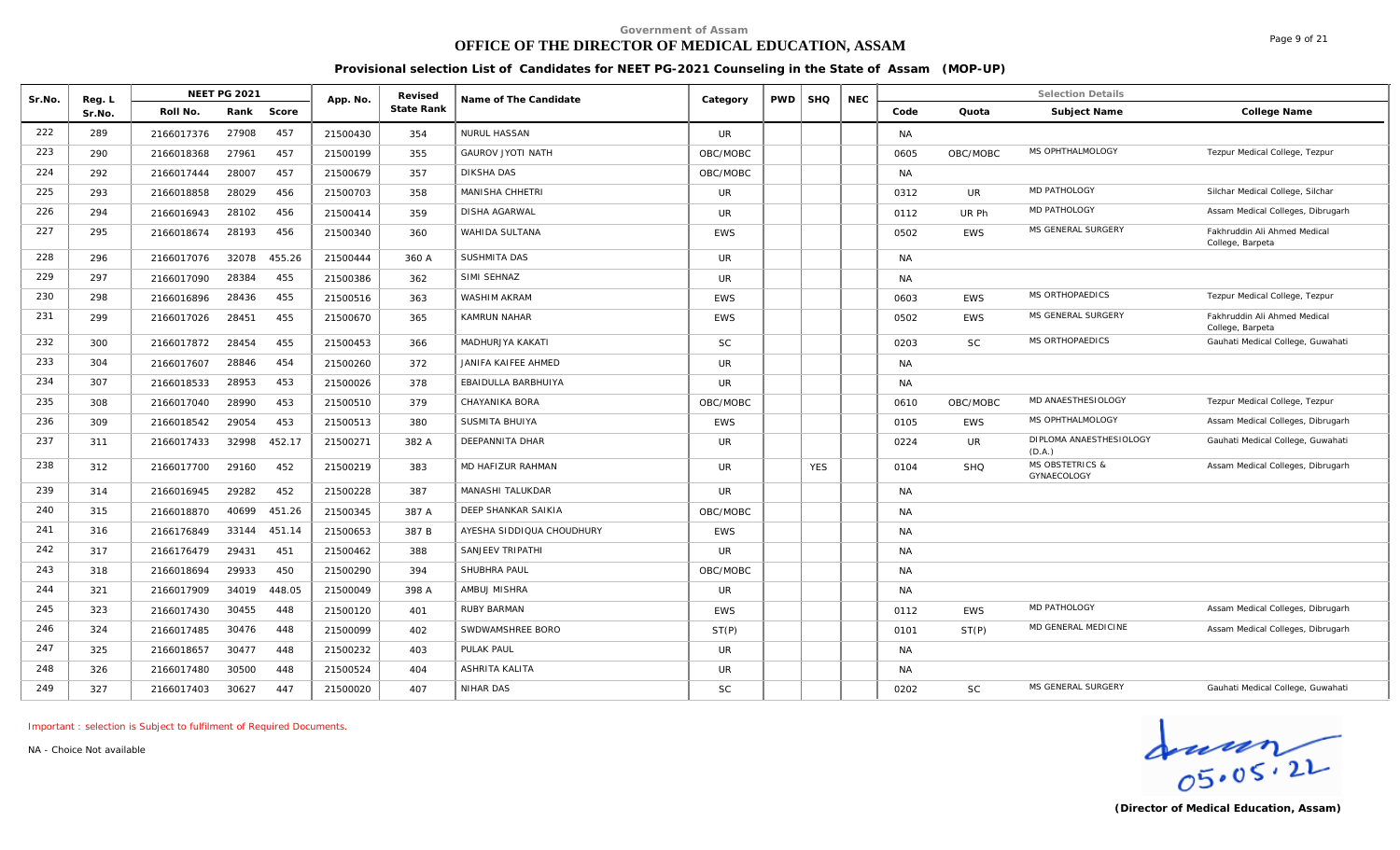# **OFFICE OF THE DIRECTOR OF MEDICAL EDUCATION, ASSAM**

Page 10 of 21

#### **Provisional selection List of Candidates for NEET PG-2021 Counseling in the State of Assam (MOP-UP)**

| Sr.No. | Reg. L |            | <b>NEET PG 2021</b> |        | App. No. | Revised    | Name of The Candidate      | Category   | <b>PWD</b> | <b>SHQ</b> | <b>NEC</b> |           |            | <b>Selection Details</b>                                 |                                                  |
|--------|--------|------------|---------------------|--------|----------|------------|----------------------------|------------|------------|------------|------------|-----------|------------|----------------------------------------------------------|--------------------------------------------------|
|        | Sr.No. | Roll No.   | Rank                | Score  |          | State Rank |                            |            |            |            |            | Code      | Quota      | Subject Name                                             | College Name                                     |
| 250    | 329    | 2166018896 | 30823               | 446    | 21500456 | 410        | KIRAN SINGH                | OBC/MOBC   |            |            |            | <b>NA</b> |            |                                                          |                                                  |
| 251    | 330    | 2166018734 | 30834               | 446    | 21500002 | 411        | <b>IMRAN HUSSAIN KABIR</b> | <b>EWS</b> |            |            |            | 0103      | <b>EWS</b> | MS ORTHOPAEDICS                                          | Assam Medical Colleges, Dibrugarh                |
| 252    | 331    | 2166176766 | 31007               | 446    | 21500011 | 413        | NANDINI BORAH              | OBC/MOBC   |            |            |            | <b>NA</b> |            |                                                          |                                                  |
| 253    | 332    | 2166017864 | 31055               | 446    | 21500147 | 414        | MANISHA DASGUPTA           | OBC/MOBC   |            |            |            | <b>NA</b> |            |                                                          |                                                  |
| 254    | 333    | 2166016678 | 38804               | 445.20 | 21500208 | 414 A      | SAURAV KALITA              | <b>UR</b>  |            |            |            | 0412      | <b>UR</b>  | MD PATHOLOGY                                             | Jorhat Medical College, Jorhat                   |
| 255    | 335    | 2166017258 | 31525               | 444    | 21500707 | 420        | <b>ABHISEK GHOSH</b>       | OBC/MOBC   |            |            |            | <b>NA</b> |            |                                                          |                                                  |
| 256    | 336    | 2166017024 | 31542               | 444    | 21500144 | 421        | POPY BORAH                 | OBC/MOBC   |            |            |            | 0312      | OBC/MOBC   | MD PATHOLOGY                                             | Silchar Medical College, Silchar                 |
| 257    | 337    | 2166018792 | 31622               | 444    | 21500592 | 422        | SAJEDA KHATUN              | <b>EWS</b> |            |            |            | 0606      | <b>EWS</b> | MS OTORHINOLARYNGOLOGY                                   | Tezpur Medical College, Tezpur                   |
| 258    | 338    | 2166017972 | 31701               | 443    | 21500537 | 428        | SOURABH BORA               | <b>UR</b>  |            |            |            | <b>NA</b> |            |                                                          |                                                  |
| 259    | 340    | 2166017438 | 31819               | 443    | 21500223 | 431        | HIMASRI SARMAH             | <b>EWS</b> |            |            |            | 0102      | <b>EWS</b> | MS GENERAL SURGERY                                       | Assam Medical Colleges, Dibrugarh                |
| 260    | 342    | 2166017656 | 31977               | 442    | 21500360 | 434        | SNIGDHA HALOI              | <b>SC</b>  |            |            |            | 0204      | <b>SC</b>  | <b>MS OBSTETRICS &amp;</b><br>GYNAECOLOGY                | Gauhati Medical College, Guwahati                |
| 261    | 345    | 2166017490 | 32275               | 441    | 21500535 | 439        | SOURAV DHAR                | <b>SC</b>  |            |            |            | 0501      | SC         | MD GENERAL MEDICINE                                      | Fakhruddin Ali Ahmed Medical<br>College, Barpeta |
| 262    | 347    | 2166018637 | 32587               | 440    | 21500156 | 442        | SOURAV SUTRADHAR           | <b>SC</b>  |            |            |            | 0101      | <b>SC</b>  | MD GENERAL MEDICINE                                      | Assam Medical Colleges, Dibrugarh                |
| 263    | 348    | 2166017967 | 32682               | 440    | 21500488 | 443        | MADHURJYA ROY              | OBC/MOBC   |            |            |            | 0225      | UR         | <b>DIPLOMA</b><br><b>OTORHINOLARYNGOLOGY</b><br>(D.L.O.) | Gauhati Medical College, Guwahati                |
| 264    | 349    | 2166017772 | 32698               | 440    | 21500194 | 445        | SHAIENA PARVEEN            | <b>EWS</b> |            |            |            | 0610      | <b>EWS</b> | MD ANAESTHESIOLOGY                                       | Tezpur Medical College, Tezpur                   |
| 265    | 350    | 2166017149 | 32944               | 439    | 21500657 | 448        | NAMRATA SINGH              | UR         |            |            |            | <b>NA</b> |            |                                                          |                                                  |
| 266    | 351    | 2166017749 | 32991               | 439    | 21500392 | 450        | NAVANITA SARMA             | <b>EWS</b> |            |            |            | 0314      | <b>EWS</b> | MD PSYCHIATRY                                            | Silchar Medical College, Silchar                 |
| 267    | 353    | 2166176487 | 36700               | 438.78 | 21500565 | 452 A      | <b>AMRITAV KAR</b>         | <b>UR</b>  |            |            |            | <b>NA</b> |            |                                                          |                                                  |
| 268    | 356    | 2166018346 | 33219               | 438    | 21500485 | 456        | ABHILEKHA CHOUDHURY        | <b>UR</b>  |            |            |            | <b>NA</b> |            |                                                          |                                                  |
| 269    | 357    | 2166016842 | 33251               | 438    | 21500661 | 457        | <b>BISWAJIT THAKURIA</b>   | OBC/MOBC   |            |            |            | <b>NA</b> |            |                                                          |                                                  |
| 270    | 358    | 2166176515 | 33271               | 438    | 21500536 | 458        | <b>IPSITA GOGOI</b>        | OBC/MOBC   |            |            |            | 0512      | UR         | MD PATHOLOGY                                             | Fakhruddin Ali Ahmed Medical<br>College, Barpeta |
| 271    | 360    | 2166018817 | 33593               | 437    | 21500121 | 461        | RUPSHIKHA GOGOI            | OBC/MOBC   |            |            |            | 0118      | <b>UR</b>  | MD MICROBIOLOGY                                          | Assam Medical Colleges, Dibrugarh                |
| 272    | 362    | 2166017182 | 33694               | 436    | 21500017 | 463        | ABUL KALAM AZAD            | <b>EWS</b> |            |            |            | <b>NA</b> |            |                                                          |                                                  |
| 273    | 363    | 2166018852 | 33698               | 436    | 21500091 | 464        | NIVEDITA CHAUHAN           | <b>UR</b>  |            |            |            | <b>NA</b> |            |                                                          |                                                  |
| 274    | 364    | 2166018007 | 33712               | 436    | 21500246 | 465        | KUMARI MAYA                | SC         |            |            |            | 0104      | <b>SC</b>  | <b>MS OBSTETRICS &amp;</b><br>GYNAECOLOGY                | Assam Medical Colleges, Dibrugarh                |
| 275    | 366    | 2166018381 | 33971               | 435    | 21500678 | 468        | SAYED SHAMIM AKTAR MONDAL  | <b>EWS</b> |            |            |            | <b>NA</b> |            |                                                          |                                                  |
| 276    | 368    | 2166017574 | 34139               | 435    | 21500401 | 471        | MANASHI BORUAH             | <b>EWS</b> |            |            |            | <b>NA</b> |            |                                                          |                                                  |

*Important : selection is Subject to fulfilment of Required Documents.*

Graden<br>
OS. 05. 2L<br>
(Director of Medical Education, Assam)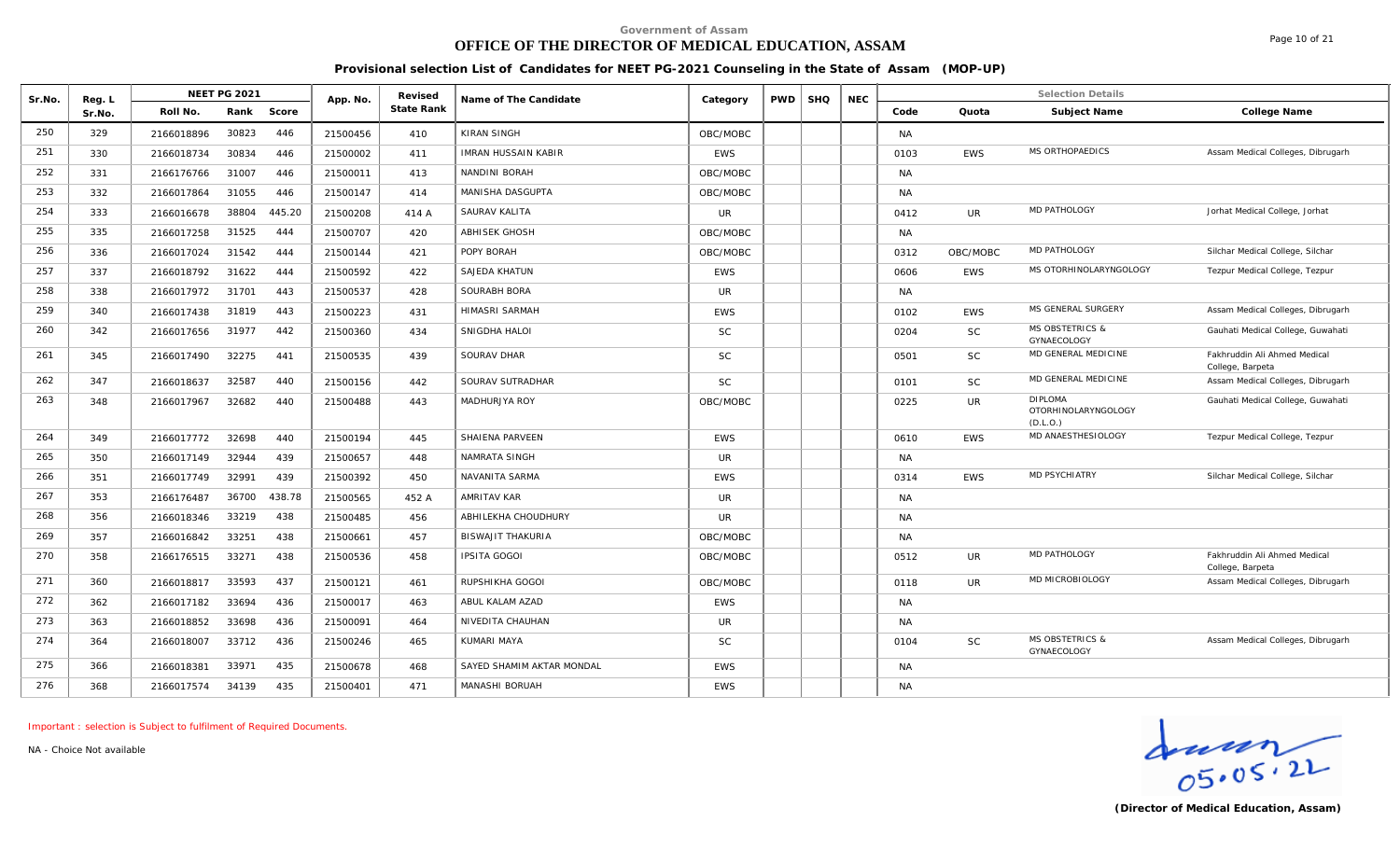# **OFFICE OF THE DIRECTOR OF MEDICAL EDUCATION, ASSAM**

**Provisional selection List of Candidates for NEET PG-2021 Counseling in the State of Assam (MOP-UP)**

| Sr.No. | Reg. L |            | <b>NEET PG 2021</b> |        | App. No. | Revised    | Name of The Candidate      | Category   | <b>PWD</b> | <b>SHQ</b> | <b>NEC</b> |           |            | <b>Selection Details</b>                  |                                                  |
|--------|--------|------------|---------------------|--------|----------|------------|----------------------------|------------|------------|------------|------------|-----------|------------|-------------------------------------------|--------------------------------------------------|
|        | Sr.No. | Roll No.   | Rank                | Score  |          | State Rank |                            |            |            |            |            | Code      | Quota      | Subject Name                              | College Name                                     |
| 277    | 369    | 2166176458 | 34146               | 435    | 21500571 | 472        | DIPENDU SAHA               | <b>UR</b>  |            |            |            | <b>NA</b> |            |                                           |                                                  |
| 278    | 370    | 2166174568 | 34239               | 435    | 21500613 | 473        | PRADIPAN BHOWMICK          | <b>UR</b>  |            |            |            | <b>NA</b> |            |                                           |                                                  |
| 279    | 371    | 2166176723 | 34331               | 435    | 21500148 | 474        | SNEHA BARO                 | ST(P)      |            |            |            | 0404      | ST(P)      | <b>MS OBSTETRICS &amp;</b><br>GYNAECOLOGY | Jorhat Medical College, Jorhat                   |
| 280    | 372    | 2166018729 | 34414               | 434    | 21500117 | 475        | ABDUS SAMAD                | <b>UR</b>  |            |            |            | 0512      | UR         | MD PATHOLOGY                              | Fakhruddin Ali Ahmed Medical<br>College, Barpeta |
| 281    | 373    | 2166018836 | 34415               | 434    | 21500030 | 476        | <b>BIJIT KUMAR NATH</b>    | OBC/MOBC   |            |            |            | <b>NA</b> |            |                                           |                                                  |
| 282    | 375    | 2166018310 | 34501               | 434    | 21500015 | 479        | <b>BARNALI DEVI</b>        | UR         |            |            |            | 0118      | UR         | MD MICROBIOLOGY                           | Assam Medical Colleges, Dibrugarh                |
| 283    | 377    | 2166018937 | 46050               | 432.73 | 21500326 | 484 A      | MELORI LALNUNSIAMI NGAMLAI | ST(H)      |            |            |            | 0204      | ST(H)      | <b>MS OBSTETRICS &amp;</b><br>GYNAECOLOGY | Gauhati Medical College, Guwahati                |
| 284    | 378    | 2166017037 | 38696               | 432.60 | 21500407 | 484 B      | <b>DAISI KAMAN</b>         | ST(P)      |            |            |            | 0113      | ST(P)      | MD DERMATOLOGY<br>VENEREOLOGY & LEPROSY   | Assam Medical Colleges, Dibrugarh                |
| 285    | 380    | 2166018315 | 34893               | 432    | 21500402 | 486        | AMALIN PHUKAN              | <b>UR</b>  |            |            |            | <b>NA</b> |            |                                           |                                                  |
| 286    | 381    | 2166018080 | 34929               | 432    | 21500289 | 487        | WAQAR HASNAT MAMOON        | <b>UR</b>  |            |            |            | 0211      | UR         | MD COMMUNITY MEDICINE                     | Gauhati Medical College, Guwahati                |
| 287    | 382    | 2166018717 | 34957               | 432    | 21500301 | 488        | <b>UMESH KANTA KAIRI</b>   | OBC/MOBC   |            |            |            | <b>NA</b> |            |                                           |                                                  |
| 288    | 383    | 2166017474 | 34961               | 432    | 21500542 | 489        | <b>BANASHREE BAISHYA</b>   | <b>UR</b>  |            |            |            | <b>NA</b> |            |                                           |                                                  |
| 289    | 384    | 2166018726 | 34997               | 432    | 21500619 | 491        | ZULFIQUAR AHMED            | <b>UR</b>  |            | <b>YES</b> |            | 0202      | <b>SHQ</b> | MS GENERAL SURGERY                        | Gauhati Medical College, Guwahati                |
| 290    | 385    | 2166016902 | 35034               | 432    | 21500125 | 493        | UPASHANA DAS               | <b>SC</b>  |            |            |            | 0210      | <b>SC</b>  | MD ANAESTHESIOLOGY                        | Gauhati Medical College, Guwahati                |
| 291    | 388    | 2166018396 | 35437               | 431    | 21500288 | 499        | <b>BITOPAN MADAHI</b>      | ST(P)      |            |            |            | 0508      | ST(P)      | MD RADIO-DIAGNOSIS                        | Fakhruddin Ali Ahmed Medical<br>College, Barpeta |
| 292    | 389    | 2166016921 | 39397               | 430.54 | 21500182 | 499 A      | <b>ABHINEET DEY</b>        | OBC/MOBC   |            |            |            | <b>NA</b> |            |                                           |                                                  |
| 293    | 390    | 2166177064 | 35605               | 430    | 21500196 | 500        | SUBHASHIS CHANDA           | <b>UR</b>  |            |            |            | <b>NA</b> |            |                                           |                                                  |
| 294    | 392    | 2166018093 | 35858               | 429    | 21500684 | 504        | PRANJAL SARMAH             | <b>UR</b>  |            |            |            | <b>NA</b> |            |                                           |                                                  |
| 295    | 393    | 2166017343 | 35977               | 429    | 21500081 | 505        | <b>BISWAJIT DAS</b>        | <b>SC</b>  |            |            |            | 0103      | <b>SC</b>  | MS ORTHOPAEDICS                           | Assam Medical Colleges, Dibrugarh                |
| 296    | 394    | 2166018358 | 36046               | 429    | 21500671 | 506        | SUHASHINI CHOUDHURY        | OBC/MOBC   |            |            |            | <b>NA</b> |            |                                           |                                                  |
| 297    | 395    | 2166017496 | 40134               | 428.48 | 21500080 | 506 A      | MRIDUSHMAN SAIKIA          | OBC/MOBC   |            |            |            | 0111      | OBC/MOBC   | MD COMMUNITY MEDICINE                     | Assam Medical Colleges, Dibrugarh                |
| 298    | 397    | 2166017642 | 36348               | 428    | 21500128 | 508        | POOJA NATH                 | OBC/MOBC   |            |            |            | <b>NA</b> |            |                                           |                                                  |
| 299    | 398    | 2166018910 | 36717               | 426    | 21500307 | 511        | <b>SULAGNA ROY</b>         | <b>EWS</b> |            |            |            | <b>NA</b> |            |                                           |                                                  |
| 300    | 399    | 2166176729 | 36861               | 426    | 21500431 | 513        | MAYUREE THAKURIA           | OBC/MOBC   |            |            |            | <b>NA</b> |            |                                           |                                                  |
| 301    | 400    | 2166018901 | 37096               | 425    | 21500072 | 516        | DHRITIBRATA GOSWAMI        | <b>UR</b>  |            |            |            | <b>NA</b> |            |                                           |                                                  |
| 302    | 402    | 2166018313 | 37251               | 425    | 21500169 | 519        | <b>BISWADEEP PAUL</b>      | OBC/MOBC   |            |            |            | <b>NA</b> |            |                                           |                                                  |
| 303    | 403    | 2166017484 | 37263               | 425    | 21500468 | 520        | ARIFA BEGUM LASKAR         | <b>UR</b>  |            |            |            | <b>NA</b> |            |                                           |                                                  |

*Important : selection is Subject to fulfilment of Required Documents.*

*NA - Choice Not available*



Page 11 of 21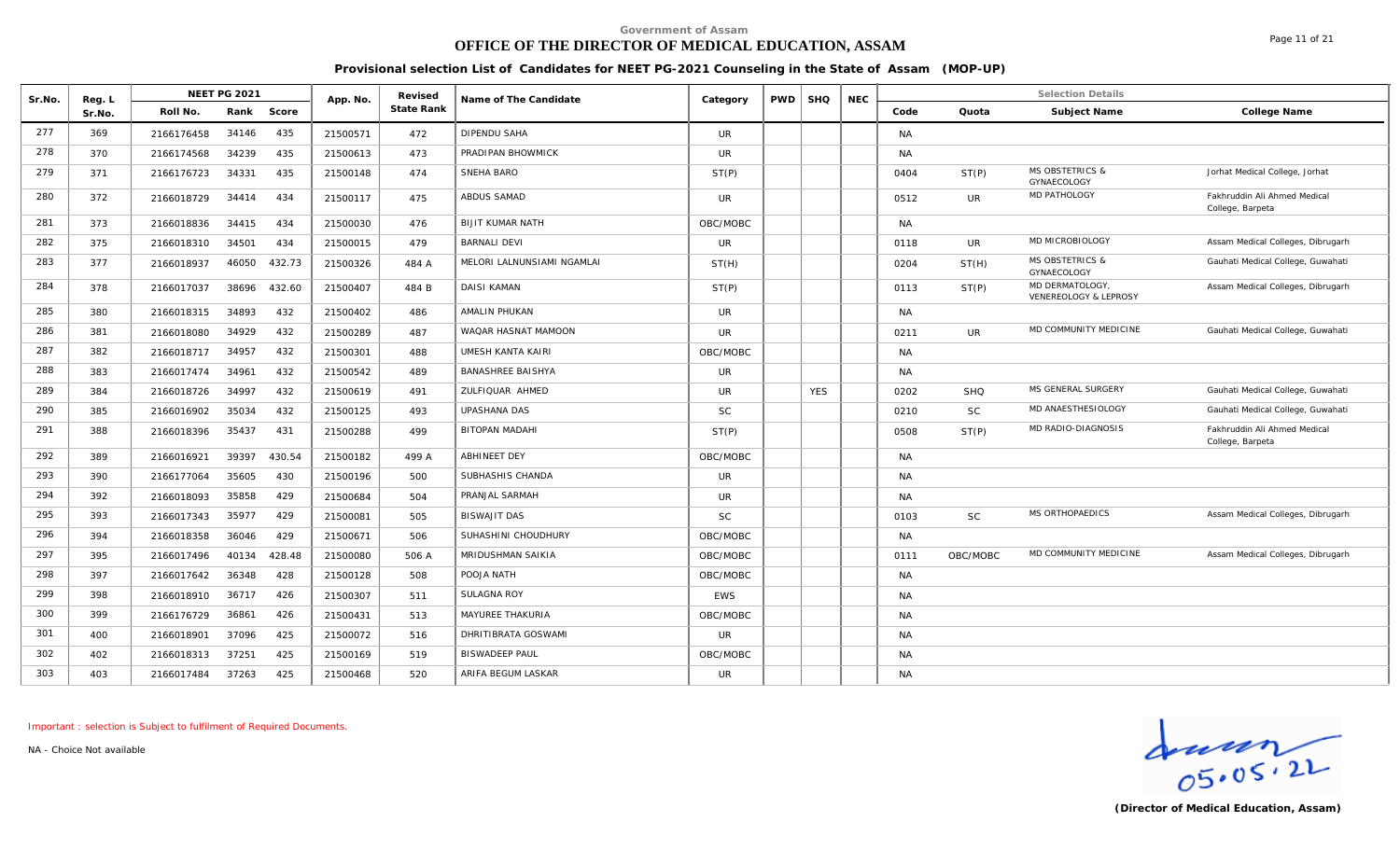# **OFFICE OF THE DIRECTOR OF MEDICAL EDUCATION, ASSAM**

Page 12 of 21

**Provisional selection List of Candidates for NEET PG-2021 Counseling in the State of Assam (MOP-UP)**

| Sr.No. | Reg. L |            | <b>NEET PG 2021</b> |        | App. No. | Revised    | Name of The Candidate   | Category   | <b>PWD</b> | <b>SHQ</b> | <b>NEC</b> |           |                | <b>Selection Details</b>                  |                                   |
|--------|--------|------------|---------------------|--------|----------|------------|-------------------------|------------|------------|------------|------------|-----------|----------------|-------------------------------------------|-----------------------------------|
|        | Sr.No. | Roll No.   | Rank                | Score  |          | State Rank |                         |            |            |            |            | Code      | Quota          | Subject Name                              | College Name                      |
| 304    | 406    | 2166017897 | 37345               | 425    | 21500035 | 523        | KHAIRUL ISLAM           | <b>UR</b>  |            | <b>YES</b> |            | 0404      | <b>SHQ</b>     | <b>MS OBSTETRICS &amp;</b><br>GYNAECOLOGY | Jorhat Medical College, Jorhat    |
| 305    | 409    | 2166017019 | 37592               | 424    | 21500381 | 526        | PRIYANKA MANTA SAIKIA   | ST(P)      |            |            |            | 0202      | ST(P)          | MS GENERAL SURGERY                        | Gauhati Medical College, Guwahati |
| 306    | 410    | 2166018838 | 37681               | 423    | 21500155 | 527        | JAHNAVI KUMARI SINHA    | OBC/MOBC   |            |            |            | <b>NA</b> |                |                                           |                                   |
| 307    | 411    | 2166176417 | 37750               | 423    | 21500286 | 528        | NURUDDIN MOHAMMAD IQBAL | <b>UR</b>  |            |            |            | <b>NA</b> |                |                                           |                                   |
| 308    | 412    | 2166016828 | 38087               | 422    | 21500448 | 529        | SAMPRITEE GOGOI         | OBC/MOBC   |            |            |            | 0218      | <b>UR</b>      | MD MICROBIOLOGY                           | Gauhati Medical College, Guwahati |
| 309    | 413    | 2166018664 | 38181               | 422    | 21500477 | 530        | SREYOSHEE GUPTA         | <b>UR</b>  |            |            |            | <b>NA</b> |                |                                           |                                   |
| 310    | 414    | 2166018397 | 38226               | 422    | 21500252 | 531        | KOLLI AJIT KUMAR        | <b>UR</b>  |            |            |            | <b>NA</b> |                |                                           |                                   |
| 311    | 415    | 2166176485 | 42204               | 421.27 | 21500058 | 531 A      | DEBAJIT CHUTIA          | OBC/MOBC   |            |            |            | <b>NA</b> |                |                                           |                                   |
| 312    | 416    | 2166018536 | 38257               | 421    | 21500023 | 532        | ARITRA GUPTA            | <b>EWS</b> |            |            |            | 0319      | <b>UR</b>      | MD PHARMACOLOGY                           | Silchar Medical College, Silchar  |
| 313    | 417    | 2166018461 | 38315               | 421    | 21500132 | 533        | JUTIMOLLIKA HAZARIKA    | <b>EWS</b> |            |            |            | NA        |                |                                           |                                   |
| 314    | 418    | 2166018391 | 38405               | 421    | 21500218 | 534        | SWAPANJYOTI TALUKDAR    | <b>SC</b>  |            |            |            | 0110      | <b>SC</b>      | MD ANAESTHESIOLOGY                        | Assam Medical Colleges, Dibrugarh |
| 315    | 419    | 2166017813 | 38526               | 420    | 21500638 | 536        | <b>KASTURI NEOG</b>     | OBC/MOBC   |            |            |            | 0219      | <b>UR</b>      | MD PHARMACOLOGY                           | Gauhati Medical College, Guwahati |
| 316    | 421    | 2166018758 | 38682               | 420    | 21500171 | 539        | MINERVA SARMA           | <b>UR</b>  |            |            |            | 0318      | ST(H)          | MD MICROBIOLOGY                           | Silchar Medical College, Silchar  |
| 317    | 422    | 2166016727 | 38824               | 420    | 21500317 | 542        | MUNMUN BORAH            | OBC/MOBC   |            |            |            | <b>NA</b> |                |                                           |                                   |
| 318    | 424    | 2166018406 | 38974               | 419    | 21500379 | 545        | ASISH SARMA THAKUR      | <b>UR</b>  |            |            |            | <b>NA</b> |                |                                           |                                   |
| 319    | 425    | 2166016605 | 38977               | 419    | 21500328 | 546        | <b>SUMAN DEORI</b>      | ST(P)      |            |            |            | 0401      | ST(P)          | MD GENERAL MEDICINE                       | Jorhat Medical College, Jorhat    |
| 320    | 426    | 2166018387 | 39060               | 419    | 21500193 | 547        | ANKUR RANJAN SAIKIA     | OBC/MOBC   |            |            |            | <b>NA</b> |                |                                           |                                   |
| 321    | 427    | 2166176490 | 39170               | 419    | 21500618 | 548        | SWAGATA DEY             | <b>UR</b>  |            |            |            | <b>NA</b> |                |                                           |                                   |
| 322    | 428    | 2166016857 | 43096               | 418.18 | 21500201 | 548 A      | MUKESH PAUL             | OBC/MOBC   |            |            |            | <b>NA</b> |                |                                           |                                   |
| 323    | 429    | 2166018068 | 39451               | 418    | 21500298 | 552        | SABRINA ISLAM YASMIN    | <b>UR</b>  |            |            |            | 0211      | <b>UR</b>      | MD COMMUNITY MEDICINE                     | Gauhati Medical College, Guwahati |
| 324    | 431    | 2166018925 | 39666               | 417    | 21500055 | 553        | MANALI SINGHA           | OBC/MOBC   |            |            |            | NA        |                |                                           |                                   |
| 325    | 432    | 2166018541 | 39814               | 417    | 21500264 | 555        | ANKITA PATOA            | <b>SC</b>  |            |            |            | <b>NA</b> |                |                                           |                                   |
| 326    | 435    | 2166018580 | 40312               | 415    | 21500338 | 560        | <b>FARHEEN LASKAR</b>   | <b>EWS</b> |            |            |            | <b>NA</b> |                |                                           |                                   |
| 327    | 437    | 2166016993 | 40488               | 415    | 21500417 | 563        | NANDITA DEKA            | <b>UR</b>  |            |            |            | 0419      | $_{\text{UR}}$ | MD PHARMACOLOGY                           | Jorhat Medical College, Jorhat    |
| 328    | 437.10 | 2166017230 | 44647               | 414.06 | 21500913 | 563 A      | KANGKAN JYOTI TALUKDAR  | <b>EWS</b> |            |            |            | <b>NA</b> |                |                                           |                                   |
| 329    | 439    | 2166018090 | 40785               | 414    | 21500308 | 566        | SOUVIK DAS PURKAYASTHA  | <b>UR</b>  |            |            |            | <b>NA</b> |                |                                           |                                   |
| 330    | 441    | 2166016861 | 41044               | 413    | 21500687 | 570        | SAURABH KUMAR GAYAN     | <b>UR</b>  |            |            |            | 0227      | UR             | DIPLOMA PATHOLOGY (D.C.P.)                | Gauhati Medical College, Guwahati |
| 331    | 442    | 2166018731 | 41337               | 412    | 21500295 | 573        | MD SADDAM HUSSAIN       | <b>EWS</b> |            |            |            | 0412      | <b>EWS</b>     | MD PATHOLOGY                              | Jorhat Medical College, Jorhat    |
| 332    | 443    | 2166049769 | 41339               | 412    | 21500724 | 574        | PRANTIK PAUL            | OBC/MOBC   |            |            |            | <b>NA</b> |                |                                           |                                   |

*Important : selection is Subject to fulfilment of Required Documents.*

*NA - Choice Not available*

 $\frac{1}{05.05.21}$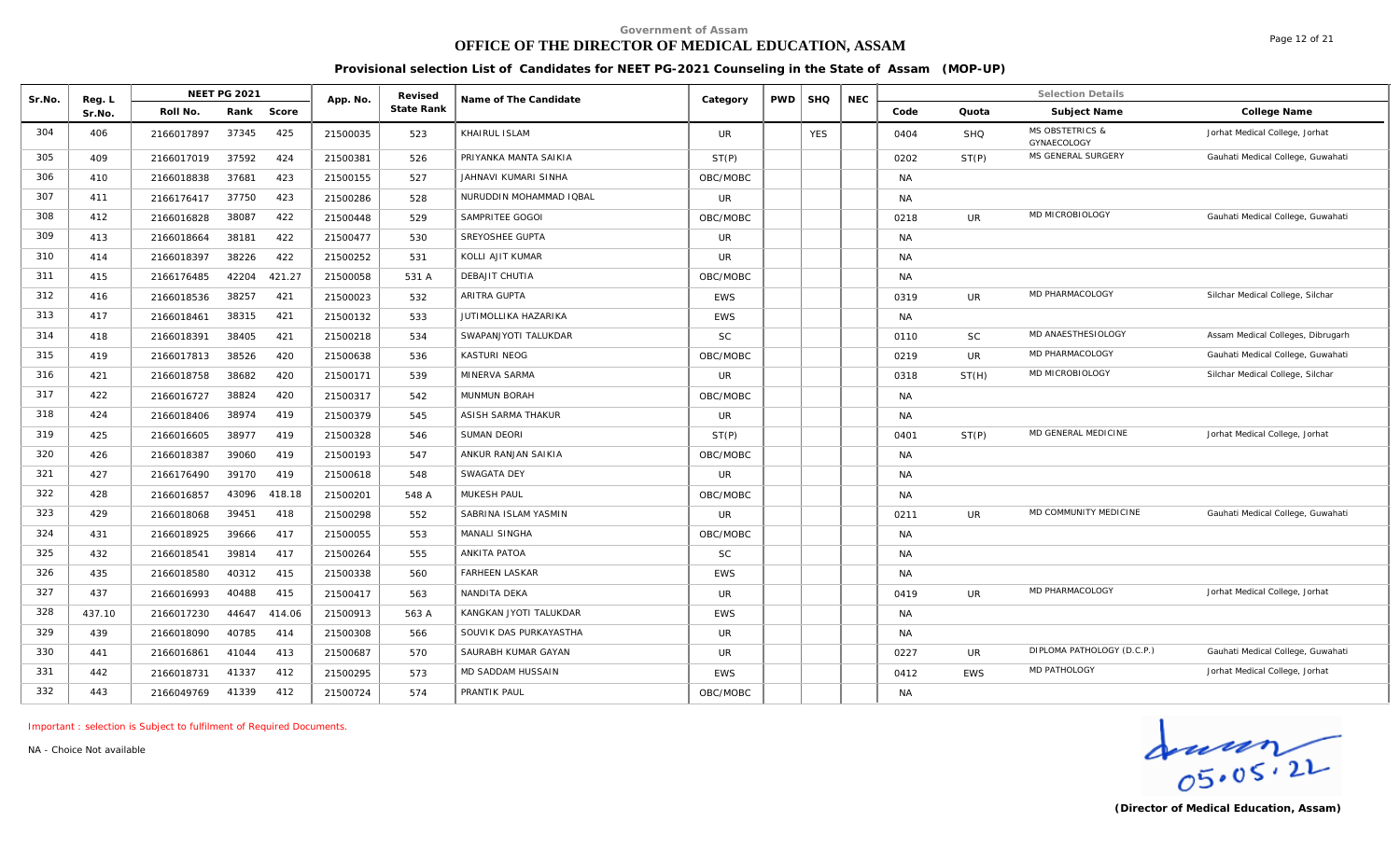# **OFFICE OF THE DIRECTOR OF MEDICAL EDUCATION, ASSAM**

Page 13 of 21

**Provisional selection List of Candidates for NEET PG-2021 Counseling in the State of Assam (MOP-UP)**

| Sr.No. | Reg. L |            | <b>NEET PG 2021</b> |        | App. No. | Revised    | Name of The Candidate           | Category   | <b>PWD</b> | <b>SHQ</b> | <b>NEC</b> |           |            | <b>Selection Details</b>                  |                                                  |
|--------|--------|------------|---------------------|--------|----------|------------|---------------------------------|------------|------------|------------|------------|-----------|------------|-------------------------------------------|--------------------------------------------------|
|        | Sr.No. | Roll No.   | Rank                | Score  |          | State Rank |                                 |            |            |            |            | Code      | Quota      | Subject Name                              | College Name                                     |
| 333    | 444    | 2166018141 | 41469               | 411    | 21500557 | 577        | SARADA MAZUMDAR                 | <b>SC</b>  |            |            |            | <b>NA</b> |            |                                           |                                                  |
| 334    | 445    | 2166017089 | 41619               | 411    | 21500609 | 578        | MD. SHAHINUR RAHMAN             | <b>UR</b>  |            |            |            | <b>NA</b> |            |                                           |                                                  |
| 335    | 446    | 2166018083 | 41820               | 410    | 21500244 | 582        | MONIRUL ISLAM                   | <b>EWS</b> |            |            |            | <b>NA</b> |            |                                           |                                                  |
| 336    | 448    | 2166016983 | 42173               | 409    | 21500305 | 584        | SUBHANA HUSSAIN BORAH           | UR.        |            |            |            | 0318      | <b>UR</b>  | MD MICROBIOLOGY                           | Silchar Medical College, Silchar                 |
| 337    | 449    | 2166016884 | 42237               | 409    | 21500636 | 586        | <b>GEETANJALI BHATTACHARJEE</b> | <b>UR</b>  |            |            |            | <b>NA</b> |            |                                           |                                                  |
| 338    | 452    | 2166018907 | 42463               | 408    | 21500655 | 590        | JAHANGIR ALAM                   | <b>UR</b>  |            |            |            | <b>NA</b> |            |                                           |                                                  |
| 339    | 453    | 2166018494 | 42660               | 408    | 21500090 | 591        | <b>DIPANKAR KAKATI</b>          | OBC/MOBC   |            |            |            | <b>NA</b> |            |                                           |                                                  |
| 340    | 454    | 2166018887 | 42798               | 407    | 21500285 | 595        | MOUMITA BORAH                   | OBC/MOBC   |            |            |            | 0518      | <b>UR</b>  | MD MICROBIOLOGY                           | Fakhruddin Ali Ahmed Medical<br>College, Barpeta |
| 341    | 456    | 2166021884 | 43133               | 406    | 21500427 | 598        | SAIFUL ISLAM                    | <b>EWS</b> |            |            |            | <b>NA</b> |            |                                           |                                                  |
| 342    | 457    | 2166017381 | 43154               | 406    | 21500434 | 599        | <b>GUNJANA GAYETREE BORA</b>    | <b>UR</b>  |            |            |            | 0518      | <b>UR</b>  | MD MICROBIOLOGY                           | Fakhruddin Ali Ahmed Medical<br>College, Barpeta |
| 343    | 458    | 2166016784 | 47192               | 405.82 | 21500400 | 599 A      | RUCHITA PODDAR                  | <b>UR</b>  |            |            |            | <b>NA</b> |            |                                           |                                                  |
| 344    | 459    | 2166017804 | 43351               | 405    | 21500699 | 600        | REZAUL HOQUE                    | <b>UR</b>  |            | <b>YES</b> |            | 0210      | <b>SHQ</b> | MD ANAESTHESIOLOGY                        | Gauhati Medical College, Guwahati                |
| 345    | 460    | 2166018200 | 43376               | 405    | 21500112 | 601        | SYED INAMUL HUSSAIN             | <b>UR</b>  |            |            |            | <b>NA</b> |            |                                           |                                                  |
| 346    | 461    | 2166017202 | 43744               | 405    | 21500520 | 606        | LOVELY YASMIN                   | <b>UR</b>  |            | <b>YES</b> |            | 0305      | SHQ        | MS OPHTHALMOLOGY                          | Silchar Medical College, Silchar                 |
| 347    | 462    | 2166017998 | 43916               | 404    | 21500637 | 608        | MANASWI KALITA                  | <b>UR</b>  |            |            |            | 0611      | UR.        | MD COMMUNITY MEDICINE                     | Tezpur Medical College, Tezpur                   |
| 348    | 464    | 2166018743 | 44214               | 403    | 21500349 | 610        | KAUSHIK DATTA                   | <b>UR</b>  |            |            |            | NA        |            |                                           |                                                  |
| 349    | 467    | 2166018502 | 44661               | 402    | 21500564 | 621        | <b>BRISTI SHYAM</b>             | ST(H)      |            |            |            | 0307      | ST(H)      | <b>MD PAEDIATRICS</b>                     | Silchar Medical College, Silchar                 |
| 350    | 468    | 2166018831 | 44678               | 402    | 21500186 | 622        | <b>JYOTIRMOY SARMA</b>          | <b>UR</b>  |            |            |            | NA        |            |                                           |                                                  |
| 351    | 469    | 2166016696 | 48642               | 401.70 | 21500471 | 622 A      | SUKHAMA NARAYAN RANA PATIR      | ST(P)      |            |            |            | 0204      | ST(P)      | <b>MS OBSTETRICS &amp;</b><br>GYNAECOLOGY | Gauhati Medical College, Guwahati                |
| 352    | 471    | 2166016850 | 49462               | 399.64 | 21500390 | 630 A      | <b>BHABANI PAO</b>              | ST(P)      |            |            |            | 0104      | ST(P)      | <b>MS OBSTETRICS &amp;</b><br>GYNAECOLOGY | Assam Medical Colleges, Dibrugarh                |
| 353    | 472    | 2166018662 | 49512               | 399.64 | 21500071 | 630 B      | SANCHITA ROY                    | <b>EWS</b> |            |            |            | 0512      | EWS        | MD PATHOLOGY                              | Fakhruddin Ali Ahmed Medical<br>College, Barpeta |
| 354    | 473    | 2166018736 | 45528               | 399    | 21500474 | 631        | NITU BIKOMIYA DEORI             | ST(P)      |            |            |            | 0307      | ST(P)      | <b>MD PAEDIATRICS</b>                     | Silchar Medical College, Silchar                 |
| 355    | 474    | 2166017552 | 45808               | 398    | 21500423 | 632        | PHOEBE SARAH BASUMATARY         | ST(P)      |            |            |            | 0206      | ST(P)      | MS OTORHINOLARYNGOLOGY                    | Gauhati Medical College, Guwahati                |
| 356    | 475    | 2166017223 | 50767               | 395.52 | 21500667 | 636 A      | PURBANIL BARUAH                 | OBC/MOBC   |            |            |            | NA        |            |                                           |                                                  |
| 357    | 477    | 2166017073 | 46837               | 395    | 21500284 | 639        | PARILAL BARMAN                  | <b>SC</b>  |            |            |            | 0402      | <b>SC</b>  | MS GENERAL SURGERY                        | Jorhat Medical College, Jorhat                   |
| 358    | 479    | 2166017475 | 47121               | 394    | 21500739 | 643        | TRIDIB CHANDRA DEVA NATH        | OBC/MOBC   |            |            |            | 0218      | OBC/MOBC   | MD MICROBIOLOGY                           | Gauhati Medical College, Guwahati                |
| 359    | 481    | 2166017792 | 47182               | 394    | 21500475 | 645        | SALMAN CHOUDHURY                | EWS        |            |            |            | NA        |            |                                           |                                                  |
| 360    | 483    | 2166017727 | 47486               | 393    | 21500266 | 650        | DEBAJIT DAS                     | OBC/MOBC   |            | <b>YES</b> |            | 0123      | <b>SHQ</b> | DIPLOMA PAEDIATRICS (D.C.H.)              | Assam Medical Colleges, Dibrugarh                |

*Important : selection is Subject to fulfilment of Required Documents.*

 $\frac{1}{05.05.22}$ 

**(Director of Medical Education, Assam)**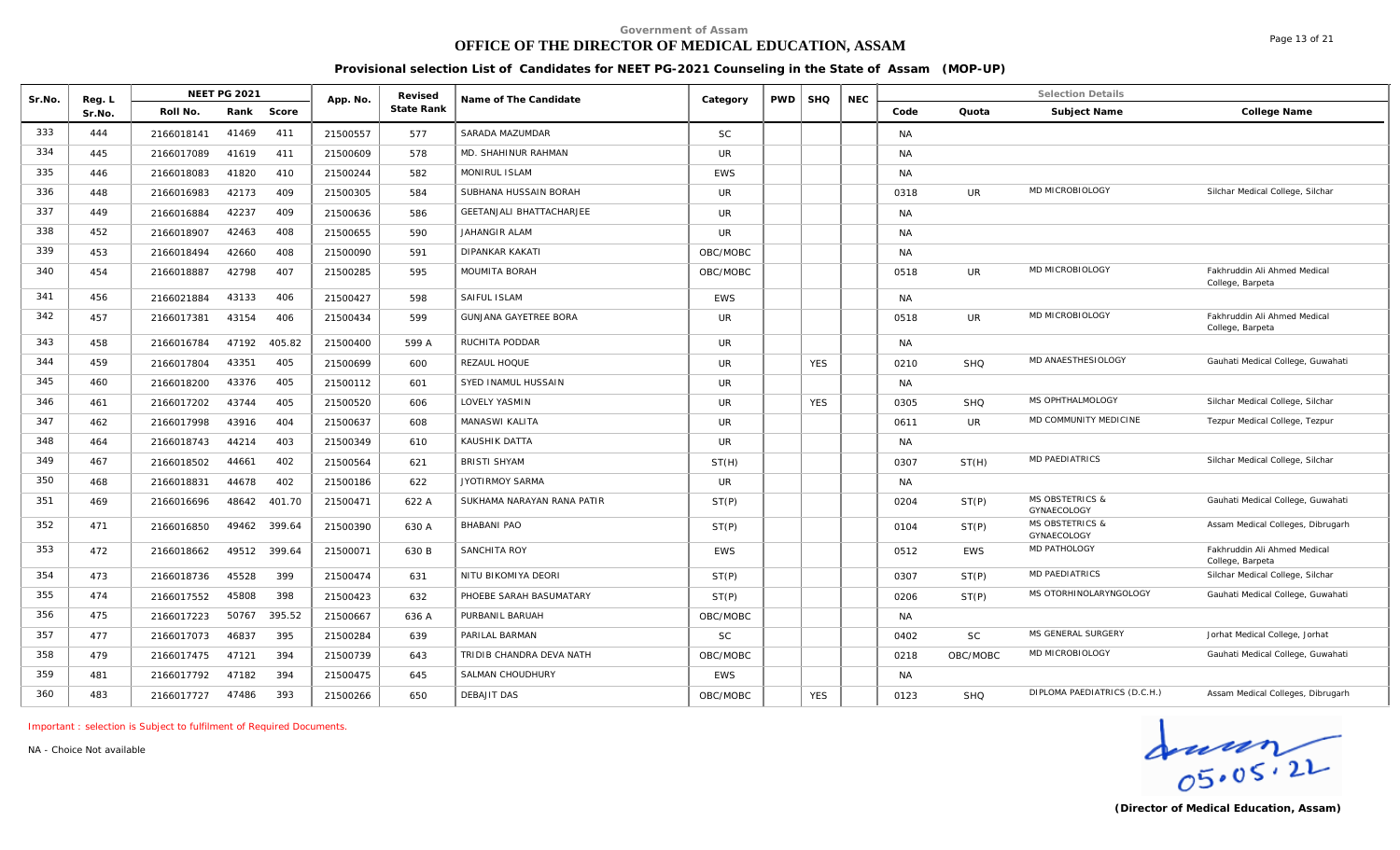# **OFFICE OF THE DIRECTOR OF MEDICAL EDUCATION, ASSAM**

Page 14 of 21

**Provisional selection List of Candidates for NEET PG-2021 Counseling in the State of Assam (MOP-UP)**

| Sr.No. | Reg. L |            | <b>NEET PG 2021</b> |        | App. No. | Revised    | Name of The Candidate  | Category   | <b>PWD</b> | <b>SHQ</b> | <b>NEC</b> |           |            | <b>Selection Details</b>     |                                   |
|--------|--------|------------|---------------------|--------|----------|------------|------------------------|------------|------------|------------|------------|-----------|------------|------------------------------|-----------------------------------|
|        | Sr.No. | Roll No.   | Rank                | Score  |          | State Rank |                        |            |            |            |            | Code      | Quota      | Subject Name                 | College Name                      |
| 361    | 484    | 2166018478 | 47960               | 392    | 21500313 | 653        | <b>GARGI BARMAN</b>    | UR         |            |            |            | <b>NA</b> |            |                              |                                   |
| 362    | 485    | 2166016988 | 48126               | 391    | 21500742 | 656        | MUSTAFA AL MAMUN       | UR         |            |            |            | <b>NA</b> |            |                              |                                   |
| 363    | 486    | 2166173835 | 48212               | 391    | 21500302 | 659        | <b>DIMBESWAR ROY</b>   | OBC/MOBC   |            |            |            | <b>NA</b> |            |                              |                                   |
| 364    | 487    | 2166016822 | 48225               | 391    | 21500576 | 660        | SOMA SARKAR            | <b>SC</b>  |            |            |            | 0114      | <b>SC</b>  | <b>MD PSYCHIATRY</b>         | Assam Medical Colleges, Dibrugarh |
| 365    | 490    | 2166018800 | 48438               | 390    | 21500534 | 664        | SUDIPTA NATH           | OBC/MOBC   |            |            |            | <b>NA</b> |            |                              |                                   |
| 366    | 492    | 2166018801 | 48698               | 390    | 21500373 | 668        | <b>JAHNABI SAIKIA</b>  | <b>UR</b>  |            |            |            | <b>NA</b> |            |                              |                                   |
| 367    | 493    | 2166017064 | 52770               | 389.34 | 21500642 | 668 A      | <b>GAURAV SINGH</b>    | <b>UR</b>  |            |            |            | <b>NA</b> |            |                              |                                   |
| 368    | 494    | 2166176532 | 49032               | 389    | 21500355 | 670        | PALLABI HATIKAKOTY     | <b>UR</b>  |            |            |            | <b>NA</b> |            |                              |                                   |
| 369    | 495    | 2166016604 | 49081               | 389    | 21500492 | 671        | <b>HIMAKHI DAS</b>     | <b>SC</b>  |            |            |            | 0212      | <b>SC</b>  | MD PATHOLOGY                 | Gauhati Medical College, Guwahati |
| 370    | 496    | 2166017347 | 49321               | 388    | 21500374 | 676        | LIKUMA DAS             | <b>SC</b>  |            |            |            | 0102      | <b>SC</b>  | MS GENERAL SURGERY           | Assam Medical Colleges, Dibrugarh |
| 371    | 497    | 2166176912 | 53547               | 387.28 | 21500690 | 678 A      | <b>JIGOR CHUTIA</b>    | OBC/MOBC   |            |            |            | <b>NA</b> |            |                              |                                   |
| 372    | 499    | 2166018651 | 49707               | 387    | 21500514 | 682        | ROHAN BISWAS           | <b>EWS</b> |            |            |            | 0211      | <b>EWS</b> | MD COMMUNITY MEDICINE        | Gauhati Medical College, Guwahati |
| 373    | 500    | 2166016989 | 49876               | 386    | 21500278 | 685        | SUMANA BARUAH          | <b>UR</b>  |            |            |            | <b>NA</b> |            |                              |                                   |
| 374    | 501    | 2166016671 | 50156               | 386    | 21500083 | 687        | POOJA SAIKIA           | OBC/MOBC   |            |            |            | <b>NA</b> |            |                              |                                   |
| 375    | 502    | 2166153975 | 50218               | 385    | 21500350 | 688        | <b>VIVEK GUPTA</b>     | <b>UR</b>  |            |            |            | <b>NA</b> |            |                              |                                   |
| 376    | 503    | 2166017192 | 50382               | 385    | 21500337 | 691        | AHIDUR RAHMAN          | <b>EWS</b> |            |            |            | NA        |            |                              |                                   |
| 377    | 504    | 2166017915 | 50522               | 385    | 21500365 | 693        | PRASENJIT KALITA       | <b>UR</b>  |            |            |            | <b>NA</b> |            |                              |                                   |
| 378    | 506    | 2166018760 | 51261               | 383    | 21500591 | 700        | RASHMI REKHA BUNGRUNG  | ST(H)      |            |            |            | 0205      | ST(H)      | MS OPHTHALMOLOGY             | Gauhati Medical College, Guwahati |
| 379    | 507    | 2166018909 | 59217               | 382.66 | 21500668 | 700 A      | <b>GAURIMA BEYPI</b>   | ST(H)      |            |            |            | 0108      | ST(H)      | MD RADIO-DIAGNOSIS           | Assam Medical Colleges, Dibrugarh |
| 380    | 508    | 2166017572 | 51451               | 382    | 21500631 | 702        | <b>BABITA SHARMA</b>   | <b>UR</b>  |            |            |            | 0618      | <b>UR</b>  | MD MICROBIOLOGY              | Tezpur Medical College, Tezpur    |
| 381    | 509    | 2166017215 | 51610               | 381    | 21500688 | 703        | K. EDEN RONGMEI        | ST(H)      |            |            |            | 0101      | ST(H)      | MD GENERAL MEDICINE          | Assam Medical Colleges, Dibrugarh |
| 382    | 511    | 2166018425 | 51823               | 381    | 21500037 | 708        | PRANJAL MILI           | ST(P)      |            |            |            | 0301      | ST(P)      | MD GENERAL MEDICINE          | Silchar Medical College, Silchar  |
| 383    | 513    | 2166176407 | 51926               | 381    | 21500677 | 710        | SHAMIUN RUBIA          | <b>UR</b>  |            |            |            | <b>NA</b> |            |                              |                                   |
| 384    | 514    | 2166018487 | 56058               | 380.07 | 21500541 | 710 A      | <b>BHASKAR BHARALI</b> | OBC/MOBC   |            |            |            | 0118      | OBC/MOBC   | MD MICROBIOLOGY              | Assam Medical Colleges, Dibrugarh |
| 385    | 515    | 2166018895 | 56319               | 380.07 | 21500111 | 710 B      | ARVIND KUMAR SAH       | OBC/MOBC   |            |            |            | <b>NA</b> |            |                              |                                   |
| 386    | 516    | 2166018113 | 52107               | 380    | 21500204 | 712        | SHAMSUZ ZAMAN          | <b>UR</b>  |            | <b>YES</b> |            | 0123      | SHQ        | DIPLOMA PAEDIATRICS (D.C.H.) | Assam Medical Colleges, Dibrugarh |
| 387    | 518    | 2166176726 | 52390               | 380    | 21500378 | 715        | MAHADEV SARKAR         | <b>SC</b>  |            |            |            | 0306      | SC         | MS OTORHINOLARYNGOLOGY       | Silchar Medical College, Silchar  |
| 388    | 520    | 2166018586 | 52454               | 379    | 21500715 | 717        | DILARA HASIN MAZUMDER  | <b>UR</b>  |            |            |            | <b>NA</b> |            |                              |                                   |
| 389    | 522    | 2166018754 | 52711               | 379    | 21500383 | 721        | ABHIJEET DASGUPTA      | <b>UR</b>  |            |            |            | NA        |            |                              |                                   |

*Important : selection is Subject to fulfilment of Required Documents.*

Graden<br>
OS. 05. 2L<br>
(Director of Medical Education, Assam)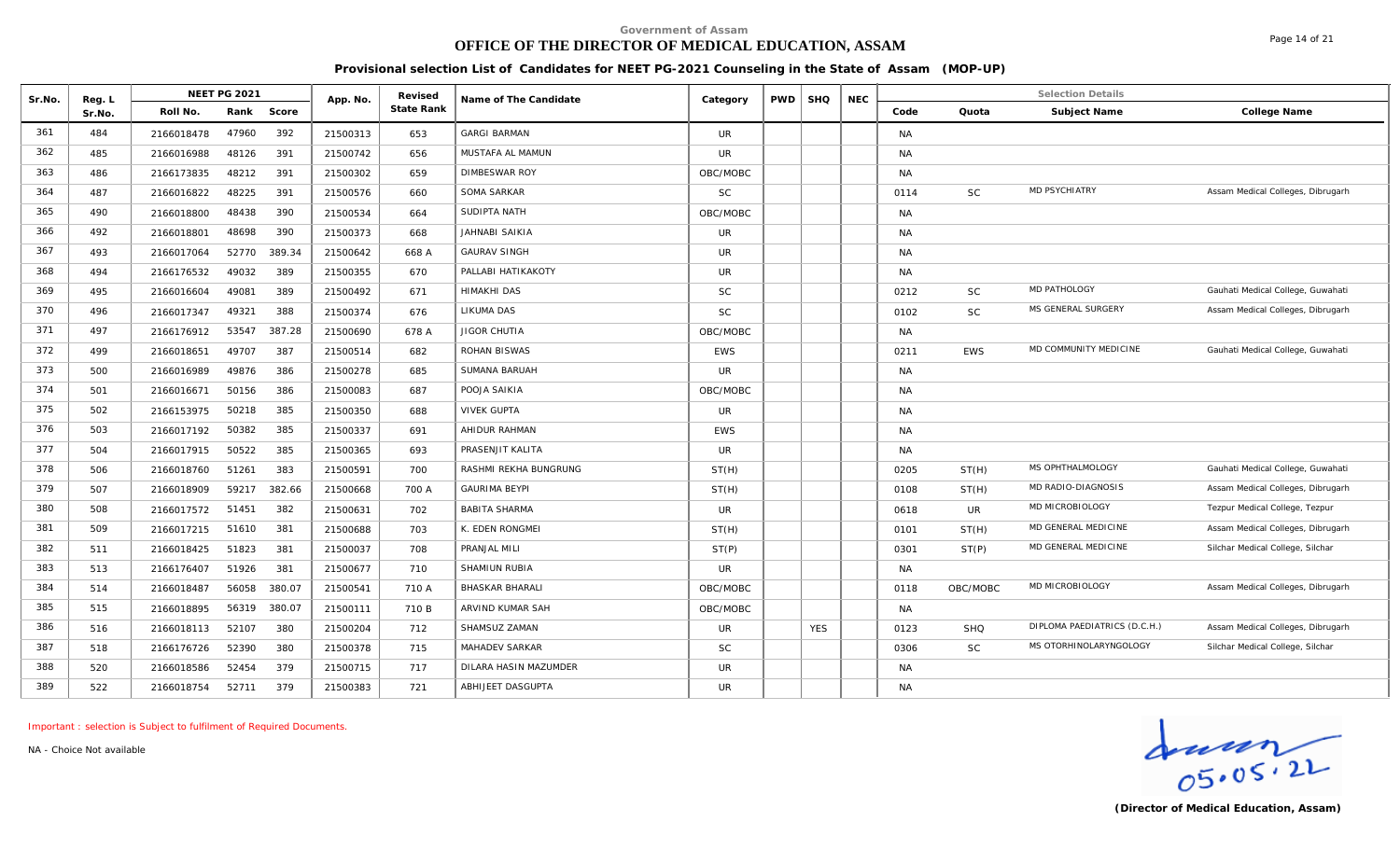# **OFFICE OF THE DIRECTOR OF MEDICAL EDUCATION, ASSAM**

Page 15 of 21

**Provisional selection List of Candidates for NEET PG-2021 Counseling in the State of Assam (MOP-UP)**

| Sr.No. | Reg. L |            | <b>NEET PG 2021</b> |        | App. No. | Revised    | Name of The Candidate   | Category   | <b>PWD</b> | <b>SHQ</b> | <b>NEC</b> |           |             | <b>Selection Details</b>                  |                                                  |
|--------|--------|------------|---------------------|--------|----------|------------|-------------------------|------------|------------|------------|------------|-----------|-------------|-------------------------------------------|--------------------------------------------------|
|        | Sr.No. | Roll No.   | Rank                | Score  |          | State Rank |                         |            |            |            |            | Code      | Quota       | Subject Name                              | College Name                                     |
| 390    | 524    | 2166018201 | 52998               | 378    | 21500478 | 728        | SAYEDA HOOSNE HARISHA   | <b>UR</b>  |            |            |            | <b>NA</b> |             |                                           |                                                  |
| 391    | 526    | 2166018274 | 53126               | 377    | 21500404 | 730        | MRIGEN CHOUDHURY        | <b>EWS</b> |            |            |            | 0618      | <b>EWS</b>  | MD MICROBIOLOGY                           | Tezpur Medical College, Tezpur                   |
| 392    | 528    | 2166018179 | 53250               | 377    | 21500342 | 735        | SUKANYA CHOUDHURY       | <b>UR</b>  |            |            |            | 0319      | <b>UR</b>   | MD PHARMACOLOGY                           | Silchar Medical College, Silchar                 |
| 393    | 531    | 2166017563 | 53742               | 375    | 21500405 | 741        | MOFIZUL HOQUE           | <b>UR</b>  |            | <b>YES</b> |            | 0110      | <b>SHQ</b>  | MD ANAESTHESIOLOGY                        | Assam Medical Colleges, Dibrugarh                |
| 394    | 533    | 2166018749 | 53915               | 375    | 21500607 | 746        | <b>DOLI CHOUDHURY</b>   | OBC/MOBC   |            |            |            | 0619      | ST(H)       | MD PHARMACOLOGY                           | Tezpur Medical College, Tezpur                   |
| 395    | 534    | 2166098411 | 54329               | 374    | 21500175 | 749        | KAYANAT RIZBE           | <b>UR</b>  |            |            |            | 0111      | <b>UR</b>   | MD COMMUNITY MEDICINE                     | Assam Medical Colleges, Dibrugarh                |
| 396    | 536    | 2166115876 | 54490               | 374    | 21500639 | 751        | K NIRMALA SINGHA        | OBC/MOBC   |            |            |            | 0219      | OBC/MOBC    | MD PHARMACOLOGY                           | Gauhati Medical College, Guwahati                |
| 397    | 537    | 2166017731 | 58279               | 373.89 | 21500494 | 751 A      | TANUSHREE DEBNATH       | OBC/MOBC   |            |            |            | 0216      | <b>UR</b>   | MD BIOCHEMISTRY                           | Gauhati Medical College, Guwahati                |
| 398    | 538    | 2166017521 | 58431               | 373.89 | 21500344 | 751 B      | SONGSAR PATOR           | ST(H)      |            |            |            | 0303      | ST(H)       | MS ORTHOPAEDICS                           | Silchar Medical College, Silchar                 |
| 399    | 539    | 2166017774 | 54653               | 373    | 21500009 | 752        | SK MD WASIM IKBAL       | <b>UR</b>  |            |            |            | <b>NA</b> |             |                                           |                                                  |
| 400    | 541    | 2166176691 | 54853               | 373    | 21500450 | 755        | RAJI DUTTA              | OBC/MOBC   |            |            |            | <b>NA</b> |             |                                           |                                                  |
| 401    | 543    | 2166018392 | 55086               | 372    | 21500032 | 759        | MUHAMMAD SAMEER HUSSAIN | <b>EWS</b> |            |            |            | <b>NA</b> |             |                                           |                                                  |
| 402    | 544    | 2166018421 | 55951               | 370    | 21500425 | 764        | KANKANA GOGOI           | OBC/MOBC   |            |            |            | <b>NA</b> |             |                                           |                                                  |
| 403    | 545    | 2166176665 | 56019               | 370    | 21500294 | 766        | ANKIT DAS               | <b>SC</b>  |            |            |            | 0406      | <b>SC</b>   | MS OTORHINOLARYNGOLOGY                    | Jorhat Medical College, Jorhat                   |
| 404    | 546    | 2166017441 | 56118               | 369    | 21500114 | 768        | PANKAJ MALAKAR          | <b>SC</b>  |            |            |            | NA        |             |                                           |                                                  |
| 405    | 547    | 2166018798 | 56170               | 369    | 21500038 | 769        | <b>BHIMI DAIMARI</b>    | ST(P)      |            | <b>YES</b> |            | 0504      | ST(P)       | <b>MS OBSTETRICS &amp;</b><br>GYNAECOLOGY | Fakhruddin Ali Ahmed Medical<br>College, Barpeta |
| 406    | 551    | 2166016984 | 60769               | 366.68 | 21500280 | 779 A      | MD MUZAKKIR HUSSAIN     | <b>EWS</b> |            |            |            | <b>NA</b> |             |                                           |                                                  |
| 407    | 552    | 2166173355 | 57107               | 366    | 21500451 | 780        | SUBHAJYOTI SUTRADHAR    | <b>SC</b>  |            |            |            | <b>NA</b> |             |                                           |                                                  |
| 408    | 553    | 2166018787 | 57203               | 366    | 21500449 | 782        | TUNU RANI DOLOI         | ST(P)      |            |            |            | 0102      | ST(P)       | MS GENERAL SURGERY                        | Assam Medical Colleges, Dibrugarh                |
| 409    | 555    | 2166174561 | 57307               | 366    | 21500526 | 785        | PRATIK P SAIKIA         | OBC/MOBC   |            |            |            | <b>NA</b> |             |                                           |                                                  |
| 410    | 556    | 2166016680 | 61566               | 365.65 | 21500224 | 785 A      | AJOY KUMAR SENGA        | ST(P)      |            |            |            | 0203      | ST(P)       | MS ORTHOPAEDICS                           | Gauhati Medical College, Guwahati                |
| 411    | 557    | 2166017011 | 57384               | 365    | 21500515 | 786        | ARUNDHATI LAHON         | OBC/MOBC   |            |            |            | <b>NA</b> |             |                                           |                                                  |
| 412    | 559    | 2166017187 | 57820               | 365    | 21500501 | 790        | HAFIZUR RAHMAN          | <b>EWS</b> |            |            |            | <b>NA</b> |             |                                           |                                                  |
| 413    | 560    | 2166172210 | 57988               | 364    | 21500584 | 791        | FARHAT QULSUM CHOWDHURY | <b>EWS</b> |            |            |            | <b>NA</b> |             |                                           |                                                  |
| 414    | 561    | 2166173264 | 58124               | 364    | 21500695 | 793        | <b>BISHAL DAM</b>       | <b>UR</b>  |            |            |            | <b>NA</b> |             |                                           |                                                  |
| 415    | 565    | 2166016796 | 58788               | 362    | 21500548 | 803        | MONALISHA DAS           | OBC/MOBC   |            |            |            | 0119      | OBC/MOBC    | MD PHARMACOLOGY                           | Assam Medical Colleges, Dibrugarh                |
| 416    | 566    | 2166017071 | 59008               | 361    | 21500580 | 806        | <b>KAKALI DEKA</b>      | OBC/MOBC   |            |            |            | <b>NA</b> |             |                                           |                                                  |
| 417    | 568    | 2166018762 | 59276               | 360    | 21500612 | 811        | PRAGYASHREE BORAH       | <b>UR</b>  |            |            |            | 0418      | <b>UR</b>   | MD MICROBIOLOGY                           | Jorhat Medical College, Jorhat                   |
| 418    | 569    | 2166018551 | 59506               | 360    | 21500624 | 813        | <b>BISHAL KOIRI</b>     | OBC/MOBC   |            |            |            | 0315      | OBC/MOBC Ph | MD FORENSIC MEDICINE                      | Silchar Medical College, Silchar                 |

*Important : selection is Subject to fulfilment of Required Documents.*

 $\frac{1}{05.05.22}$ 

**(Director of Medical Education, Assam)**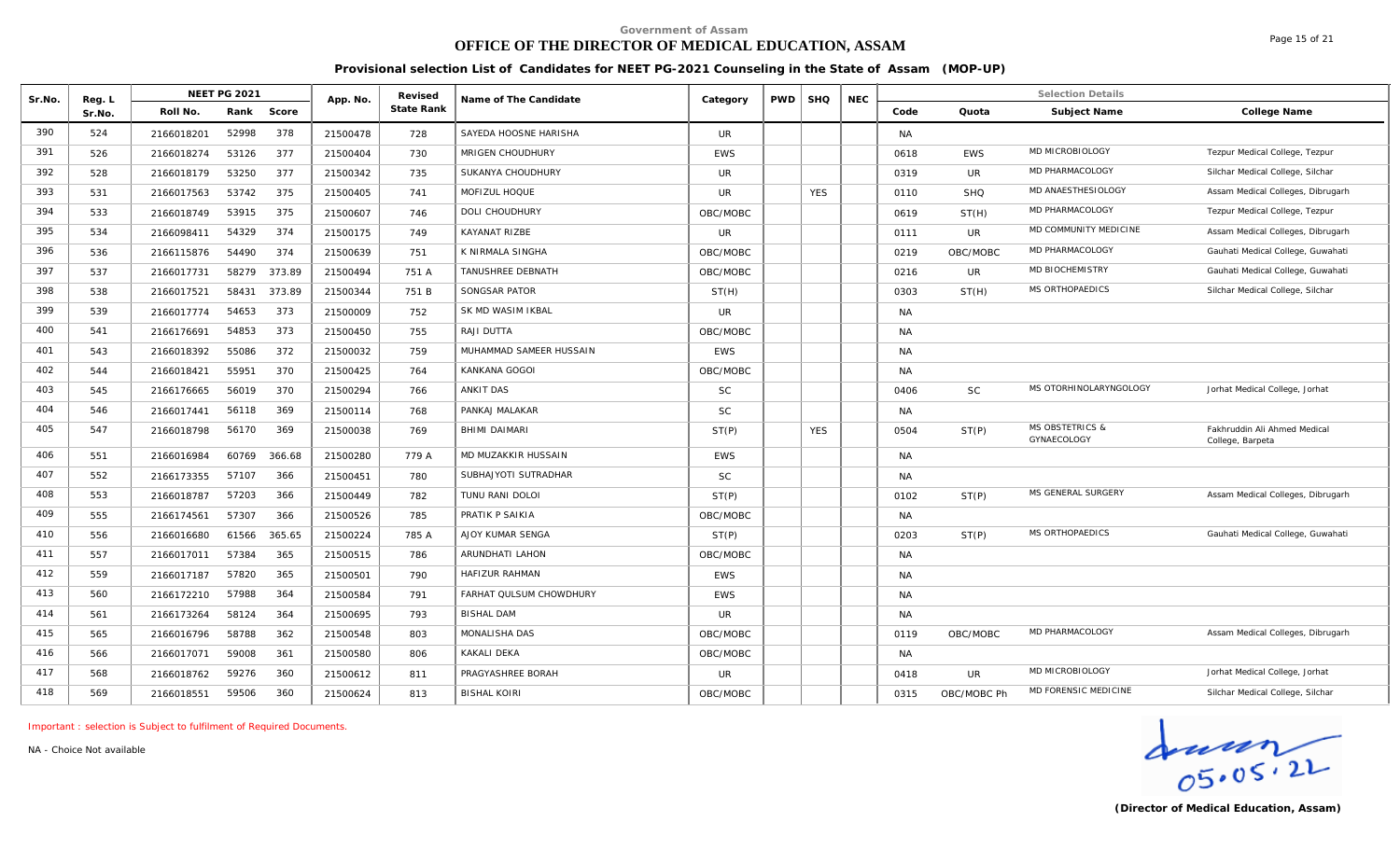## **OFFICE OF THE DIRECTOR OF MEDICAL EDUCATION, ASSAM**

Page 16 of 21

#### **Provisional selection List of Candidates for NEET PG-2021 Counseling in the State of Assam (MOP-UP)**

| Sr.No. | Reg. L | <b>NEET PG 2021</b>           | App. No. | Revised    | Name of The Candidate       | Category   | <b>PWD</b> | <b>SHQ</b> | <b>NEC</b> |           |            | <b>Selection Details</b>                  |                                                  |
|--------|--------|-------------------------------|----------|------------|-----------------------------|------------|------------|------------|------------|-----------|------------|-------------------------------------------|--------------------------------------------------|
|        | Sr.No. | Rank<br>Roll No.<br>Score     |          | State Rank |                             |            |            |            |            | Code      | Quota      | Subject Name                              | College Name                                     |
| 419    | 571    | 359<br>60059<br>2166017244    | 21500202 | 818        | ANANYA GOGOI                | OBC/MOBC   |            |            |            | 0216      | <b>UR</b>  | MD BIOCHEMISTRY                           | Gauhati Medical College, Guwahati                |
| 420    | 572    | 60237<br>358<br>2166176468    | 21500482 | 819        | SHAHBAZ HUSSAIN             | <b>UR</b>  |            |            |            | <b>NA</b> |            |                                           |                                                  |
| 421    | 573    | 357<br>60435<br>2166176012    | 21500123 | 820        | <b>ABHISHEK DAS</b>         | <b>SC</b>  |            |            |            | <b>NA</b> |            |                                           |                                                  |
| 422    | 575    | 60872<br>356<br>2166016890    | 21500632 | 828        | KESHOB JYOTI CHUTIA         | OBC/MOBC   |            |            |            | <b>NA</b> |            |                                           |                                                  |
| 423    | 576    | 65355<br>355.35<br>2166016971 | 21500335 | 831 A      | JOYDEEP RABHA               | ST(P)      |            |            |            | 0502      | ST(P)      | MS GENERAL SURGERY                        | Fakhruddin Ali Ahmed Medical<br>College, Barpeta |
| 424    | 577    | 355<br>2166017212<br>61441    | 21500367 | 835        | SABEHA TASNEEM              | <b>EWS</b> |            |            |            | <b>NA</b> |            |                                           |                                                  |
| 425    | 579    | 353<br>2166017122<br>62032    | 21500105 | 843        | <b>MRIDUPAWAN BORA</b>      | OBC/MOBC   |            |            |            | <b>NA</b> |            |                                           |                                                  |
| 426    | 581    | 62085<br>353<br>2166017538    | 21500588 | 846        | KHAZAM UDDIN LASKAR         | <b>EWS</b> |            |            |            | 0317      | <b>UR</b>  | MD PHYSIOLOGY                             | Silchar Medical College, Silchar                 |
| 427    | 584    | 2166016940<br>62306<br>352    | 21500596 | 849        | SAJEDUR RAHMAN              | <b>EWS</b> |            |            |            | <b>NA</b> |            |                                           |                                                  |
| 428    | 586    | 62523<br>352<br>2166017022    | 21500167 | 853        | <b>HIMANKAN KASHYAP</b>     | UR.        |            |            |            | <b>NA</b> |            |                                           |                                                  |
| 429    | 589    | 349<br>2166018427<br>63580    | 21500187 | 866        | MD MUKIBUR RAHMAN           | <b>EWS</b> |            |            |            | <b>NA</b> |            |                                           |                                                  |
| 430    | 590    | 348<br>2166018202<br>64023    | 21500387 | 870        | SYED RAHUL AHMED            | <b>EWS</b> |            |            |            | <b>NA</b> |            |                                           |                                                  |
| 431    | 592    | 348<br>2166018524<br>64181    | 21500727 | 874        | SAHIDUL HOQUE               | OBC/MOBC   |            |            |            | 0215      | UR.        | MD FORENSIC MEDICINE                      | Gauhati Medical College, Guwahati                |
| 432    | 593    | 2166018184<br>64301<br>347    | 21500737 | 875        | RAKESH KUMAR BOTHRA         | UR.        |            |            |            | <b>NA</b> |            |                                           |                                                  |
| 433    | 594    | 68887<br>346.08<br>2166016622 | 21500362 | 878 A      | <b>NABIN PEGU</b>           | ST(P)      |            |            |            | 0512      | ST(P)      | MD PATHOLOGY                              | Fakhruddin Ali Ahmed Medical<br>College, Barpeta |
| 434    | 595    | 64698<br>346<br>2166017032    | 21500454 | 879        | MADHUSMITA SHYAM            | ST(H)      |            |            |            | 0304      | ST(H)      | <b>MS OBSTETRICS &amp;</b><br>GYNAECOLOGY | Silchar Medical College, Silchar                 |
| 435    | 596    | 65266<br>345<br>2166176889    | 21500388 | 882        | JOYETA PHUKAN               | OBC/MOBC   |            |            |            | 0116      | UR         | MD BIOCHEMISTRY                           | Assam Medical Colleges, Dibrugarh                |
| 436    | 597    | 65686<br>344<br>2166016838    | 21500712 | 886        | MAYUR PANKHI BORUAH         | OBC/MOBC   |            |            |            | 0117      | <b>UR</b>  | MD PHYSIOLOGY                             | Assam Medical Colleges, Dibrugarh                |
| 437    | 598    | 65696<br>344<br>2166017163    | 21500389 | 887        | <b>UDIPTA BORAH</b>         | OBC/MOBC   |            |            |            | <b>NA</b> |            |                                           |                                                  |
| 438    | 599    | 341<br>2166016584<br>66616    | 21500533 | 896        | <b>INZAMAMUL HOQUE</b>      | <b>UR</b>  |            |            |            | 0215      | <b>UR</b>  | MD FORENSIC MEDICINE                      | Gauhati Medical College, Guwahati                |
| 439    | 600    | 341<br>66636<br>2166176529    | 21500518 | 897        | <b>HEMOLOTA DAIMARY</b>     | ST(P)      |            |            |            | <b>NA</b> |            |                                           |                                                  |
| 440    | 604    | 339.90<br>71089<br>2166017622 | 21500052 | 903 A      | <b>INDRANIL RABHA</b>       | ST(P)      |            |            |            | 0403      | ST(P)      | MS ORTHOPAEDICS                           | Jorhat Medical College, Jorhat                   |
| 441    | 607    | 338<br>67954<br>2166018774    | 21500555 | 910        | <b>HARPREET KOUR</b>        | <b>SC</b>  |            |            |            | <b>NA</b> |            |                                           |                                                  |
| 442    | 608    | 68225<br>338<br>2166017818    | 21500651 | 914        | SUHEL MD FATIN AHMED LASKAR | <b>EWS</b> |            |            |            | 0317      | ST(H)      | MD PHYSIOLOGY                             | Silchar Medical College, Silchar                 |
| 443    | 609    | 68698<br>336<br>2166172262    | 21500416 | 919        | MOHIBUL ISLAM               | OBC/MOBC   |            | <b>YES</b> |            | 0314      | <b>SHQ</b> | <b>MD PSYCHIATRY</b>                      | Silchar Medical College, Silchar                 |
| 444    | 610    | 336<br>68844<br>2166016872    | 21500200 | 920        | RAJAT KUMAR BISWAS          | <b>SC</b>  |            |            |            | 0611      | <b>SC</b>  | MD COMMUNITY MEDICINE                     | Tezpur Medical College, Tezpur                   |
| 445    | 611    | 335<br>69020<br>2166018412    | 21500680 | 927        | KIRAN BORAH                 | OBC/MOBC   |            | <b>YES</b> |            | 0212      | <b>SHQ</b> | <b>MD PATHOLOGY</b>                       | Gauhati Medical College, Guwahati                |
| 446    | 613    | 334.75<br>73503<br>2166017162 | 21500320 | 931 A      | <b>UJJAL ROY</b>            | SC         |            |            |            | <b>NA</b> |            |                                           |                                                  |

*Important : selection is Subject to fulfilment of Required Documents.*

Graden<br>
OS. 05. 2L<br>
(Director of Medical Education, Assam)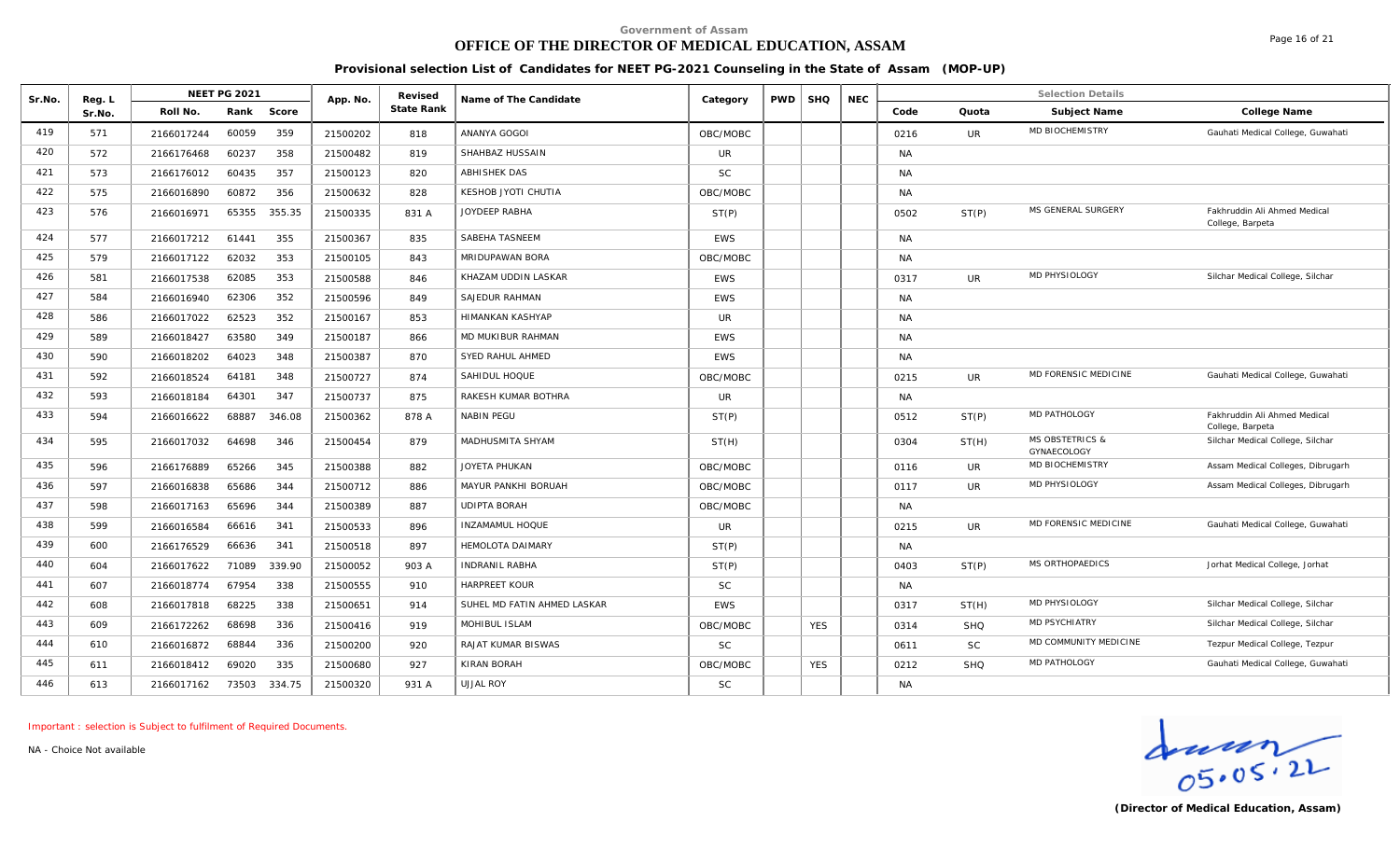### **OFFICE OF THE DIRECTOR OF MEDICAL EDUCATION, ASSAM**

Page 17 of 21

**Provisional selection List of Candidates for NEET PG-2021 Counseling in the State of Assam (MOP-UP)**

| Sr.No. | Reg. L | <b>NEET PG 2021</b> |        | App. No. | Revised    | Name of The Candidate    | Category   | <b>PWD</b> | <b>SHQ</b> | <b>NEC</b> |           |            | <b>Selection Details</b> |                                                  |
|--------|--------|---------------------|--------|----------|------------|--------------------------|------------|------------|------------|------------|-----------|------------|--------------------------|--------------------------------------------------|
|        | Sr.No. | Roll No.<br>Rank    | Score  |          | State Rank |                          |            |            |            |            | Code      | Quota      | Subject Name             | College Name                                     |
| 447    | 614    | 69656<br>2166017436 | 334    | 21500640 | 932        | UPASHI KASHYAP           | <b>UR</b>  |            |            |            | 0516      | <b>UR</b>  | <b>MD BIOCHEMISTRY</b>   | Fakhruddin Ali Ahmed Medical<br>College, Barpeta |
| 448    | 616    | 69797<br>2166018767 | 334    | 21500506 | 934        | RIPON BHADRA             | OBC/MOBC   |            |            |            | <b>NA</b> |            |                          |                                                  |
| 449    | 617    | 70161<br>2166176518 | 333    | 21500581 | 935        | DR BHENUKA KARKI         | OBC/MOBC   |            |            |            | <b>NA</b> |            |                          |                                                  |
| 450    | 619    | 74203<br>2166016967 | 332.69 | 21500010 | 937 A      | PIRBI TERON              | ST(H)      |            |            |            | 0402      | ST(H)      | MS GENERAL SURGERY       | Jorhat Medical College, Jorhat                   |
| 451    | 620    | 70432<br>2166016592 | 332    | 21500625 | 941        | ANISHA BHATTACHARYA      | <b>UR</b>  |            |            |            | 0217      | <b>UR</b>  | MD PHYSIOLOGY            | Gauhati Medical College, Guwahati                |
| 452    | 621    | 2166017851<br>70826 | 331    | 21500309 | 944        | <b>JYOTIMA KAKATI</b>    | OBC/MOBC   |            |            |            | <b>NA</b> |            |                          |                                                  |
| 453    | 622    | 70922<br>2166018639 | 331    | 21500369 | 945        | <b>NISHANT DEB</b>       | <b>EWS</b> |            |            |            | <b>NA</b> |            |                          |                                                  |
| 454    | 623    | 2166176434<br>71118 | 330    | 21500511 | 947        | NARGIS AHMED             | <b>UR</b>  |            |            |            | 0217      | <b>EWS</b> | MD PHYSIOLOGY            | Gauhati Medical College, Guwahati                |
| 455    | 625    | 2166176767<br>71400 | 330    | 21500614 | 952        | PALLABI NARZARY          | ST(P)      |            |            |            | 0212      | ST(P)      | MD PATHOLOGY             | Gauhati Medical College, Guwahati                |
| 456    | 626    | 2166018434<br>71575 | 330    | 21500665 | 954        | PURNIMA BORUAH           | OBC/MOBC   |            |            |            | <b>NA</b> |            |                          |                                                  |
| 457    | 627    | 2166018388<br>75464 | 329.60 | 21500106 | 954 A      | PRAJNYAN PRASAD KALITA   | <b>EWS</b> |            |            |            | 0119      | <b>EWS</b> | MD PHARMACOLOGY          | Assam Medical Colleges, Dibrugarh                |
| 458    | 629    | 2166018869<br>71772 | 329    | 21500165 | 956        | BIKROMADITYA DAIMARI     | ST(P)      |            |            |            | 0402      | ST(P)      | MS GENERAL SURGERY       | Jorhat Medical College, Jorhat                   |
| 459    | 630    | 72290<br>2166016715 | 328    | 21500217 | 958        | PRITISH PEGU             | ST(P)      |            |            |            | <b>NA</b> |            |                          |                                                  |
| 460    | 632    | 2166016982<br>73010 | 326    | 21500251 | 967        | <b>MANISH DAS</b>        | <b>SC</b>  |            |            |            | 0412      | SC Ph      | MD PATHOLOGY             | Jorhat Medical College, Jorhat                   |
| 461    | 633    | 2166018577<br>73389 | 325    | 21500258 | 973        | UMME NASREEN BARBHUIYA   | <b>UR</b>  |            |            |            | 0316      | ST(H)      | MD BIOCHEMISTRY          | Silchar Medical College, Silchar                 |
| 462    | 634    | 73528<br>2166018629 | 325    | 21500604 | 975        | WALIUL ISLAM             | <b>UR</b>  |            |            |            | <b>NA</b> |            |                          |                                                  |
| 463    | 635    | 73942<br>2166017137 | 324    | 21500558 | 980        | SUBHAJIT BISWAS          | SC.        |            |            |            | <b>NA</b> |            |                          |                                                  |
| 464    | 636    | 2166018616<br>74223 | 323    | 21500333 | 984        | SMITA DEB                | OBC/MOBC   |            |            |            | <b>NA</b> |            |                          |                                                  |
| 465    | 637    | 2166018908<br>74224 | 323    | 21500549 | 985        | NURNEHAR SULTANA         | <b>EWS</b> |            |            |            | <b>NA</b> |            |                          |                                                  |
| 466    | 638    | 74258<br>2166018046 | 323    | 21500601 | 986        | <b>CELESTE HAZARIKA</b>  | <b>SC</b>  |            |            |            | <b>NA</b> |            |                          |                                                  |
| 467    | 639    | 78536<br>2166016961 | 322.39 | 21500097 | 987 A      | ROSELIN DOLEY            | ST(P)      |            |            |            | 0110      | ST(P)      | MD ANAESTHESIOLOGY       | Assam Medical Colleges, Dibrugarh                |
| 468    | 640    | 74867<br>2166018326 | 321    | 21500569 | 991        | NAMIT RAY                | OBC/MOBC   |            |            |            | <b>NA</b> |            |                          |                                                  |
| 469    | 641    | 74881<br>2166018820 | 321    | 21500675 | 992        | PRIYANKA DEVI            | OBC/MOBC   |            |            |            | NA        |            |                          |                                                  |
| 470    | 642    | 75230<br>2166016632 | 320    | 21500408 | 1000       | MONISHA HAZARIKA THENGAL | ST(P)      |            |            |            | 0302      | ST(P)      | MS GENERAL SURGERY       | Silchar Medical College, Silchar                 |
| 471    | 643    | 75350<br>2166018898 | 320    | 21500615 | 1002       | UTPALA DEKA              | OBC/MOBC   |            |            |            | <b>NA</b> |            |                          |                                                  |
| 472    | 644    | 2166018335<br>75604 | 320    | 21500585 | 1006       | ANUSHMITA GOGOI          | OBC/MOBC   |            |            |            | 0417      | <b>UR</b>  | MD PHYSIOLOGY            | Jorhat Medical College, Jorhat                   |
| 473    | 645    | 75640<br>2166017540 | 320    | 21500738 | 1008       | SUPRATIK BORDOLOI        | <b>UR</b>  |            |            |            | <b>NA</b> |            |                          |                                                  |
| 474    | 646    | 2166173161<br>75708 | 320    | 21500070 | 1009       | CHIRADIPTA GHOSH         | OBC/MOBC   |            |            |            | NA        |            |                          |                                                  |
| 475    | 647    | 79526<br>2166017014 | 319.30 | 21500141 | 1009 A     | SUMAN KUMARI RAI         | OBC/MOBC   |            |            |            | 0117      | <b>UR</b>  | MD PHYSIOLOGY            | Assam Medical Colleges, Dibrugarh                |

*Important : selection is Subject to fulfilment of Required Documents.*

*NA - Choice Not available*

 $\frac{1}{05.05.22}$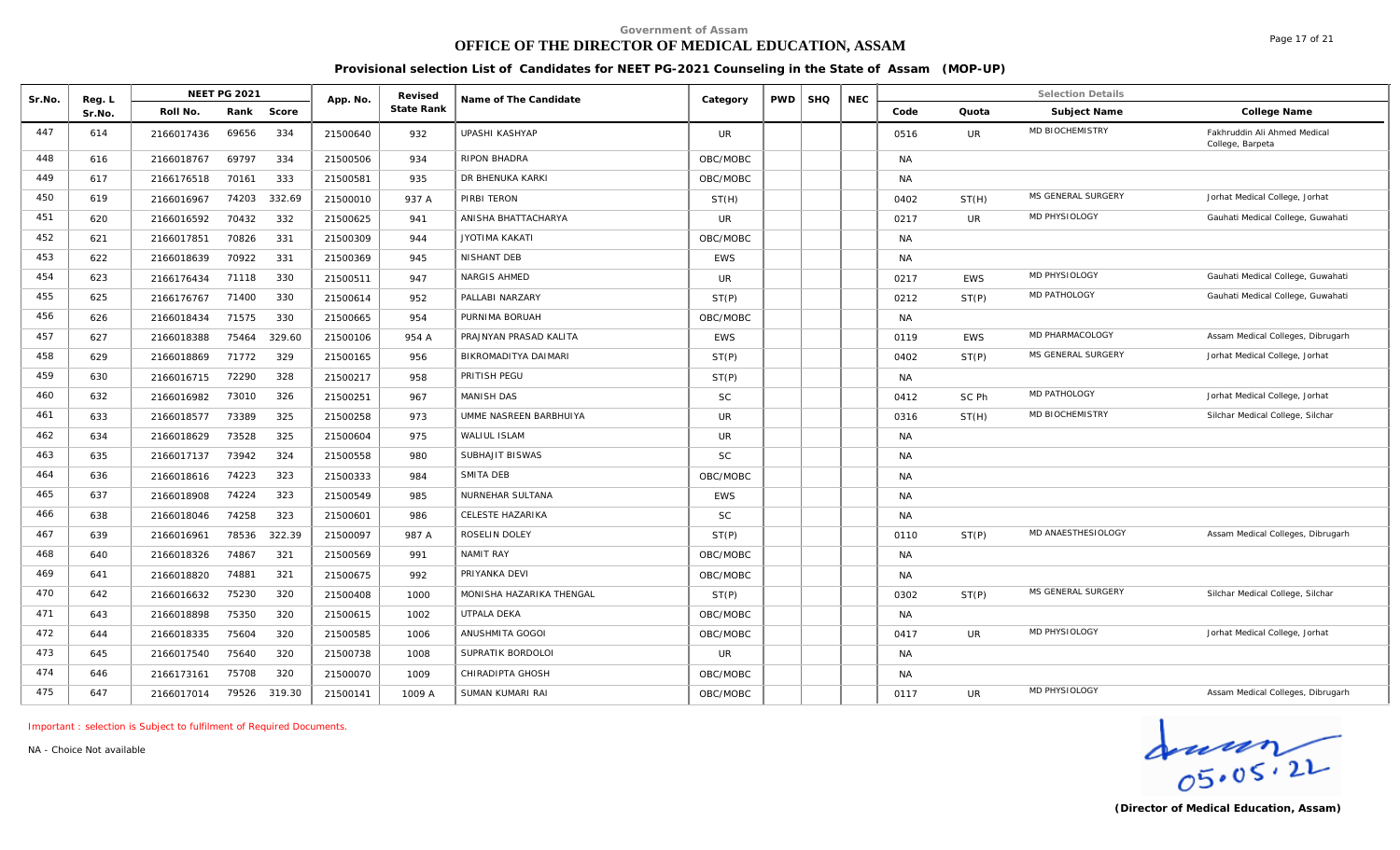# **OFFICE OF THE DIRECTOR OF MEDICAL EDUCATION, ASSAM**

Page 18 of 21

**Provisional selection List of Candidates for NEET PG-2021 Counseling in the State of Assam (MOP-UP)**

| Sr.No. | Reg. L |            | <b>NEET PG 2021</b> |        | App. No. | Revised    | Name of The Candidate      | Category   | <b>PWD</b> | <b>SHQ</b> | <b>NEC</b> |           |            | <b>Selection Details</b>   |                                                  |
|--------|--------|------------|---------------------|--------|----------|------------|----------------------------|------------|------------|------------|------------|-----------|------------|----------------------------|--------------------------------------------------|
|        | Sr.No. | Roll No.   | Rank                | Score  |          | State Rank |                            |            |            |            |            | Code      | Quota      | Subject Name               | College Name                                     |
| 476    | 649    | 2166176721 | 75893               | 319    | 21500509 | 1010       | KHANDAKAR MUSHARAF HUSSAIN | <b>EWS</b> |            |            |            | <b>NA</b> |            |                            |                                                  |
| 477    | 650    | 2166016765 | 75935               | 319    | 21500735 | 1011       | NAYAN JYOTI SAIKIA         | <b>EWS</b> |            |            |            | <b>NA</b> |            |                            |                                                  |
| 478    | 651    | 2166017082 | 75944               | 319    | 21500085 | 1012       | RIMA KACHARY               | ST(P)      |            |            |            | 0205      | $ST(P)$ Ph | MS OPHTHALMOLOGY           | Gauhati Medical College, Guwahati                |
| 479    | 651.10 | 2166018835 | 75996               | 319    | 21500801 | 1014       | DIP SAIKIA                 | <b>EWS</b> |            |            |            | 0416      | UR         | MD BIOCHEMISTRY            | Jorhat Medical College, Jorhat                   |
| 480    | 652    | 2166017151 | 76111               | 318    | 21500361 | 1018       | <b>ANKUR SAIKIA</b>        | ST(P)      |            |            |            | 0112      | ST(P)      | <b>MD PATHOLOGY</b>        | Assam Medical Colleges, Dibrugarh                |
| 481    | 654    | 2166018192 | 76321               | 318    | 21500721 | 1021       | PREETAM GOSWAMI            | <b>UR</b>  |            |            |            | <b>NA</b> |            |                            |                                                  |
| 482    | 655    | 2166016785 | 76424               | 318    | 21500583 | 1023       | ANANYA ARUNABH GOGOI       | OBC/MOBC   |            |            |            | <b>NA</b> |            |                            |                                                  |
| 483    | 656    | 2166017183 | 76474               | 318    | 21500546 | 1025       | REZAUL HOQUE               | <b>EWS</b> |            |            |            | <b>NA</b> |            |                            |                                                  |
| 484    | 657    | 2166017859 | 76638               | 317    | 21500256 | 1027       | AMIR SOHAIL CHOUDHURY      | <b>EWS</b> |            |            |            | <b>NA</b> |            |                            |                                                  |
| 485    | 660    | 2166017324 | 76864               | 317    | 21500325 | 1031       | <b>DEVAJIT DEKA</b>        | <b>UR</b>  |            | <b>YES</b> |            | 0305      | <b>SHQ</b> | MS OPHTHALMOLOGY           | Silchar Medical College, Silchar                 |
| 486    | 662    | 2166098349 | 89018               | 315.01 | 21500628 | 1034 A     | RUKASEN BE                 | ST(H)      |            | <b>YES</b> |            | 0102      | ST(H)      | MS GENERAL SURGERY         | Assam Medical Colleges, Dibrugarh                |
| 487    | 664    | 2166018560 | 77841               | 315    | 21500716 | 1041       | <b>BHASKAR MUKHERJEE</b>   | <b>UR</b>  |            |            |            | 0115      | UR         | MD FORENSIC MEDICINE       | Assam Medical Colleges, Dibrugarh                |
| 488    | 665    | 2166017117 | 81922               | 314.15 | 21500332 | 1042 A     | <b>UPASANA DEORI</b>       | ST(P)      |            |            |            | 0207      | ST(P)      | <b>MD PAEDIATRICS</b>      | Gauhati Medical College, Guwahati                |
| 489    | 667    | 2166017023 | 77971               | 314    | 21500543 | 1044       | MADHUSUDAN TIWARI          | <b>UR</b>  |            |            |            | <b>NA</b> |            |                            |                                                  |
| 490    | 667.10 | 2166018596 | 78043               | 314    | 21500929 | 1046       | ANURAG ROY                 | <b>SC</b>  |            |            |            | <b>NA</b> |            |                            |                                                  |
| 491    | 669    | 2166018784 | 78303               | 314    | 21500708 | 1048       | PUTUL PEGU                 | ST(P)      |            |            |            | 0510      | ST(P)      | MD ANAESTHESIOLOGY         | Fakhruddin Ali Ahmed Medical<br>College, Barpeta |
| 492    | 670    | 2166097751 | 78617               | 313    | 21500740 | 1054       | STEPHEN PAKYNTEIN          | ST(H)      |            |            |            | 0201      | ST(H)      | <b>MD GENERAL MEDICINE</b> | Gauhati Medical College, Guwahati                |
| 493    | 673    | 2166016867 | 79091               | 311    | 21500725 | 1062       | MONJITA BORTHAKUR          | <b>EWS</b> |            |            |            | <b>NA</b> |            |                            |                                                  |
| 494    | 674    | 2166018089 | 79127               | 311    | 21500436 | 1063       | SHRIMAYI SIKIDAR           | <b>UR</b>  |            |            |            | <b>NA</b> |            |                            |                                                  |
| 495    | 675    | 2166016697 | 79521               | 310    | 21500465 | 1067       | <b>AVINASH GOGOI</b>       | OBC/MOBC   |            |            |            | 0116      | OBC/MOBC   | <b>MD BIOCHEMISTRY</b>     | Assam Medical Colleges, Dibrugarh                |
| 496    | 676    | 2166017010 | 79641               | 310    | 21500594 | 1070       | MUNMI BORAH                | ST(P)      |            |            |            | <b>NA</b> |            |                            |                                                  |
| 497    | 678    | 2166018824 | 80161               | 309    | 21500435 | 1076       | <b>NUR ALOM SHEIKH</b>     | <b>EWS</b> |            | <b>YES</b> |            | <b>NA</b> |            |                            |                                                  |
| 498    | 680    | 2166016709 | 83851               | 309    | 21500139 | 1080 A     | SHANTI PRIYA DOLEY         | ST(P)      |            |            |            | 0114      | ST(P)      | MD PSYCHIATRY              | Assam Medical Colleges, Dibrugarh                |
| 499    | 681    | 2166018170 | 80493               | 308    | 21500517 | 1081       | <b>SUJOY DAS</b>           | <b>SC</b>  |            |            |            | <b>NA</b> |            |                            |                                                  |
| 500    | 683    | 2166176736 | 80651               | 308    | 21500566 | 1085       | <b>BISWAJIT BORAH</b>      | OBC/MOBC   |            |            |            | 0115      | <b>EWS</b> | MD FORENSIC MEDICINE       | Assam Medical Colleges, Dibrugarh                |
| 501    | 686    | 2166176984 | 81214               | 306    | 21500608 | 1097       | MUNMI DEBI                 | OBC/MOBC   |            |            |            | <b>NA</b> |            |                            |                                                  |
| 502    | 687    | 2166017835 | 81219               | 306    | 21500346 | 1098       | JAHNABI PATHAK             | <b>SC</b>  |            |            |            | <b>NA</b> |            |                            |                                                  |
| 503    | 689    | 2166018899 | 81382               | 306    | 21500272 | 1102       | ANAMIKA NATH PURKAYASTHA   | OBC/MOBC   |            |            |            | NA        |            |                            |                                                  |
| 504    | 690    | 2166016656 | 81485               | 306    | 21500590 | 1105       | DIBYAJYOTI SONOWAL         | ST(P)      |            |            |            | 0410      | ST(P)      | MD ANAESTHESIOLOGY         | Jorhat Medical College, Jorhat                   |

*Important : selection is Subject to fulfilment of Required Documents.*

 $\frac{1}{05.05.22}$ 

*NA - Choice Not available*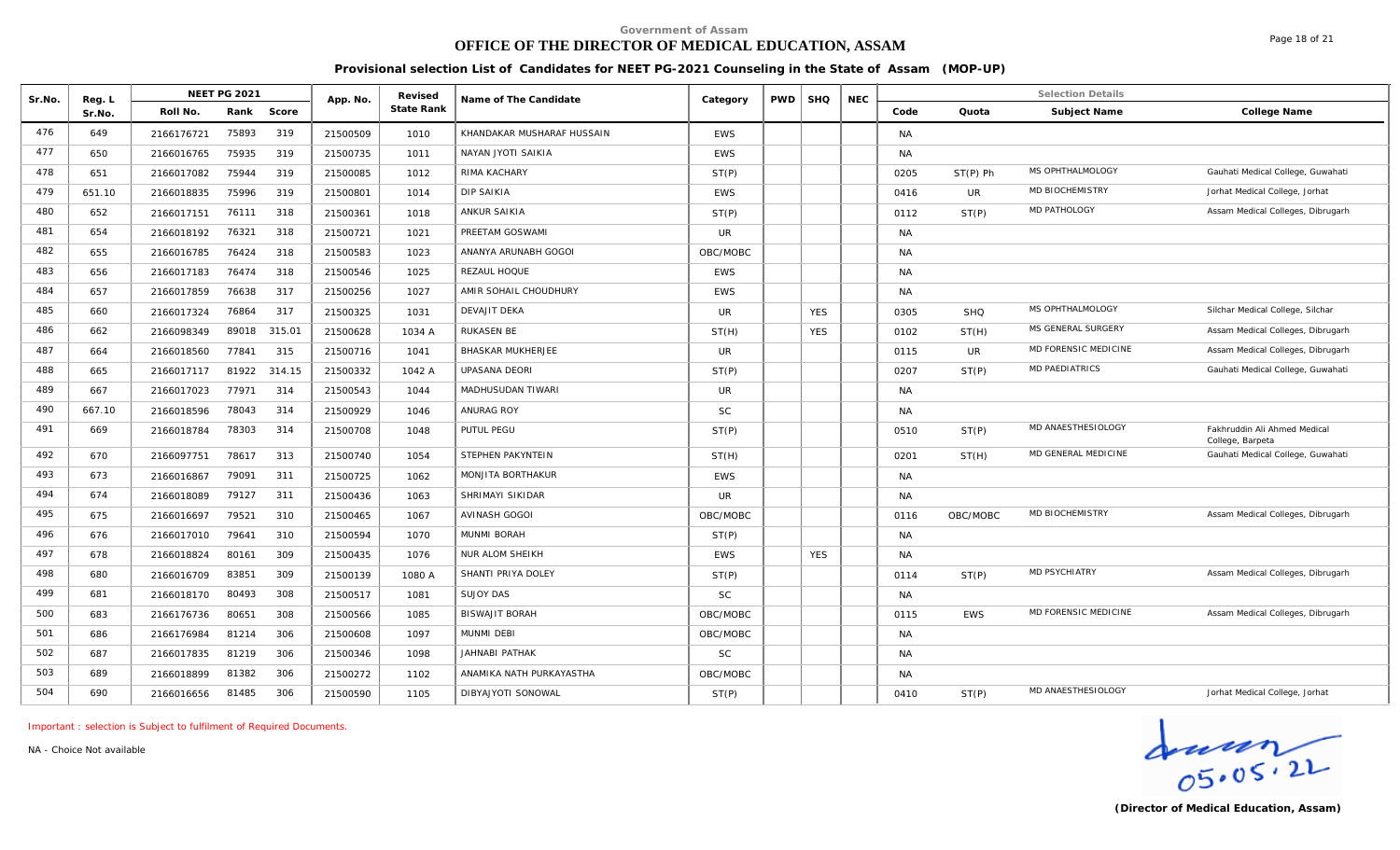# **OFFICE OF THE DIRECTOR OF MEDICAL EDUCATION, ASSAM**

Page 19 of 21

#### **Provisional selection List of Candidates for NEET PG-2021 Counseling in the State of Assam (MOP-UP)**

| Sr.No. | Reg. L | <b>NEET PG 2021</b> |        | App. No. | Revised    | Name of The Candidate   | Category   | <b>PWD</b> | <b>SHQ</b> | <b>NEC</b> |           |            | <b>Selection Details</b> |                                                  |
|--------|--------|---------------------|--------|----------|------------|-------------------------|------------|------------|------------|------------|-----------|------------|--------------------------|--------------------------------------------------|
|        | Sr.No. | Roll No.<br>Rank    | Score  |          | State Rank |                         |            |            |            |            | Code      | Quota      | Subject Name             | College Name                                     |
| 505    | 692    | 81640<br>2166017726 | 305    | 21500078 | 1110       | SANJIB BARMAN           | <b>UR</b>  |            | <b>YES</b> |            | 0306      | <b>SHQ</b> | MS OTORHINOLARYNGOLOGY   | Silchar Medical College, Silchar                 |
| 506    | 694    | 82340<br>2166017139 | 304    | 21500057 | 1119       | ARUNIMA SARMAH          | <b>EWS</b> |            |            |            | 0116      | <b>EWS</b> | <b>MD BIOCHEMISTRY</b>   | Assam Medical Colleges, Dibrugarh                |
| 507    | 696    | 86614<br>2166176528 | 302.82 | 21500459 | 1128 A     | NITYANANDA SAIKIA       | OBC/MOBC   |            |            |            | 0516      | OBC/MOBC   | MD BIOCHEMISTRY          | Fakhruddin Ali Ahmed Medical<br>College, Barpeta |
| 508    | 697    | 2166017962<br>83186 | 302    | 21500641 | 1132       | DR SAGARIKA SARMA       | <b>UR</b>  |            |            |            | 0217      | OBC/MOBC   | MD PHYSIOLOGY            | Gauhati Medical College, Guwahati                |
| 509    | 700    | 2166018732<br>83341 | 302    | 21500303 | 1135       | <b>MEHJEBIN AHMED</b>   | <b>EWS</b> |            |            |            | <b>NA</b> |            |                          |                                                  |
| 510    | 701    | 2166017355<br>83411 | 301    | 21500644 | 1136       | <b>GAYATREE RAJWAR</b>  | OBC/MOBC   |            |            |            | <b>NA</b> |            |                          |                                                  |
| 511    | 702.10 | 2166017613<br>83637 | 301    | 21500931 | 1139       | ANAMIKA KALITA          | <b>UR</b>  |            |            |            | 0220      | <b>UR</b>  | <b>MD ANATOMY</b>        | Gauhati Medical College, Guwahati                |
| 512    | 704    | 2166031226<br>83808 | 300    | 21500255 | 1141       | VIDYUT JYOTI DAS        | OBC/MOBC   |            |            |            | 0117      | <b>UR</b>  | MD PHYSIOLOGY            | Assam Medical Colleges, Dibrugarh                |
| 513    | 704.10 | 2166031957<br>84057 | 300    | 21500901 | 1146       | NURJAMAN ALI            | OBC/MOBC   |            |            |            | <b>NA</b> |            |                          |                                                  |
| 514    | 706    | 2166018032<br>85628 | 296    | 21500662 | 1170       | <b>UDHAB MANDAL</b>     | SC         |            |            |            | <b>NA</b> |            |                          |                                                  |
| 515    | 707    | 85810<br>2166018322 | 296    | 21500730 | 1172       | JAHNABI DEKA            | <b>SC</b>  |            |            |            | <b>NA</b> |            |                          |                                                  |
| 516    | 708    | 89547<br>2166017293 | 295.61 | 21500375 | 1173 A     | DEEPU KUMAR SINGH       | OBC/MOBC   |            |            |            | <b>NA</b> |            |                          |                                                  |
| 517    | 709    | 86629<br>2166016998 | 294    | 21500396 | 1179       | <b>DEEPSIKHA MILI</b>   | ST(P)      |            |            |            | <b>NA</b> |            |                          |                                                  |
| 518    | 710    | 86710<br>2166016914 | 294    | 21500505 | 1180       | <b>RAJASHREE PHUKAN</b> | OBC/MOBC   |            |            |            | <b>NA</b> |            |                          |                                                  |
| 519    | 712    | 2166018030<br>87514 | 292    | 21500496 | 1189       | <b>SUMAN MEDHI</b>      | OBC/MOBC   |            |            |            | 0616      | OBC/MOBC   | <b>MD BIOCHEMISTRY</b>   | Tezpur Medical College, Tezpur                   |
| 520    | 713    | 2166018812<br>87521 | 292    | 21500646 | 1190       | APURBA DEBNATH          | OBC/MOBC   |            |            |            | <b>NA</b> |            |                          |                                                  |
| 521    | 713.01 | 87903<br>2166016895 | 291    | 21500939 | 1192       | SADIKUR RAHMAN          | <b>UR</b>  |            | <b>YES</b> |            | <b>NA</b> |            |                          |                                                  |
| 522    | 713.30 | 88854<br>2166017185 | 289    | 21500930 | 1205       | ABU JAMAN SHAFAR ALAM   | <b>UR</b>  |            | <b>YES</b> |            | <b>NA</b> |            |                          |                                                  |
| 523    | 714    | 88871<br>2166018670 | 289    | 21500124 | 1207       | DEBARATI DAS            | SC         |            |            |            | <b>NA</b> |            |                          |                                                  |
| 524    | 715    | 89300<br>2166017044 | 288    | 21500645 | 1212       | <b>JITUL MORAN</b>      | OBC/MOBC   |            |            |            | <b>NA</b> |            |                          |                                                  |
| 525    | 720    | 2166018010<br>90345 | 285    | 21500530 | 1225       | <b>USHA RANI DUSAD</b>  | <b>SC</b>  |            |            |            | <b>NA</b> |            |                          |                                                  |
| 526    | 721.10 | 2166164917<br>91570 | 283    | 21500923 | 1237       | <b>UMESH GUPTA</b>      | OBC/MOBC   |            |            |            | <b>NA</b> |            |                          |                                                  |
| 527    | 722    | 2166098373<br>95876 | 282.22 | 21500239 | 1239 A     | MIRBON TERONPI          | ST(H)      |            |            |            | 0306      | ST(H)      | MS OTORHINOLARYNGOLOGY   | Silchar Medical College, Silchar                 |
| 528    | 723    | 96293<br>2166018126 | 281.19 | 21500118 | 1244 A     | ANANYA HAGJER           | ST(H)      |            |            |            | 0310      | ST(H)      | MD ANAESTHESIOLOGY       | Silchar Medical College, Silchar                 |
| 529    | 724    | 92738<br>2166017951 | 280    | 21500419 | 1252       | <b>BIJIT RABHA</b>      | ST(P)      |            |            |            | <b>NA</b> |            |                          |                                                  |
| 530    | 725    | 2166017015<br>98026 | 277.07 | 21500734 | 1269 A     | ANJU DEORI              | ST(P)      |            |            |            | 0218      | ST(P)      | MD MICROBIOLOGY          | Gauhati Medical College, Guwahati                |
| 531    | 725.10 | 2166017207<br>94209 | 277    | 21500908 | 1271       | SIDDIQUE HASSANUL MASUD | <b>EWS</b> |            | <b>YES</b> |            | <b>NA</b> |            |                          |                                                  |
| 532    | 727    | 2166018395<br>94439 | 277    | 21500718 | 1275       | <b>KANKAN ROY</b>       | <b>SC</b>  |            |            |            | 0218      | SC         | MD MICROBIOLOGY          | Gauhati Medical College, Guwahati                |
| 533    | 727.10 | 94719<br>2166018590 | 276    | 21500938 | 1277       | DIMARIKHI BARMAN        | ST(P)      |            |            |            | <b>NA</b> |            |                          |                                                  |
|        |        |                     |        |          |            |                         |            |            |            |            |           |            |                          |                                                  |

*Important : selection is Subject to fulfilment of Required Documents.*

 $\frac{1}{05.05.22}$ 

*NA - Choice Not available*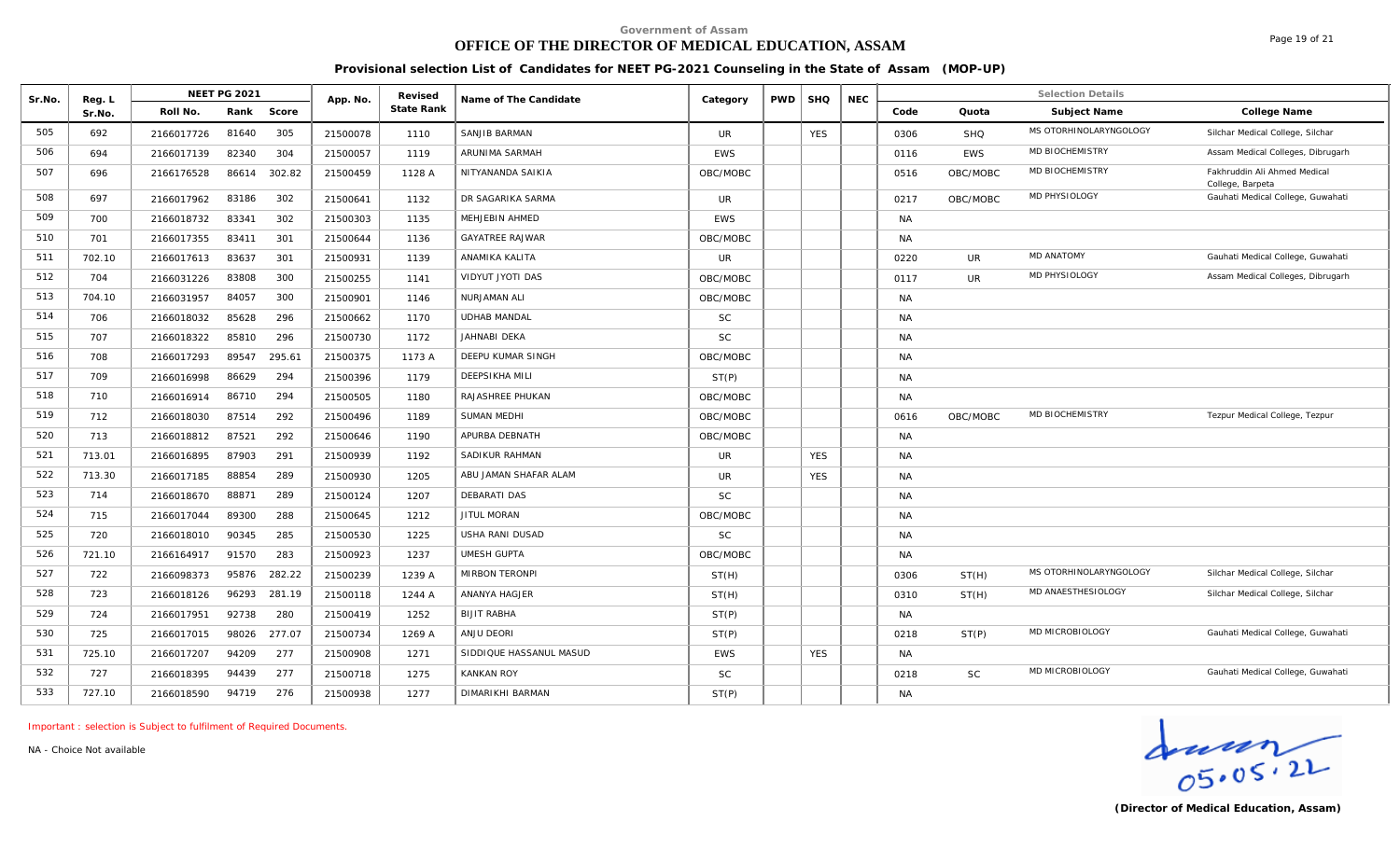# **OFFICE OF THE DIRECTOR OF MEDICAL EDUCATION, ASSAM**

Page 20 of 21

**Provisional selection List of Candidates for NEET PG-2021 Counseling in the State of Assam (MOP-UP)**

|        |                  | <b>NEET PG 2021</b>         |          | Revised    |                         |            |            |            |            |           |            | <b>Selection Details</b> |                                   |
|--------|------------------|-----------------------------|----------|------------|-------------------------|------------|------------|------------|------------|-----------|------------|--------------------------|-----------------------------------|
| Sr.No. | Reg. L<br>Sr.No. | Rank<br>Score<br>Roll No.   | App. No. | State Rank | Name of The Candidate   | Category   | <b>PWD</b> | <b>SHQ</b> | <b>NEC</b> | Code      | Quota      | Subject Name             | College Name                      |
| 534    | 728              | 94734<br>276<br>2166018156  | 21500461 | 1278       | <b>BISHU BISWAS</b>     | <b>SC</b>  |            |            |            | <b>NA</b> |            |                          |                                   |
| 535    | 731              | 94847<br>276<br>2166018380  | 21500079 | 1283       | ANAMIKA HAZARIKA        | ST(P)      |            |            |            | 0419      | ST(P)      | MD PHARMACOLOGY          | Jorhat Medical College, Jorhat    |
| 536    | 732              | 276<br>94849<br>2166018707  | 21500329 | 1284       | SUCHITRA BARMAN         | ST(P)      |            |            |            | 0411      | ST(P)      | MD COMMUNITY MEDICINE    | Jorhat Medical College, Jorhat    |
| 537    | 734              | 95397<br>275<br>2166018829  | 21500685 | 1291       | SMRITI REKHA BORAH      | OBC/MOBC   |            |            |            | 0220      | ST(P)      | <b>MD ANATOMY</b>        | Gauhati Medical College, Guwahati |
| 538    | 735.10           | 95971<br>273<br>2166017483  | 21500926 | 1298       | JAHIR ABBAS LASKAR      | <b>EWS</b> |            |            |            | 0220      | <b>EWS</b> | <b>MD ANATOMY</b>        | Gauhati Medical College, Guwahati |
| 539    | 736              | 96274<br>273<br>2166017781  | 21500663 | 1302       | PANKAJ DAS              | <b>SC</b>  |            |            |            | 0619      | <b>SC</b>  | MD PHARMACOLOGY          | Tezpur Medical College, Tezpur    |
| 540    | 736.10           | 96405<br>272<br>2166018853  | 21500920 | 1304       | ANJAN KRISHNA DAS       | <b>UR</b>  |            |            |            | <b>NA</b> |            |                          |                                   |
| 541    | 737              | 96531<br>272<br>2166016855  | 21500736 | 1305       | GAYATRI PHUKAN          | OBC/MOBC   |            |            |            |           |            |                          |                                   |
| 542    |                  |                             |          |            |                         |            |            |            |            | <b>NA</b> |            |                          |                                   |
|        | 738              | 271<br>96997<br>2166018846  | 21500503 | 1311       | SOURAV DHAR             | <b>SC</b>  |            |            |            | <b>NA</b> |            |                          |                                   |
| 543    | 739              | 97054<br>271<br>2166016795  | 21500440 | 1312       | <b>DEEPIKA KUMAR</b>    | OBC/MOBC   |            |            |            | <b>NA</b> |            |                          |                                   |
| 544    | 740              | 98933<br>267<br>2166017249  | 21500649 | 1331       | DR LEENA HUJURI         | <b>SC</b>  |            |            |            | 0416      | <b>SC</b>  | MD BIOCHEMISTRY          | Jorhat Medical College, Jorhat    |
| 545    | 741              | 99984<br>265<br>2166016633  | 21500602 | 1341       | PRIYANKA GONJU          | OBC/MOBC   |            |            |            | <b>NA</b> |            |                          |                                   |
| 546    | 742              | 100346<br>264<br>2166018309 | 21500934 | 1349       | JOHNSON PANDO           | OBC/MOBC   |            | <b>YES</b> |            | <b>NA</b> |            |                          |                                   |
| 547    | 743              | 262<br>101018<br>2166016690 | 21500936 | 1361       | INDUSHREE BORUAH        | ST(P)      |            |            |            | <b>NA</b> |            |                          |                                   |
| 548    | 744              | 260<br>2166016662<br>102143 | 21500906 | 1380       | PRIYANKA HAZARIKA       | ST(P)      |            |            |            | 0216      | ST(P)      | MD BIOCHEMISTRY          | Gauhati Medical College, Guwahati |
| 549    | 745              | 102264<br>260<br>2166017713 | 21500933 | 1381       | SAMIMA KHATUN           | UR.        |            | <b>YES</b> |            | <b>NA</b> |            |                          |                                   |
| 550    | 746              | 102617<br>259<br>2166017205 | 21500909 | 1386       | CHANDANA THAOSEN        | ST(H)      |            |            |            | 0111      | ST(H)      | MD COMMUNITY MEDICINE    | Assam Medical Colleges, Dibrugarh |
| 551    | 747              | 102643<br>259<br>2166018942 | 21500904 | 1387       | <b>DIKSHITA MEDHI</b>   | <b>UR</b>  |            |            |            | NA        |            |                          |                                   |
| 552    | 748              | 102654<br>259<br>2166017549 | 21500932 | 1388       | JESIM ALI AHMED         | <b>UR</b>  |            |            |            | <b>NA</b> |            |                          |                                   |
| 553    | 749              | 252<br>105390<br>2166017056 | 21500903 | 1415       | PRIMADONNA SAIKIA       | OBC/MOBC   |            |            |            | <b>NA</b> |            |                          |                                   |
| 554    | 750              | 105804<br>251<br>2166016996 | 21500937 | 1420       | MONUJ KUMAR PATIR       | ST(P)      |            |            |            | NA        |            |                          |                                   |
| 555    | 751              | 107128<br>249<br>2166018020 | 21500907 | 1434       | JAHANOOR ISLAM          | <b>UR</b>  |            | <b>YES</b> |            | <b>NA</b> |            |                          |                                   |
| 556    | 752              | 107540<br>248<br>2166018713 | 21500927 | 1439       | <b>TANMOY DESHMUKH</b>  | <b>EWS</b> |            |            |            | NA        |            |                          |                                   |
| 557    | 753              | 109193<br>245<br>2166018340 | 21500935 | 1459       | PROBIR SAIKIA           | ST(P)      |            |            |            | 0415      | ST(P)      | MD FORENSIC MEDICINE     | Jorhat Medical College, Jorhat    |
| 558    | 754              | 240<br>110866<br>2166018481 | 21500910 | 1483       | RAJIV PEGU              | ST(P)      |            |            |            | <b>NA</b> |            |                          |                                   |
| 559    | 756              | 111787<br>239<br>2166098018 | 21500922 | 1489       | <b>D DINING RONGMEI</b> | ST(H)      |            |            |            | 0314      | ST(H)      | MD PSYCHIATRY            | Silchar Medical College, Silchar  |
| 560    | 757              | 112115<br>238<br>2166017472 | 21500918 | 1492       | PIJOSHNA PHANIARY       | ST(P)      |            |            |            | 0217      | ST(P)      | MD PHYSIOLOGY            | Gauhati Medical College, Guwahati |
| 561    | 758              | 237<br>112481<br>2166017681 | 21500916 | 1500       | <b>RUPAM BHOWAL</b>     | OBC/MOBC   |            |            |            | <b>NA</b> |            |                          |                                   |
| 562    | 759              | 112983<br>236<br>2166176688 | 21500902 | 1506       | RANJIT DAIMARY          | ST(P)      |            |            |            | <b>NA</b> |            |                          |                                   |

*Important : selection is Subject to fulfilment of Required Documents.*

Graden<br>
OS. 05. 2L<br>
(Director of Medical Education, Assam)